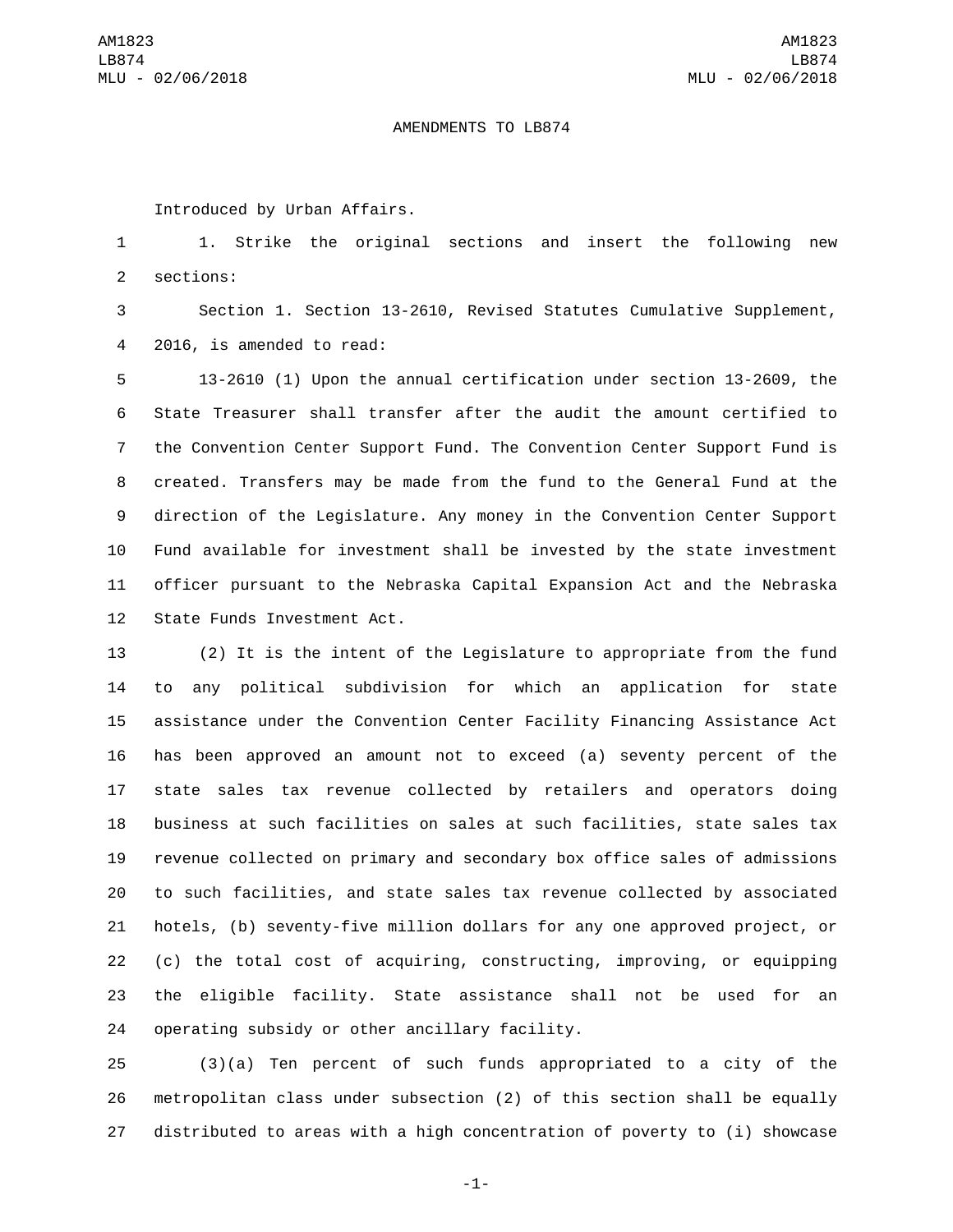important historical aspects of such areas or areas within close geographic proximity of the area with a high concentration of poverty or (ii) assist with the reduction of street and gang violence in such areas. (b) Each area with a high concentration of poverty that has been distributed funds under subdivision (3)(a) of this section shall establish a development fund and form a committee which shall identify and research potential projects to be completed in the area with a high concentration of poverty or in an area within close geographic proximity of such area if the project would have a significant or demonstrable impact on such area and make final determinations on the use of state 11 sales tax revenue received for such projects.

 (c) A committee formed under subdivision (3)(b) of this section 13 shall include the following three members:

 (i) The member of the city council whose district includes a majority of the census tracts which each contain a percentage of persons below the poverty line of greater than thirty percent, as determined by the most recent federal decennial census, within the area with a high 18 concentration of poverty;

 (ii) The commissioner of the county whose district includes a majority of the census tracts which each contain a percentage of persons below the poverty line of greater than thirty percent, as determined by the most recent federal decennial census, within the area with a high 23 concentration of poverty; and

 (iii) A resident of the area with a high concentration of poverty, appointed by the other two members of the committee.

 (d) A committee formed under subdivision (3)(b) of this section shall solicit project ideas from the public and shall hold a public hearing in the area with a high concentration of poverty. Notice of a proposed hearing shall be provided in accordance with the procedures for notice of a public hearing pursuant to section 13 of this act 18-2115. The committee shall research potential projects and make the final

-2-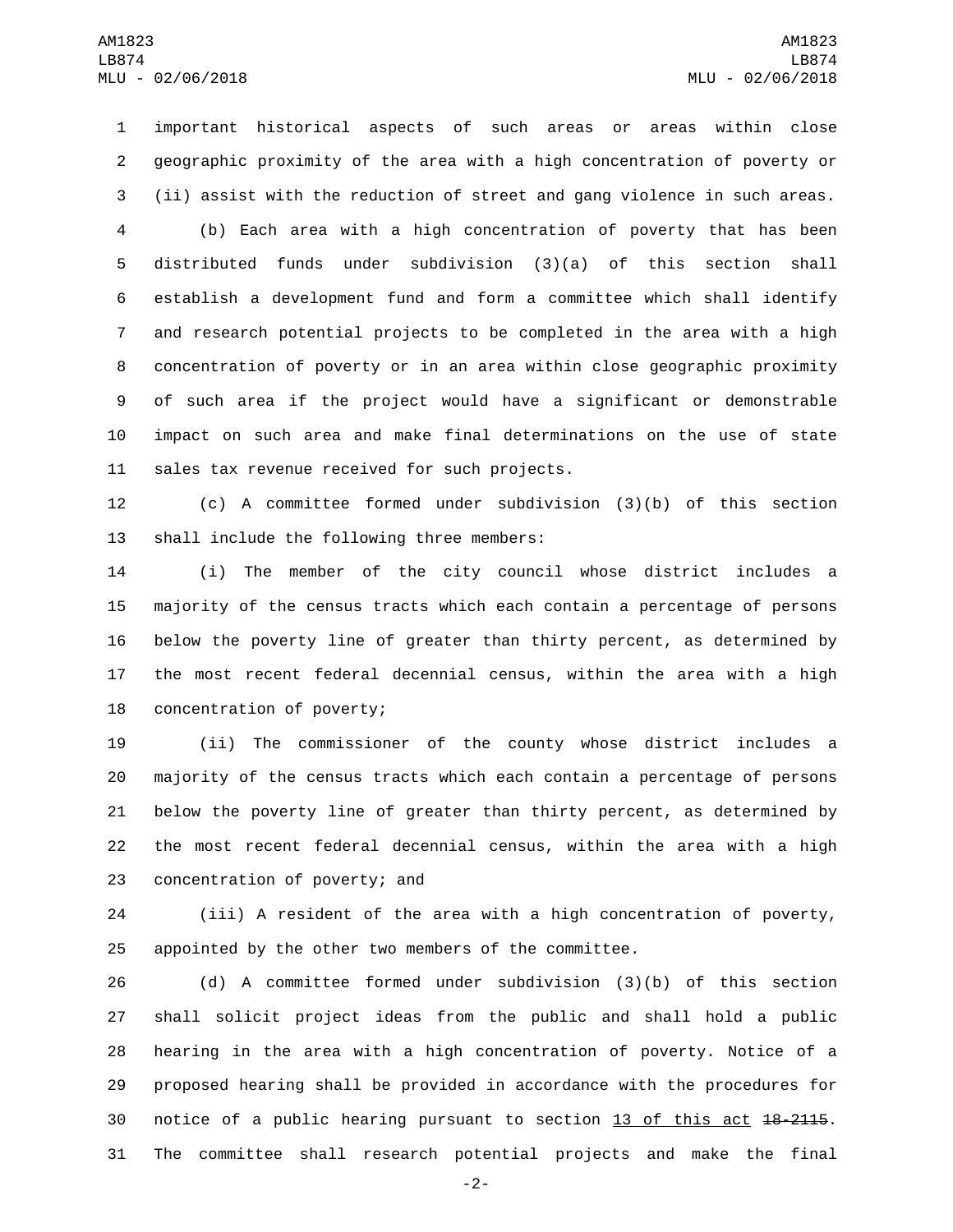determination regarding the annual distribution of funding to such 2 projects.

 (e) For purposes of this subsection, an area with a high concentration of poverty means an area within the corporate limits of a city of the metropolitan class consisting of one or more contiguous census tracts, as determined by the most recent federal decennial census, which contain a percentage of persons below the poverty line of greater than thirty percent, and all census tracts contiguous to such tract or tracts, as determined by the most recent federal decennial census.

 (4)(a) Ten percent of such funds appropriated to a city of the primary class under subsection (2) of this section may, if the city determines by consent of the city council that such funds are not currently needed for the purposes described in section 13-2604, be used 14 as follows:

 (i) For investment in the construction of qualified low-income housing projects as defined in 26 U.S.C. 42, including qualified projects receiving Nebraska affordable housing tax credits under the Affordable 18 Housing Tax Credit Act; or

 (ii) If there are no such qualified low-income housing projects as defined in 26 U.S.C. 42 being constructed or expected to be constructed within the political subdivision, for investment in areas with a high concentration of poverty to assist with low-income housing needs.

 (b) For purposes of this subsection, an area with a high concentration of poverty means an area within the corporate limits of a city of the primary class consisting of one or more contiguous census tracts, as determined by the most recent American Community Survey 5-Year Estimate, which contain a percentage of persons below the poverty line of greater than thirty percent, and all census tracts contiguous to such tract or tracts, as determined by the most recent American Community 30 Survey 5-Year Estimate.

(5) State assistance to the political subdivision shall no longer be

-3-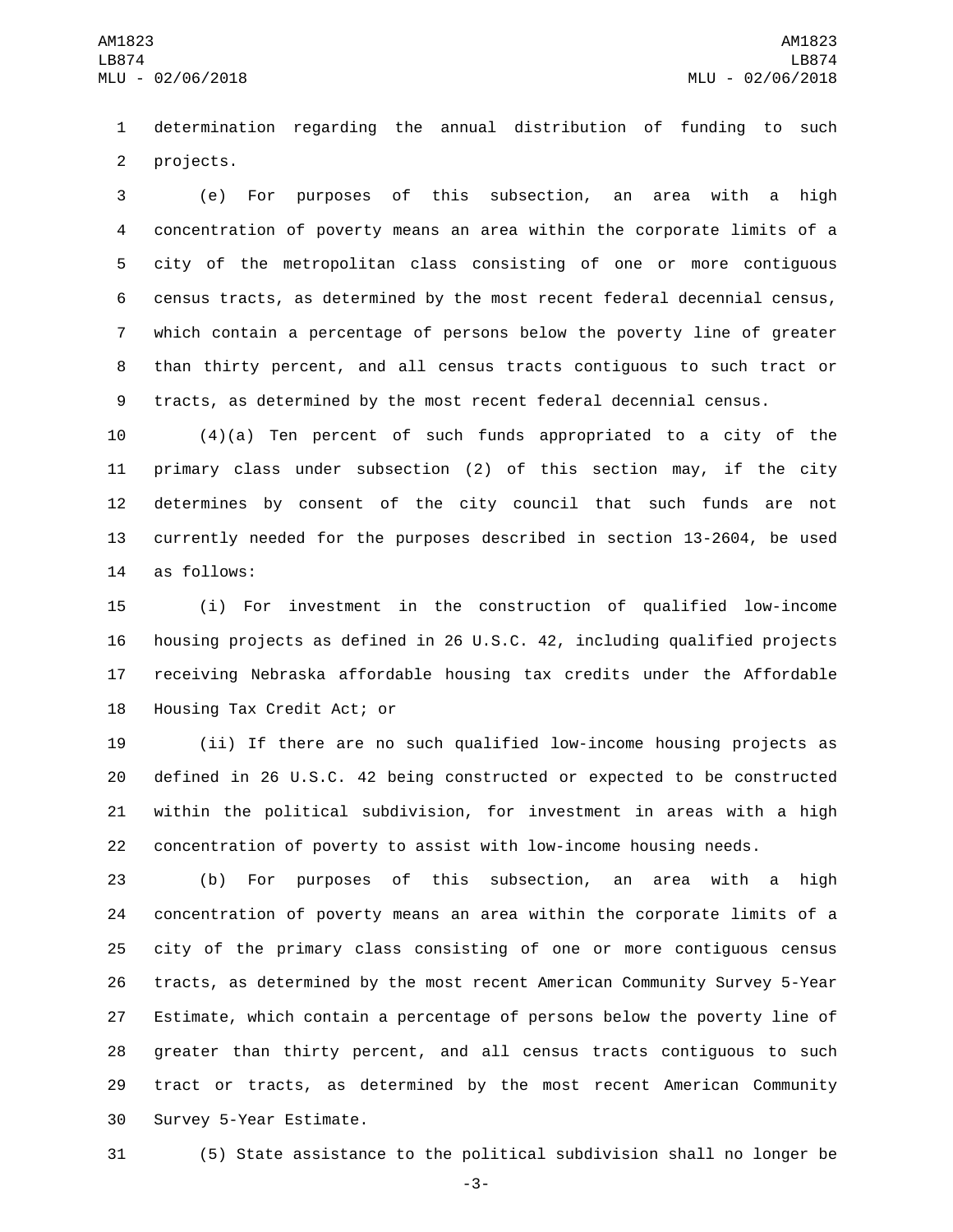available upon the retirement of the bonds issued to acquire, construct, improve, or equip the facility or any subsequent bonds that refunded the original issue or when state assistance reaches the amount determined under subsection (2) of this section, whichever comes first.

 (6) The remaining thirty percent of state sales tax revenue collected by retailers and operators doing business at such facilities on sales at such facilities, state sales tax revenue collected on primary and secondary box office sales of admissions to such facilities, and state sales tax revenue collected by associated hotels, shall be appropriated by the Legislature to the Civic and Community Center Financing Fund. Upon the annual certification required pursuant to section 13-2609 and following the transfer to the Convention Center Support Fund required pursuant to subsection (1) of this section, the State Treasurer shall transfer an amount equal to the remaining thirty percent from the Convention Center Support Fund to the Civic and 16 Community Center Financing Fund.

 (7) Any municipality that has applied for and received a grant of assistance under the Civic and Community Center Financing Act may not receive state assistance under the Convention Center Facility Financing 20 Assistance Act.

 Sec. 2. Section 15-1301, Reissue Revised Statutes of Nebraska, is 22 amended to read:

 15-1301 As used in sections 15-1301 to 15-1307, unless the context 24 otherwise requires:

(1) City shall mean any city of the primary class;

 (2) Federal government shall mean the United States of America, or any agency or instrumentality, corporate or otherwise, of the United 28 States of America; and

 (3) Community development activity shall mean any activity authorized in the Community Development Law sections 18-2101 to 18-2144, construction of community facilities, conservation and rehabilitation of

-4-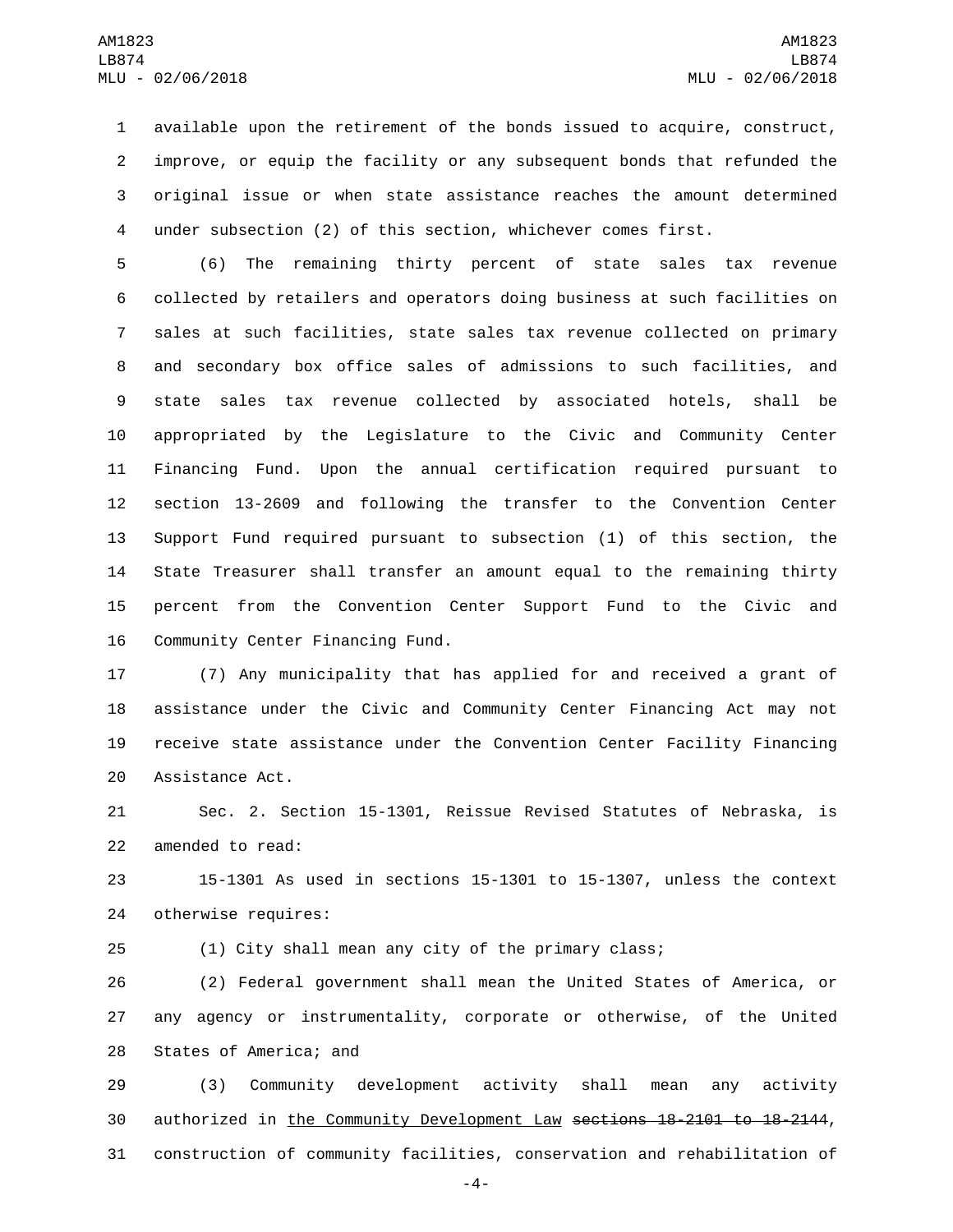property, neighborhood development, code enforcement, and all of the jurisdiction and authority granted a housing authority under Chapter 71, 3 article 15.

 Sec. 3. Section 17-405.01, Revised Statutes Supplement, 2017, is 5 amended to read:

 17-405.01 (1) Except as provided in subsection (2) of this section and section 17-407, the mayor and city council of any city of the second class or the chairperson and members of the village board of trustees may by ordinance, except as provided in sections 13-1111 to 13-1118, at any time, include within the corporate limits of such city or village any contiguous or adjacent lands, lots, tracts, streets, or highways as are urban or suburban in character, and in such direction as may be deemed proper. Such grant of power shall not be construed as conferring power to extend the limits of any city of the second class or village over any 15 agricultural lands which are rural in character.

 (2) The mayor and city council of any city of the second class or the chairperson and members of the village board of trustees may, by ordinance, annex any lands, lots, tracts, streets, or highways which constitute a redevelopment project area so designated by the city or village or its community redevelopment authority in accordance with the 21 provisions of the Community Development Law and sections 18-2145 to 22 <del>18-2154</del> when such annexation is for the purpose of implementing a lawfully adopted redevelopment plan containing a provision dividing ad valorem taxes as provided in subsection (1) of section 18-2147 and which will involve the construction or development of an agricultural processing facility, notwithstanding that such lands, lots, tracts, streets, or highways are not contiguous or adjacent or are not urban or suburban in character. Such annexation shall comply with all other provisions of law relating to annexation generally for cities of the second class and villages. The city or village shall not, in consequence of the annexation under this subsection of any noncontiguous land,

-5-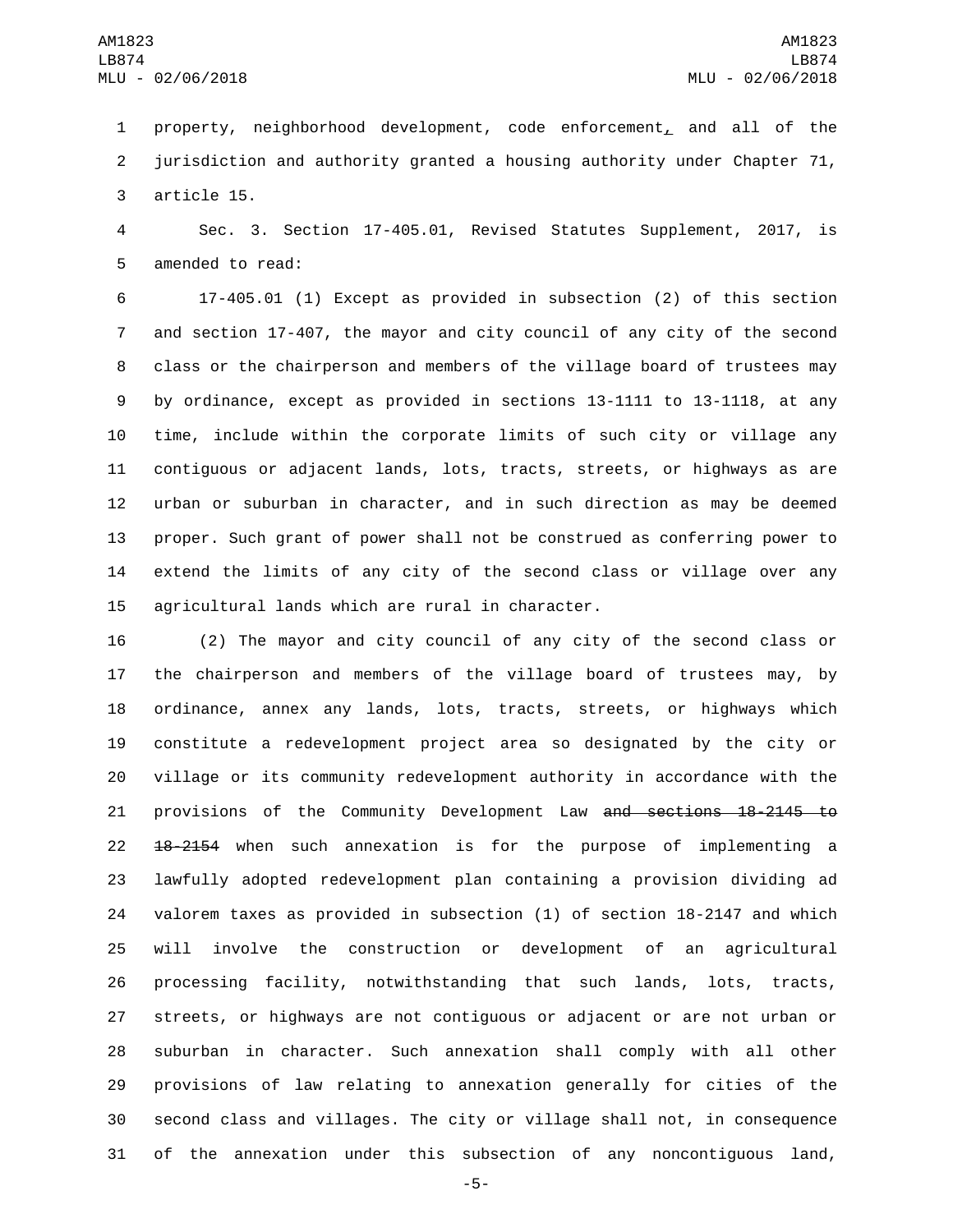exercise the authority granted to it by statute to extend its extraterritorial zoning jurisdiction beyond its corporate boundaries for purposes of planning, zoning, or subdivision development without the agreement of any other city, village, or county currently exercising zoning jurisdiction over the area surrounding the annexed redevelopment project area. The annexation of any noncontiguous land undertaken pursuant to this subsection shall not result in any change in the service area of any electric utility without the express agreement of the electric utility serving the annexed noncontiguous area at the time of annexation, except that at such time following the annexation of the noncontiguous area as the city or village lawfully annexes sufficient intervening territory so as to directly connect the noncontiguous area to the main body of the city or village, such noncontiguous area shall, solely for the purposes of section 70-1008, be treated as if it had been annexed by the city or village on the date upon which the connecting 16 intervening territory had been formally annexed.

 (3) For purposes of subsection (2) of this section, agricultural processing facility means a plant or establishment where value is added to agricultural commodities through processing, fabrication, or other means and where eighty percent or more of the direct sales from the facility are to other than the ultimate consumer of the processed commodities. A facility shall not qualify as an agricultural processing facility unless its construction or development involves the investment of more than one million dollars derived from nongovernmental sources.

 Sec. 4. Section 18-2101, Revised Statutes Cumulative Supplement, 26 2016, is amended to read:

 18-2101 Sections 18-2101 to 18-2154 and sections 13, 16, 17, and 18 28 of this act 18-2144 shall be known and may be cited as the Community 29 Development Law.

 Sec. 5. Section 18-2101.01, Reissue Revised Statutes of Nebraska, is 31 amended to read:

-6-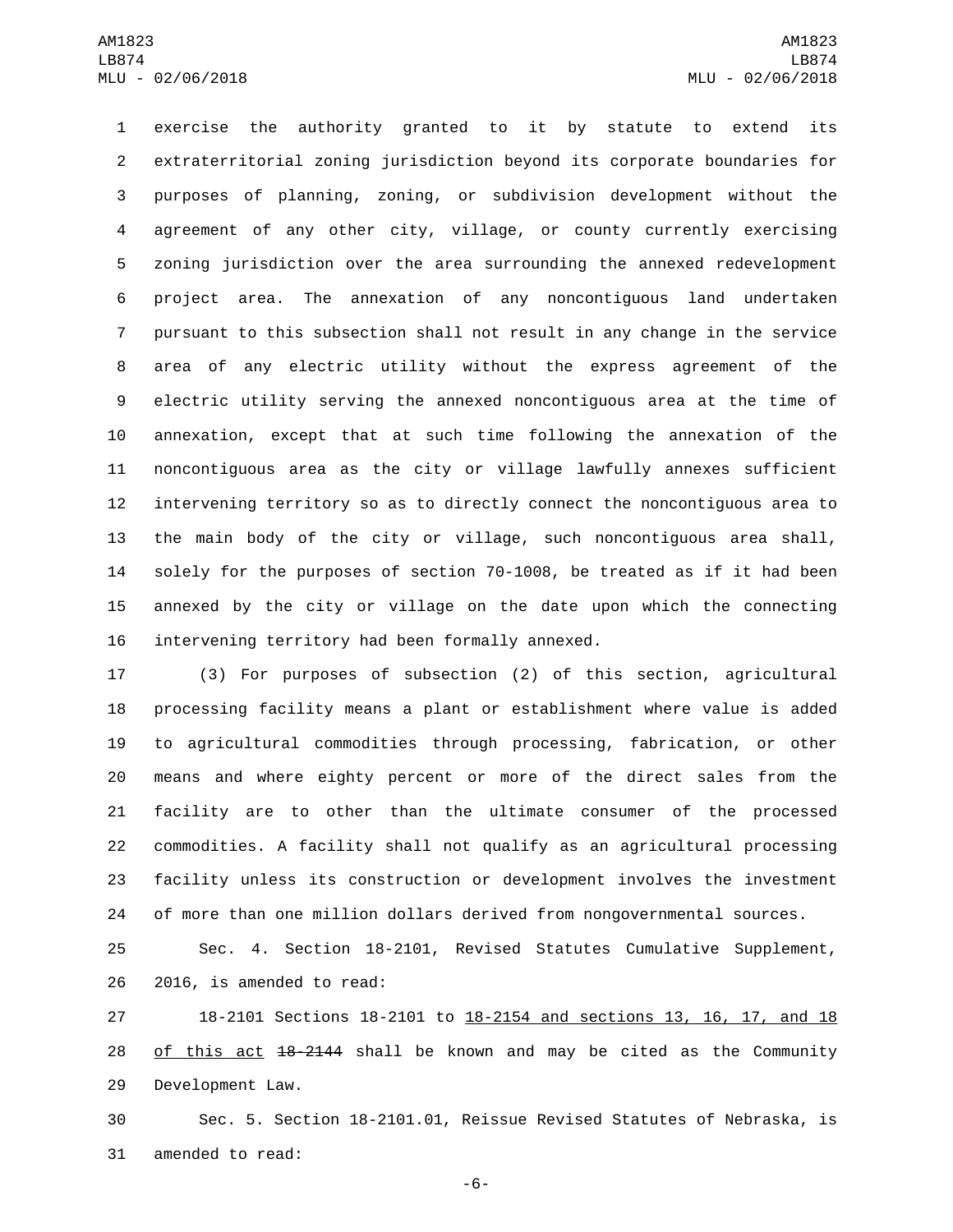18-2101.01 Cities of all classes and villages of this state are hereby granted power and authority to create a community development agency by ordinance, which agency may consist of the governing body of the city or village or a new or existing municipal division or department, or combination thereof. When such an agency is created, it shall function in the manner prescribed by ordinance and may exercise all of the power and authority granted to a community redevelopment authority under the Community Development Law in sections 18-2101 to 18-2144. Cities of all classes and villages of this state are also granted power and authority to do all community development activities, and to do all things necessary to cooperate with the federal government in all matters relating to community development program activities as a grantee, or as an agent or otherwise, under the provisions of the federal Housing and Community Development Act of 1974, as amended through the Housing and Community Development Amendments of 1981. Whenever such a city exercises the power conferred in this section, it may levy taxes for the exercise of such jurisdiction and authority and may issue general obligation bonds, general obligation notes, revenue bonds, and revenue notes including general obligation and revenue refunding bonds and notes for 20 the purposes set forth in the Community Development Law such sections and under the power granted to any authority described.

 Sec. 6. Section 18-2102.01, Revised Statutes Supplement, 2017, is 23 amended to read:

 18-2102.01 Cities of all classes and villages of this state are hereby granted power and authority to create community redevelopment authorities and limited community redevelopment authorities.

 (1) Whenever an authority or limited authority is created it shall bear the name of the city creating it and shall be legally known as the Community Redevelopment Authority of the City (or Village) of ............. (name of city or village) or the Limited Community Redevelopment Authority of the City (or Village) of ............. (name

-7-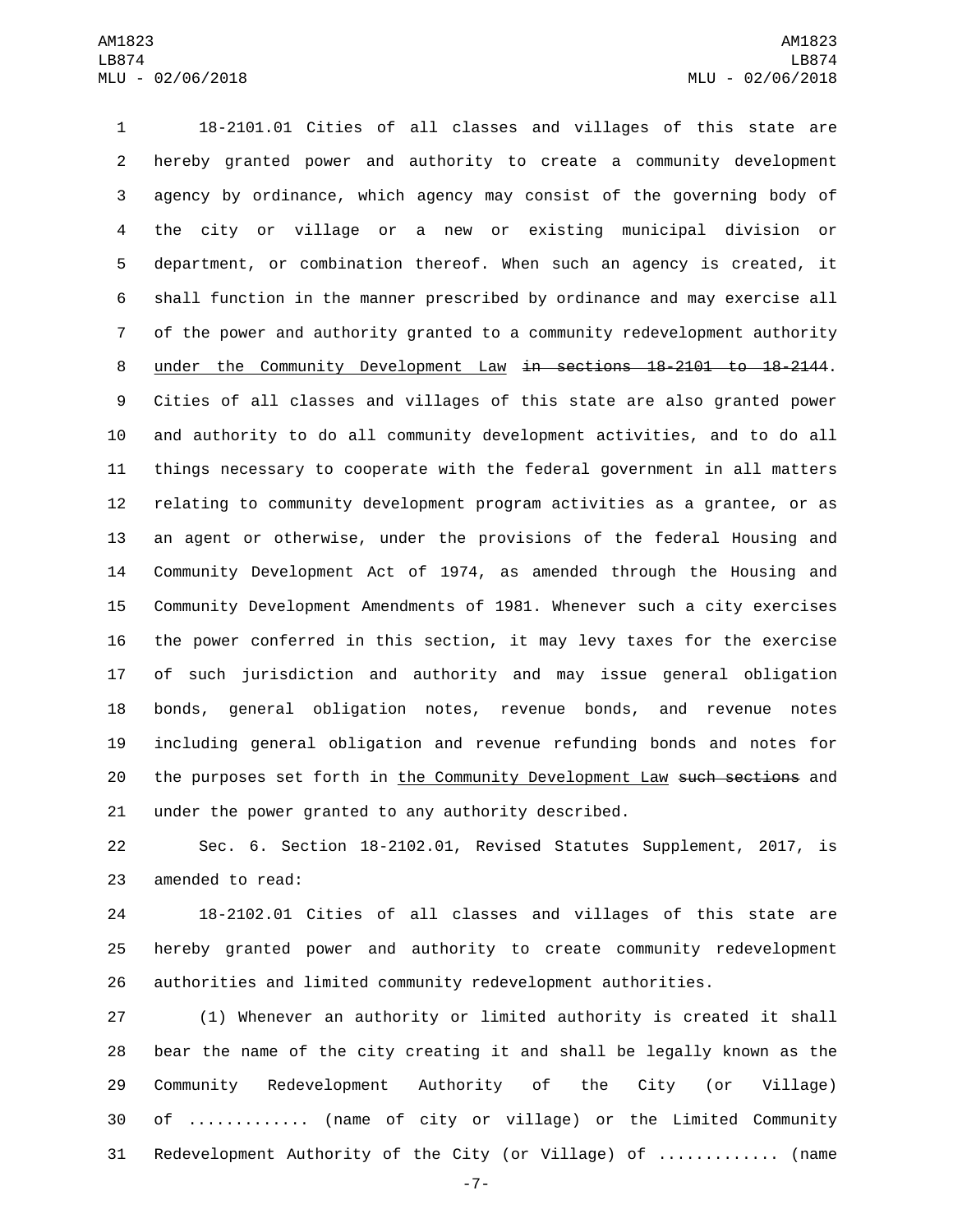1 of city or village).

 (2) When it is determined by the governing body of any city by ordinance in the exercise of its discretion that it is expedient to create a community redevelopment authority or limited community redevelopment authority, the mayor of the city or, if the mayor shall fail to act within ninety days after the passage of the ordinance, the president or other presiding officer other than the mayor of the governing body, with the approval of the governing body of the city, shall appoint five or seven persons who shall constitute the authority or the limited authority. The terms of office of the members of a five- member authority initially appointed shall be for one year, two years, three years, four years, and five years, as designated by the mayor, president, other presiding officer, or city manager in making the respective appointments. The terms of office of the members of a seven- member authority initially appointed shall be one member each for one year, two years, and five years, and two members each for three years and four years, as designated by the mayor, president, other presiding officer, or city manager in making the respective appointments. As the terms of the members of the authority expire in cities not having the city manager form of government, the mayor, with the approval of the governing body of the city, shall appoint or reappoint a member of the authority for a term of five years to succeed the member whose term expires. In cities having the city manager form of government, the city manager shall appoint or reappoint the members with the approval of the governing body. The terms of office of the members of a limited community redevelopment authority shall be for the duration of only one single specific limited pilot project authorized in the ordinance creating the limited community redevelopment authority, and the terms of the members of a limited community redevelopment authority shall expire upon the completion of the single specific limited pilot project authorized in the ordinance creating the limited community redevelopment authority.

-8-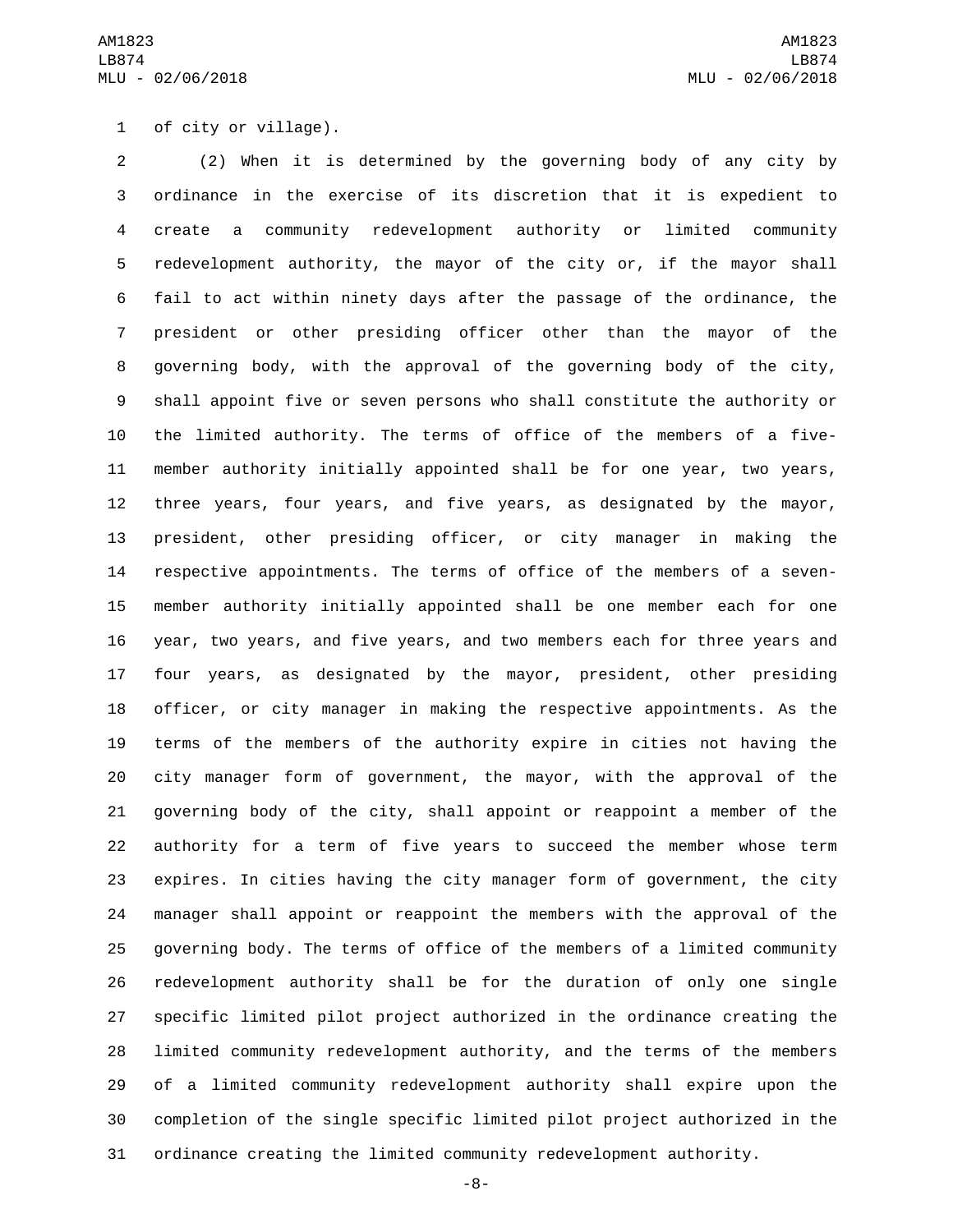(3) A governing body may at its option submit an ordinance which creates a community redevelopment authority or a limited community redevelopment authority to the electors of the city for approval by a majority vote of the electors voting on the ordinance. On submitting the ordinance for approval, the governing body is authorized to call, by the ordinance, a special or general election and to submit, after thirty days' notice of the time and place of holding the election and according to the manner and method otherwise provided by law for the calling, conducting, canvassing, and certifying of the result of city elections on the submission of propositions to the electors, the proposition to be 11 stated on the ballot as follows:

 Shall the City (or Village) of ............. (name of city or village) create a Community Redevelopment Authority of the City (or Village) of ............. (name of city or village)?

15 ... Yes

16 ... No.

 When the ordinance submitted to the electors for approval by a majority vote of the electors voting on the ordinance is to create a limited community redevelopment authority the proposition shall be stated 20 on the ballot as follows:

 Shall the City (or Village) of ............. (name of city or village) create a Limited Community Redevelopment Authority of the City (or Village) of ............. (name of city or village)?

24 ... Yes

... No.25

 (4) Vacancies shall be filled for any unexpired term in the same manner as the original appointment. Members of the authority so appointed shall hold office until their successors have been appointed and qualified. Members of a limited authority shall hold office as provided in this section. All members of the authority shall serve without compensation, but shall be entitled to be reimbursed for all necessary

-9-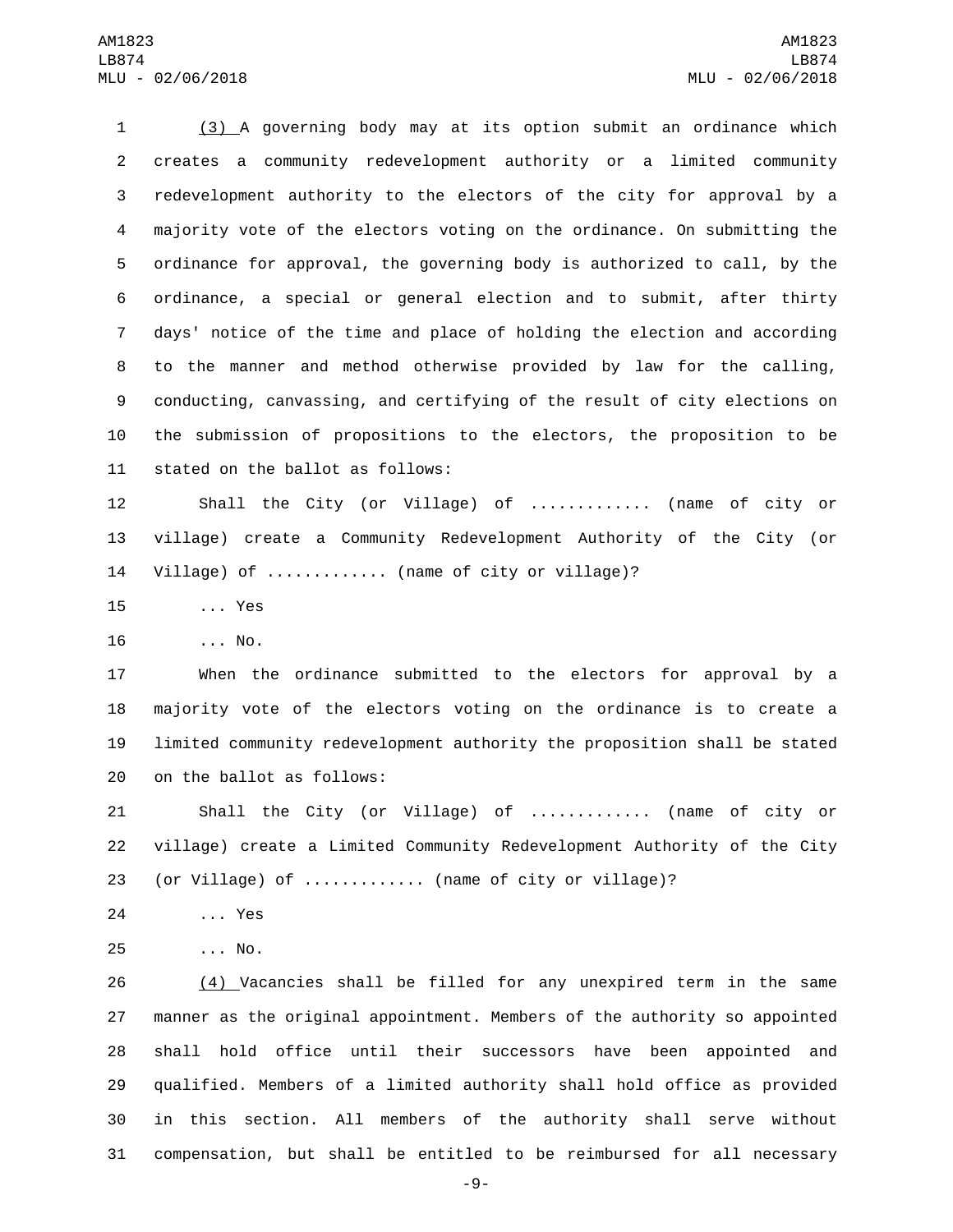1 expenses incurred.

 (5) (3) Any authority established under this section shall organize by electing one of its members chairperson and another vice-chairperson, shall have power to employ counsel, a director who shall be ex officio secretary of the authority, and such other officers and employees as may be desired, and shall fix the term of office, qualifications, and compensation of each. The holder of the office of community redevelopment administrator or coordinator of the city may, but need not, be appointed the director but at no additional compensation by the authority. Community redevelopment authorities of cities of the first and second class and villages may secure the services of a director, community redevelopment administrator, or coordinator, and other officers and employees as may be desired through contract with the Department of Economic Development upon terms which are mutually agreeable. Any authority established under this section may validly and effectively act on all matters requiring a resolution or other official action by the concurrence of three members of a five-member authority or four members of a seven-member authority present and voting at a meeting of the authority. Orders, requisitions, warrants, and other documents may be executed by the chairperson or vice-chairperson or by or with others 21 designated in its bylaws.

 (6) (4) No member or employee of any authority established under this section shall have any interest directly or indirectly in any contract for property, materials, or services to be required by such authority. No member of any authority established under this section shall also be a member of any planning commission created under section 19-925.

 $(7)$   $(5)$  The authority shall keep an accurate account of all its activities and of all receipts and disbursements and make an annual report of such activities, receipts, and disbursements to the governing 31 body of the city.

-10-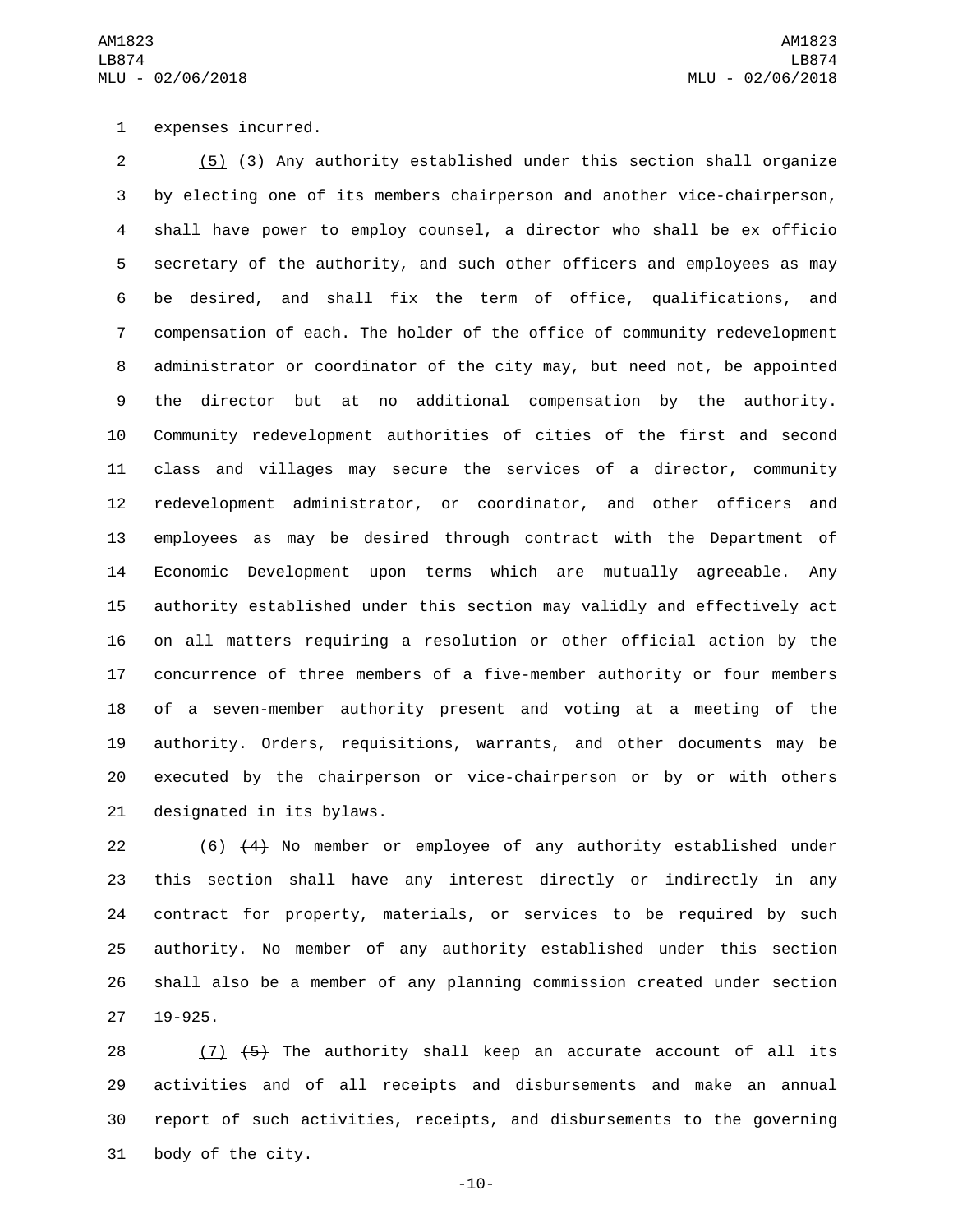(8) (6) The governing body of a city creating a community redevelopment authority or a limited community redevelopment authority is hereby authorized to appropriate and loan to the authority a sum not exceeding ten thousand dollars for the purposes of paying expenses of organizing and supervising the work of the authority at the beginning of its activities. The loan shall be authorized by resolution of the governing body which shall set forth the terms and time of the repayment of the loan. The loan may be appropriated out of the general funds or any 9 sinking fund.

 $(9)$   $(7)$  All income, revenue, profits, and other funds received by any authority established under this section from whatever source derived, or appropriated by the city, or realized from tax receipts or comprised in the special revenue fund of the city designated for the authority or from the proceeds of bonds, or otherwise, shall be deposited with the city treasurer as ex officio treasurer of the authority without commingling the money with any other money under his or her control and disbursed by him or her by check, draft, or order only upon warrants, orders, or requisitions by the chairperson of the authority or other person authorized by the authority which shall state distinctly the purpose for which the same are drawn. A permanent record shall be kept by the authority of all warrants, orders, or requisitions so drawn, showing the date, amount, consideration, and to whom payable. When paid, the same shall be canceled and kept on file by the city treasurer. The books of any authority established under this section shall from time to time be audited upon the order of the governing body of the municipality in such manner as it may direct, and all books and records of the authority shall 27 at all times be open to public inspection. The Auditor of Public Accounts may audit, or cause to be audited, any authority established under this section or any redevelopment plan of such authority when the Auditor of Public Accounts determines such audit is necessary or when requested by the governing body, and such audit shall be at the expense of the

-11-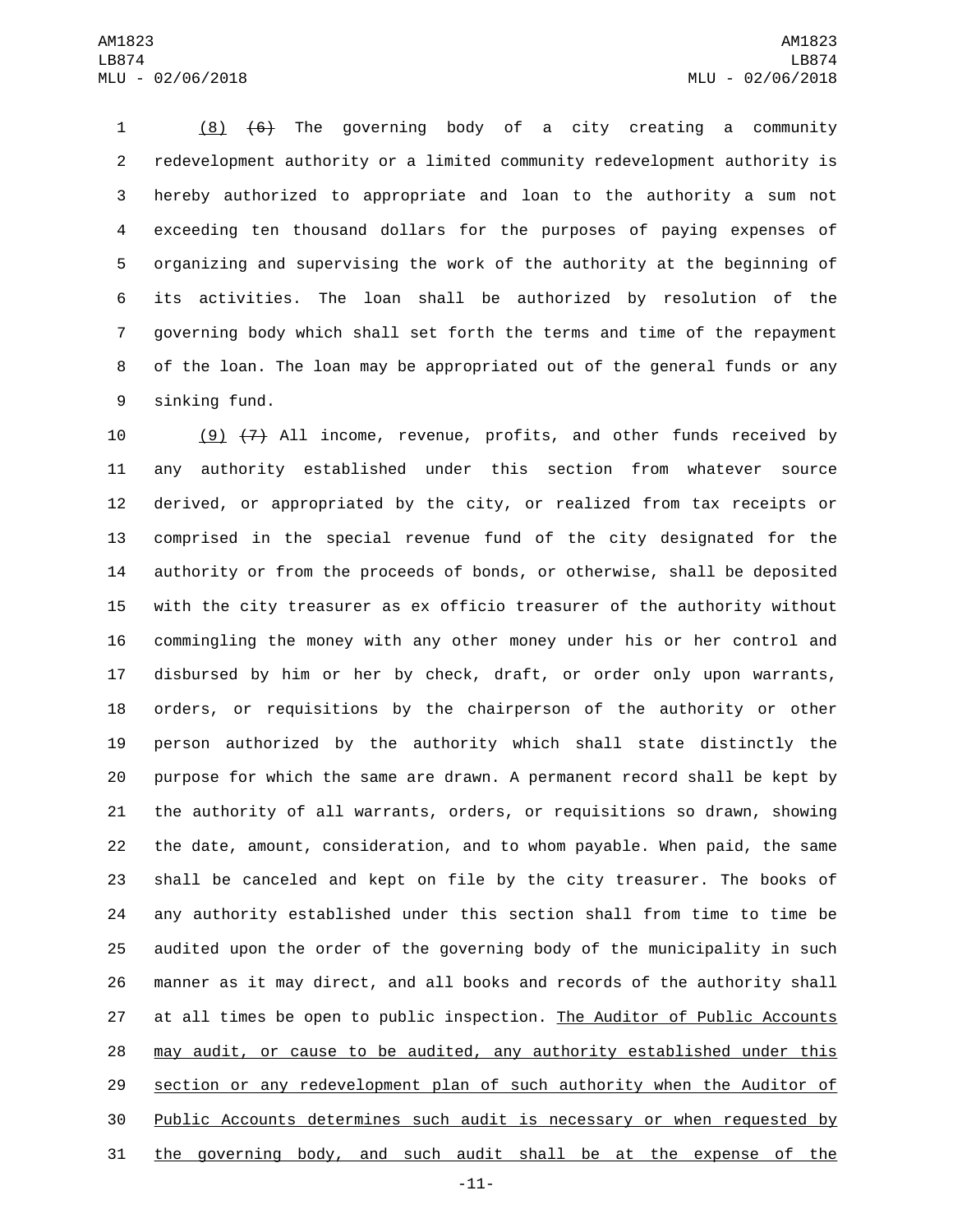authority. The authority may contract with the holders of any of its bonds or notes as to collection, custody, securing investment, and payment of any money of the authority or any money held in trust or otherwise for the payment of bonds or notes or in any way to secure bonds or notes. The authority may carry out the contract notwithstanding that such contract may be inconsistent with the previous provisions of this subdivision. All banks, capital stock financial institutions, qualifying mutual financial institutions, and trust companies are hereby authorized to give security for the deposits of money of any authority established under the provisions of this section pursuant to the Public Funds Deposit Security Act. Section 77-2366 applies to deposits in capital stock financial institutions. Section 77-2365.01 shall apply to deposits in 13 qualifying mutual financial institutions.

 Sec. 7. Section 18-2103, Revised Statutes Cumulative Supplement, 15 2016, is amended to read:

 18-2103 For purposes of the Community Development Law, unless the 17 context otherwise requires:

 (1) Area of operation means and includes the area within the corporate limits of the city and such land outside the city as may come within the purview of sections 18-2123 and 18-2123.01;

 (2) Authority means any community redevelopment authority created pursuant to section 18-2102.01 and a city or village which has created a community development agency pursuant to the provisions of section 18-2101.01 and does not include a limited community redevelopment 25 authority;

 (3) Blighted area means an area, which (a) by reason of the presence 27 of a substantial number of deteriorated or deteriorating structures, existence of defective or inadequate street layout, faulty lot layout in relation to size, adequacy, accessibility, or usefulness, insanitary or unsafe conditions, deterioration of site or other improvements, diversity of ownership, tax or special assessment delinquency exceeding the fair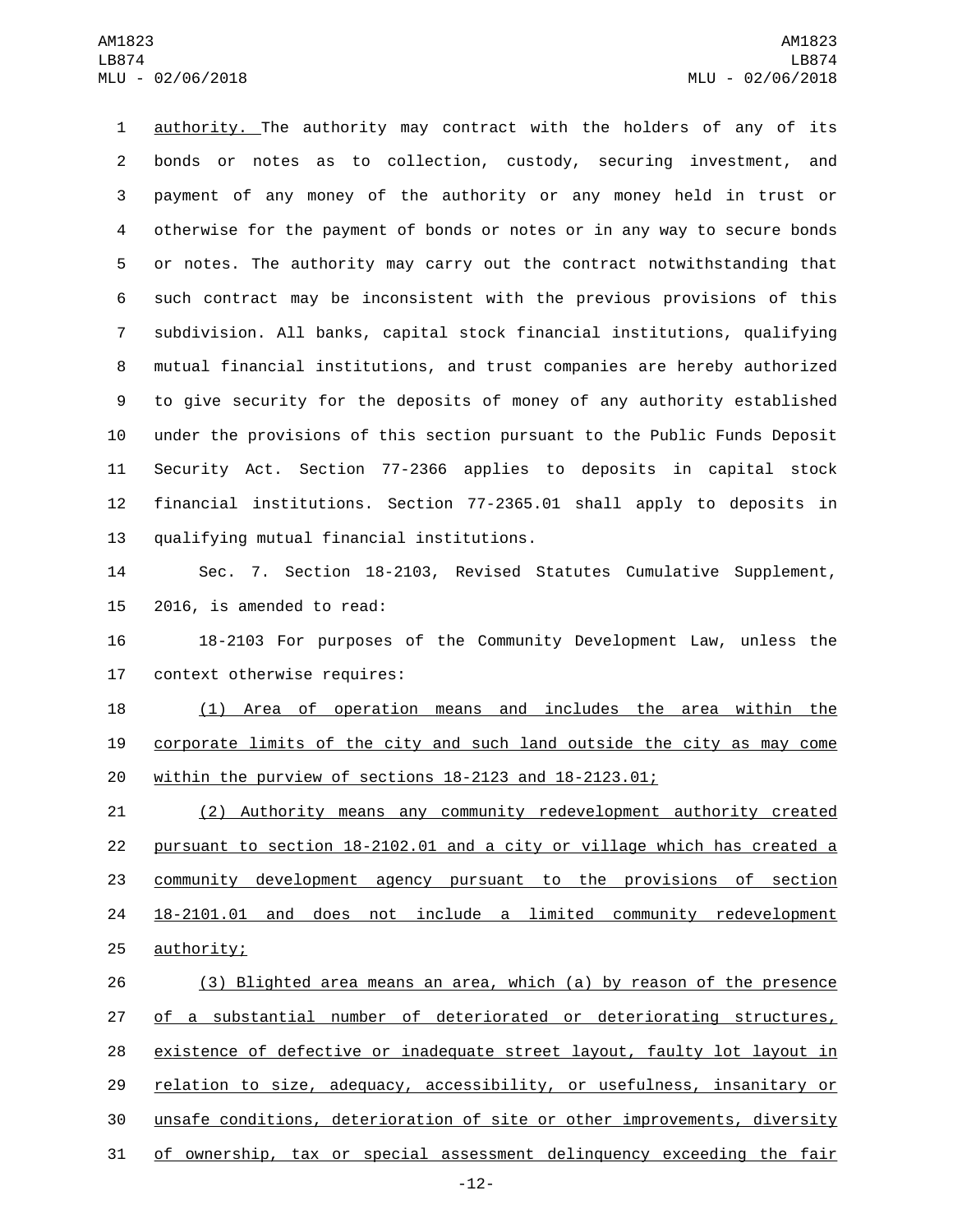value of the land, defective or unusual conditions of title, improper 2 subdivision or obsolete platting, or the existence of conditions which 3 endanger life or property by fire and other causes, or any combination of such factors, substantially impairs or arrests the sound growth of the community, retards the provision of housing accommodations, or constitutes an economic or social liability and is detrimental to the public health, safety, morals, or welfare in its present condition and use and (b) in which there is at least one of the following conditions: (i) Unemployment in the designated area is at least one hundred twenty percent of the state or national average; (ii) the average age of the residential or commercial units in the area is at least forty years; (iii) more than half of the plotted and subdivided property in an area is unimproved land that has been within the city for forty years and has remained unimproved during that time; (iv) the per capita income of the 15 area is lower than the average per capita income of the city or village 16 in which the area is designated; or  $(v)$  the area has had either stable or decreasing population based on the last two decennial censuses. In no event shall a city of the metropolitan, primary, or first class designate more than thirty-five percent of the city as blighted, a city of the second class shall not designate an area larger than fifty percent of the 21 city as blighted, and a village shall not designate an area larger than one hundred percent of the village as blighted. A redevelopment project involving a formerly used defense site as authorized under section 18-2123.01 shall not count towards the percentage limitations contained 25 in this subdivision;

 (4) Bonds means any bonds, including refunding bonds, notes, interim certificates, debentures, or other obligations issued pursuant to the Community Development Law except for bonds issued pursuant to section 29 18-2142.04;

 (5) Business means any private business located in an enhanced 31 employment area;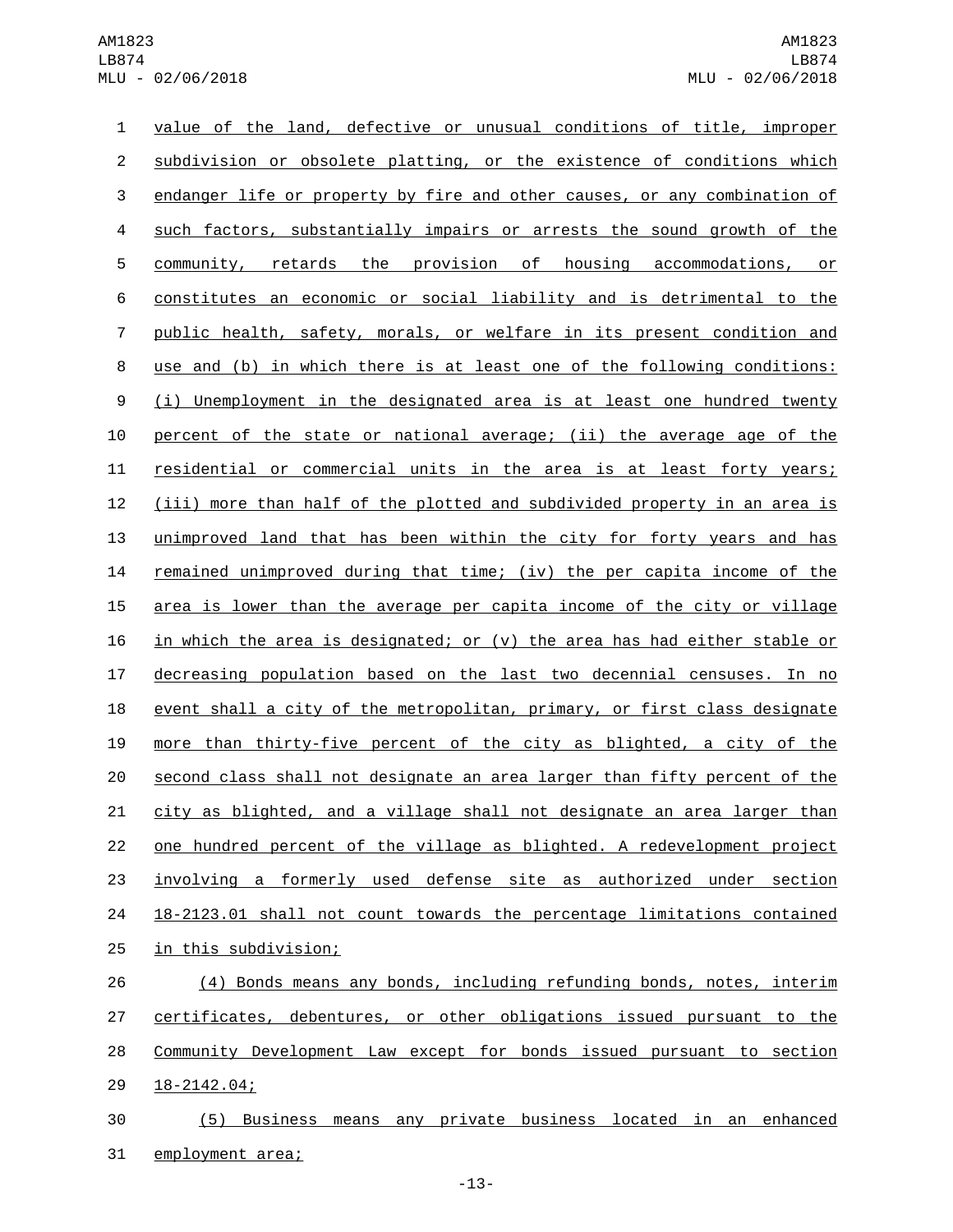AM1823 LB874 MLU - 02/06/2018

| $\mathbf 1$    | (6) City means any city or incorporated village in the state;             |
|----------------|---------------------------------------------------------------------------|
| $\overline{c}$ | (7) Clerk means the clerk of the city or village;                         |
| 3              | Community redevelopment area means a substandard and blighted<br>(8)      |
| 4              | which the community redevelopment authority designates<br>area<br>as      |
| 5              | appropriate for a renewal project;                                        |
| 6              | (9) Employee means a person employed at a business as a result of a       |
| 7              | redevelopment project;                                                    |
| 8              | (10) Employer-provided health benefit means any item paid for by the      |
| 9              | employer in total or in part that aids in the cost of health care         |
| 10             | services, including, but not limited to, health insurance, health savings |
| 11             | accounts, and employer reimbursement of health care costs;                |
| 12             | (11) Enhanced employment area means an area not exceeding six             |
| 13             | hundred acres (a) within a community redevelopment area which is          |
| 14             | designated by an authority as eligible for the imposition of<br>an        |
| 15             | occupation tax or (b) not within a community redevelopment area as may be |
| 16             | designated under section 18-2142.04;                                      |
| 17             | (12) Equivalent employees means the number of employees computed by       |
| 18             | (a) dividing the total hours to be paid in a year by (b) the product of   |
| 19             | forty times the number of weeks in a year;                                |
| 20             | (13) Federal government means the United States of America, or any        |
| 21             | agency or instrumentality, corporate or otherwise, of the United States   |
| 22             | of America;                                                               |
| 23             | (14) Governing body or local governing body means the city council,       |
| 24             | board of trustees, or other legislative body charged with governing the   |
| 25             | municipality;                                                             |
| 26             | (15) Limited community redevelopment authority means a community          |
| 27             | redevelopment authority created pursuant to section 18-2102.01 having     |
| 28             | only one single specific limited pilot project authorized;                |
| 29             | (16) Mayor means the mayor of the city or chairperson of the board        |
| 30             | of trustees of the village;                                               |
| 31             | (17) New investment means the value of improvements to real estate        |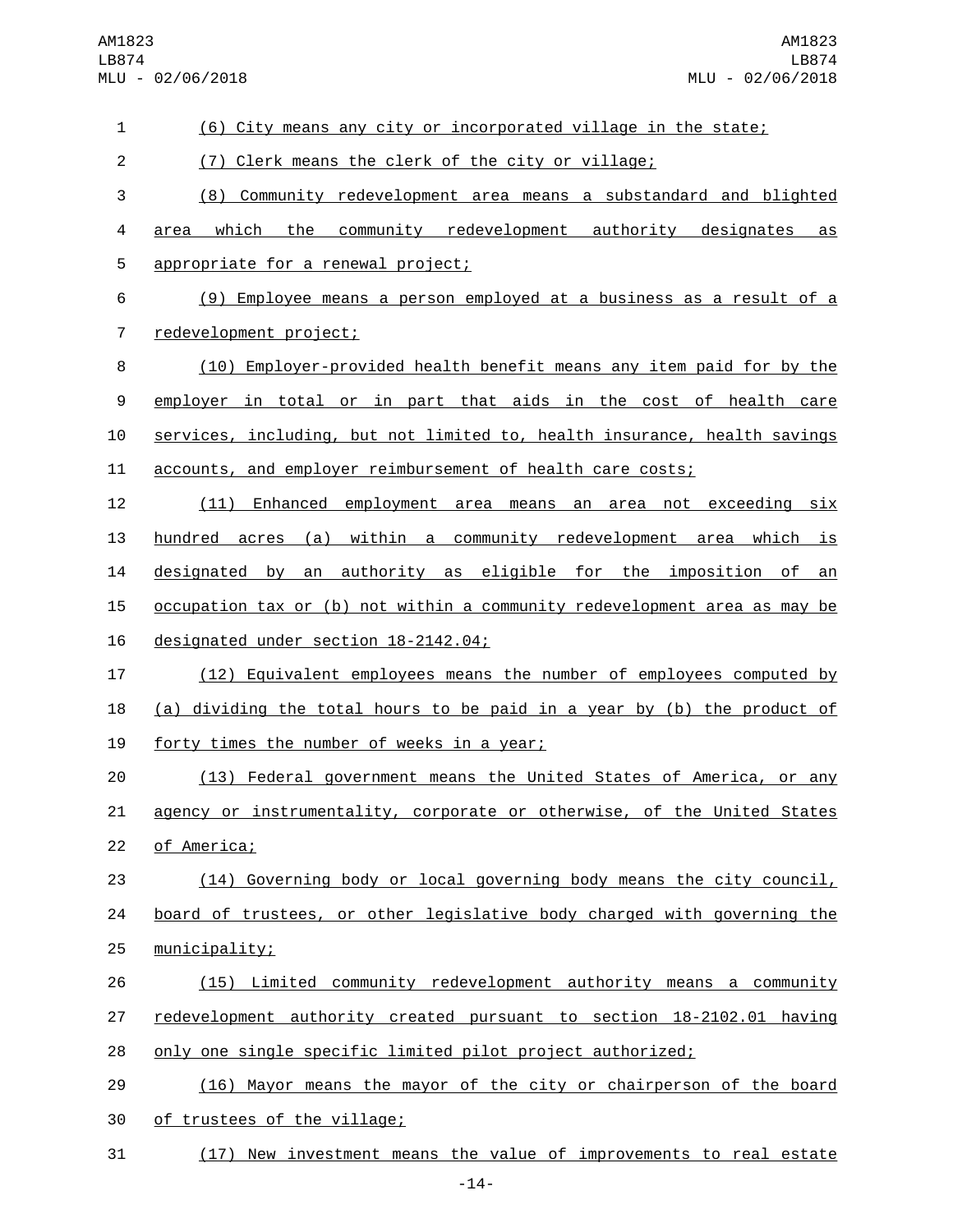made in an enhanced employment area by a developer or a business; (18) Number of new employees means the number of equivalent employees that are employed at a business as a result of the redevelopment project during a year that are in excess of the number of equivalent employees during the year immediately prior to the year that a 6 redevelopment plan is adopted; (19) Obligee means any bondholder, agent, or trustee for any bondholder, or lessor demising to any authority, established pursuant to section 18-2102.01, property used in connection with a redevelopment project, or any assignee or assignees of such lessor's interest or any 11 part thereof, and the federal government when it is a party to any 12 contract with such authority; (20) Occupation tax means a tax imposed under section 18-2142.02; (21) Person means any individual, firm, partnership, limited liability company, corporation, company, association, joint-stock association, or body politic and includes any trustee, receiver, assignee, or other similar representative thereof; (22) Public body means the state or any municipality, county, township, board, commission, authority, district, or other political 20 subdivision or public body of the state; (23) Real property means all lands, including improvements and fixtures thereon, and property of any nature appurtenant thereto, or used 23 in connection therewith, and every estate, interest and right, legal or equitable, therein, including terms for years and liens by way of judgment, mortgage, or otherwise, and the indebtedness secured by such 26 liens; (24) Redeveloper means any person, partnership, or public or private corporation or agency which enters or proposes to enter into a 29 redevelopment contract; (25) Redevelopment contract means a contract entered into between an authority and a redeveloper for the redevelopment of an area in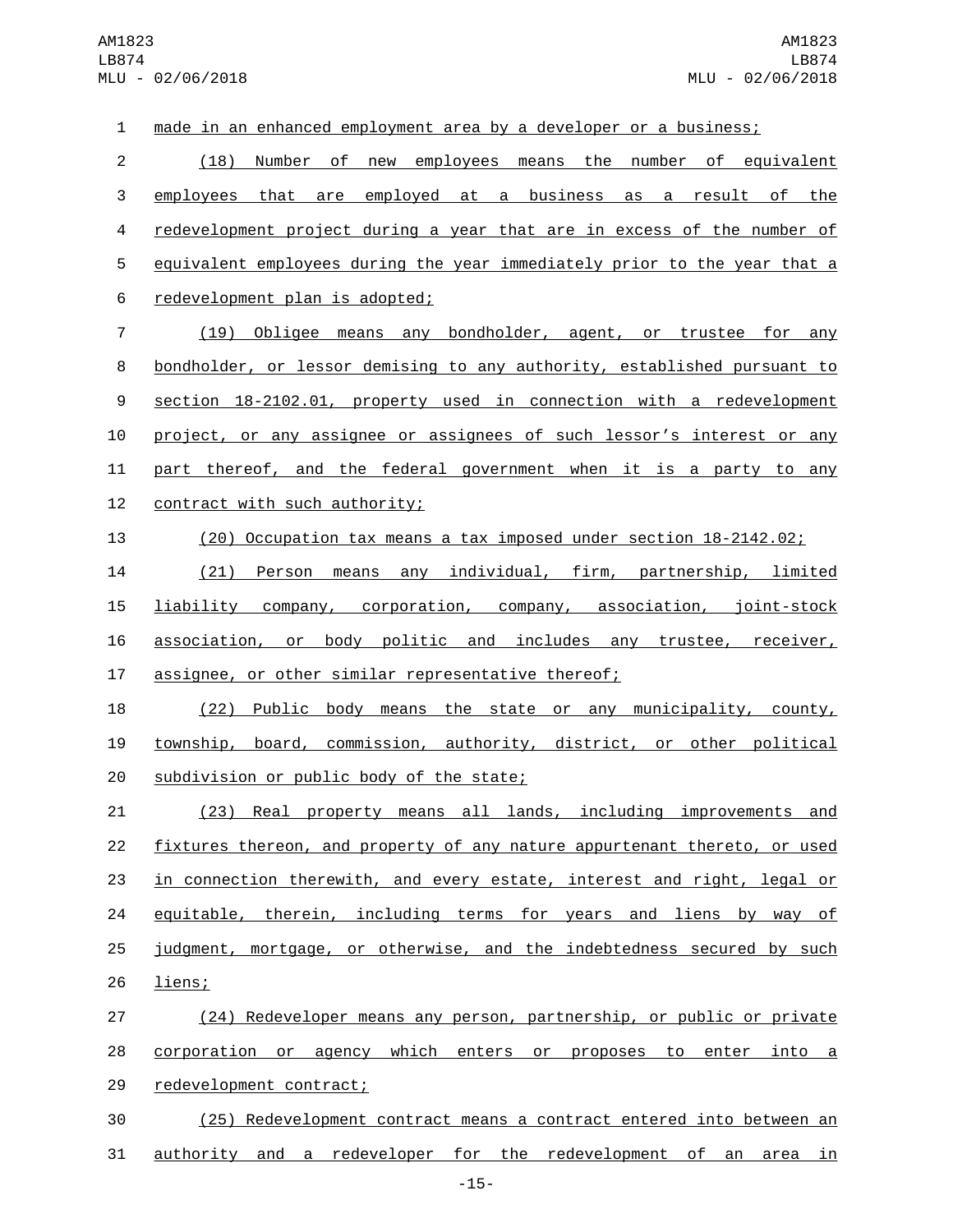AM1823 LB874 MLU - 02/06/2018

conformity with a redevelopment plan;1

| $\overline{2}$ | (26) Redevelopment plan means a plan, as it exists from time to time        |
|----------------|-----------------------------------------------------------------------------|
| 3              | for one or more community redevelopment areas, or for a redevelopment       |
| 4              | project, which (a) conforms to the general plan for the municipality as a   |
| 5              | whole and (b) is sufficiently complete to indicate such land acquisition,   |
| 6              | demolition and removal of structures, redevelopment, improvements, and      |
| 7              | <u>rehabilitation as may be proposed to be carried out in the community</u> |
| 8              | redevelopment area, zoning and planning changes, if any, land uses,         |
| 9              | maximum densities, and building requirements;                               |
| 10             | (1) An authority means any community redevelopment authority created        |
| 11             | pursuant to section 18-2102.01 and a city or village which has created a    |
| 12             | community development agency pursuant to the provisions of section          |
| 13             | 18-2101.01 and does not include a limited community redevelopment           |
| 14             | authority;                                                                  |
| 15             | (2) Limited community redevelopment authority means a community             |
| 16             | redevelopment authority created pursuant to section 18-2102.01 having       |
| 17             | only one single specific limited pilot project authorized;                  |
| 18             | (3) City means any city or incorporated village in the state;               |
| 19             | (4) Public body means the state or any municipality, county,                |
| 20             | township, board, commission, authority, district, or other political        |
| 21             | subdivision or public body of the state;                                    |
| 22             | (5) Governing body or local governing body means the city council,          |
| 23             | board of trustees, or other legislative body charged with governing the     |
| 24             | $m$ unicipality;                                                            |
| 25             | (6) Mayor means the mayor of the city or chairperson of the board of        |
| 26             | trustees of the village;                                                    |
| 27             | (7) Clerk means the clerk of the city or village;                           |
| 28             | (8) Federal government means the United States of America, or any           |
| 29             | agency or instrumentality, corporate or otherwise, of the United States     |

30 of America;

(9) Area of operation means and includes the area within the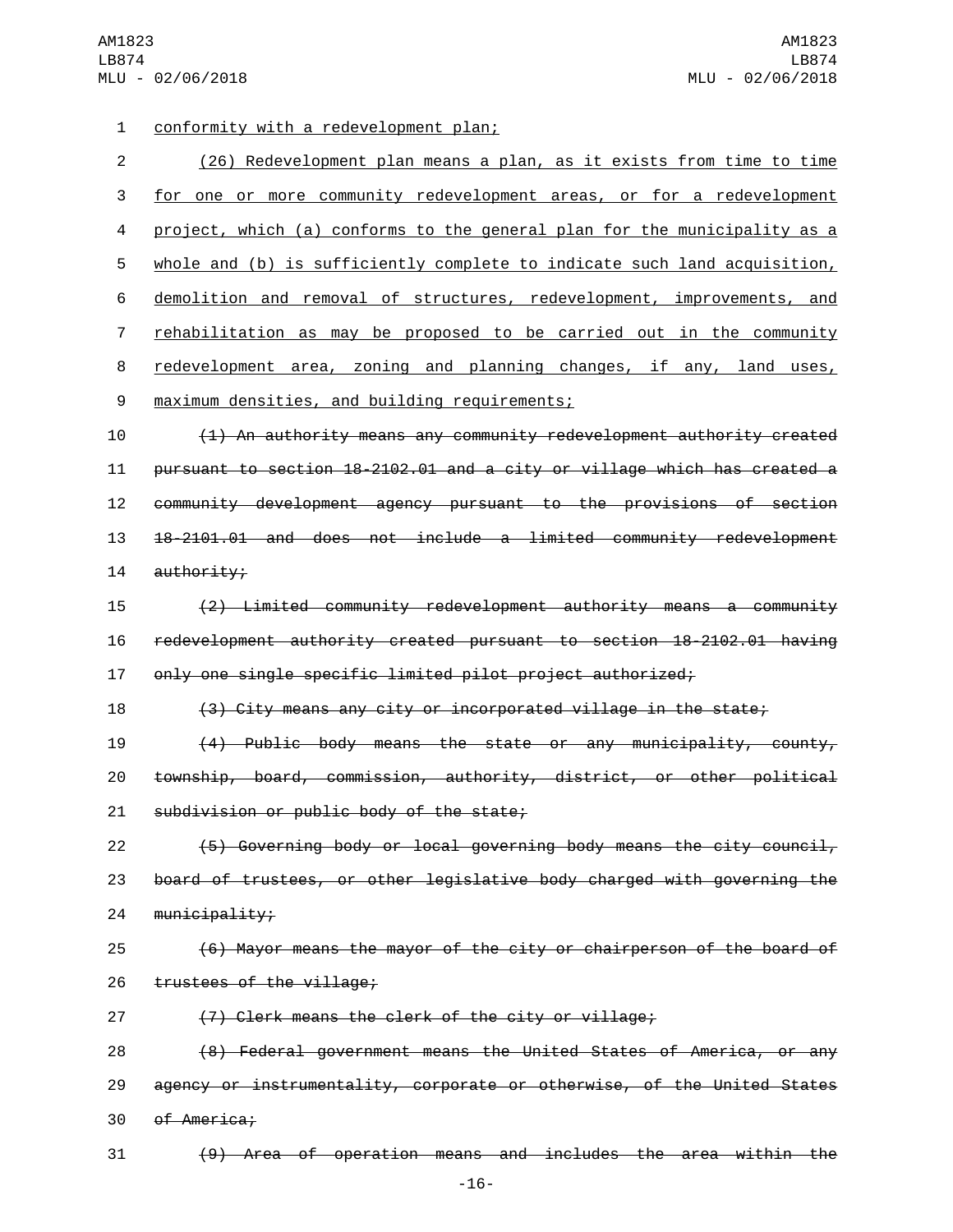corporate limits of the city and such land outside the city as may come within the purview of sections 18-2123 and 18-2123.01;

 (10) Substandard areas means an area in which there is a predominance of buildings or improvements, whether nonresidential or residential in character, which, by reason of dilapidation, deterioration, age or obsolescence, inadequate provision for ventilation, light, air, sanitation, or open spaces, high density of population and overcrowding, or the existence of conditions which endanger life or property by fire and other causes, or any combination of such factors, is conducive to ill health, transmission of disease, infant mortality, juvenile delinquency, and crime, (which cannot be remedied through construction of prisons), and is detrimental to the public health, 13 safety, morals, or welfare;

 (11) Blighted area means an area, which (a) by reason of the presence of a substantial number of deteriorated or deteriorating structures, existence of defective or inadequate street layout, faulty lot layout in relation to size, adequacy, accessibility, or usefulness, insanitary or unsafe conditions, deterioration of site or other improvements, diversity of ownership, tax or special assessment delinquency exceeding the fair value of the land, defective or unusual conditions of title, improper subdivision or obsolete platting, or the existence of conditions which endanger life or property by fire and other causes, or any combination of such factors, substantially impairs or arrests the sound growth of the community, retards the provision of housing accommodations, or constitutes an economic or social liability and is detrimental to the public health, safety, morals, or welfare in 27 its present condition and use and (b) in which there is at least one of the following conditions: (i) Unemployment in the designated area is at least one hundred twenty percent of the state or national average; (ii) the average age of the residential or commercial units in the area is at least forty years; (iii) more than half of the plotted and subdivided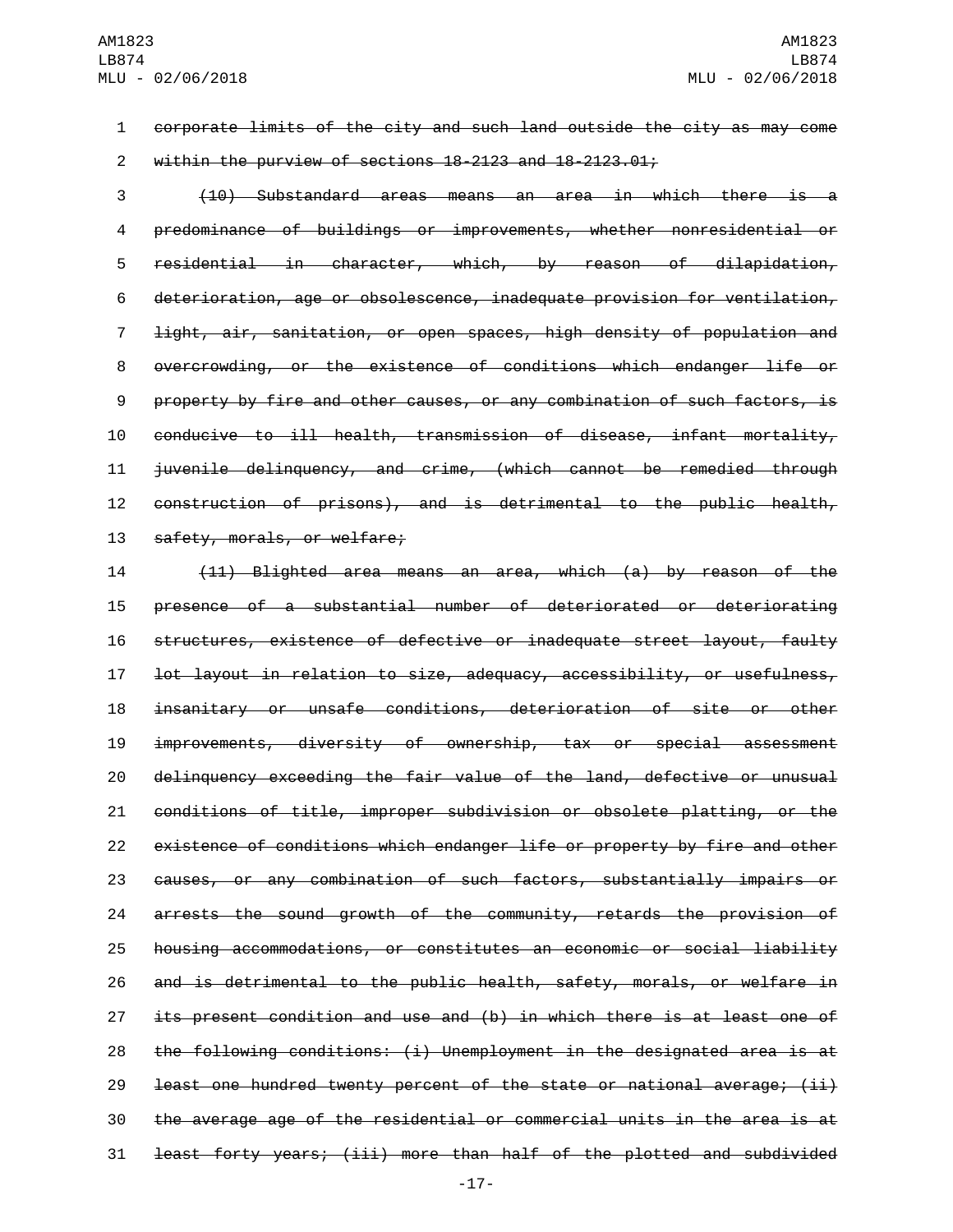property in an area is unimproved land that has been within the city for forty years and has remained unimproved during that time; (iv) the per capita income of the area is lower than the average per capita income of the city or village in which the area is designated; or (v) the area has had either stable or decreasing population based on the last two decennial censuses. In no event shall a city of the metropolitan, primary, or first class designate more than thirty-five percent of the city as blighted, a city of the second class shall not designate an area larger than fifty percent of the city as blighted, and a village shall not designate an area larger than one hundred percent of the village as blighted. A redevelopment project involving a formerly used defense site as authorized under section 18-2123.01 shall not count towards the percentage limitations contained in this subdivision;

14 (27) (12) Redevelopment project means any work or undertaking in one or more community redevelopment areas: (a) To acquire substandard and blighted areas or portions thereof, including lands, structures, or improvements the acquisition of which is necessary or incidental to the proper clearance, development, or redevelopment of such substandard and blighted areas; (b) to clear any such areas by demolition or removal of existing buildings, structures, streets, utilities, or other improvements thereon and to install, construct, or reconstruct streets, utilities, parks, playgrounds, public spaces, public parking facilities, sidewalks or moving sidewalks, convention and civic centers, bus stop shelters, lighting, benches or other similar furniture, trash receptacles, shelters, skywalks and pedestrian and vehicular overpasses and underpasses, enhancements to structures in the redevelopment plan area which exceed minimum building and design standards in the community and prevent the recurrence of substandard and blighted conditions, and any other necessary public improvements essential to the preparation of sites for uses in accordance with a redevelopment plan; (c) to sell, lease, or otherwise make available land in such areas for residential,

-18-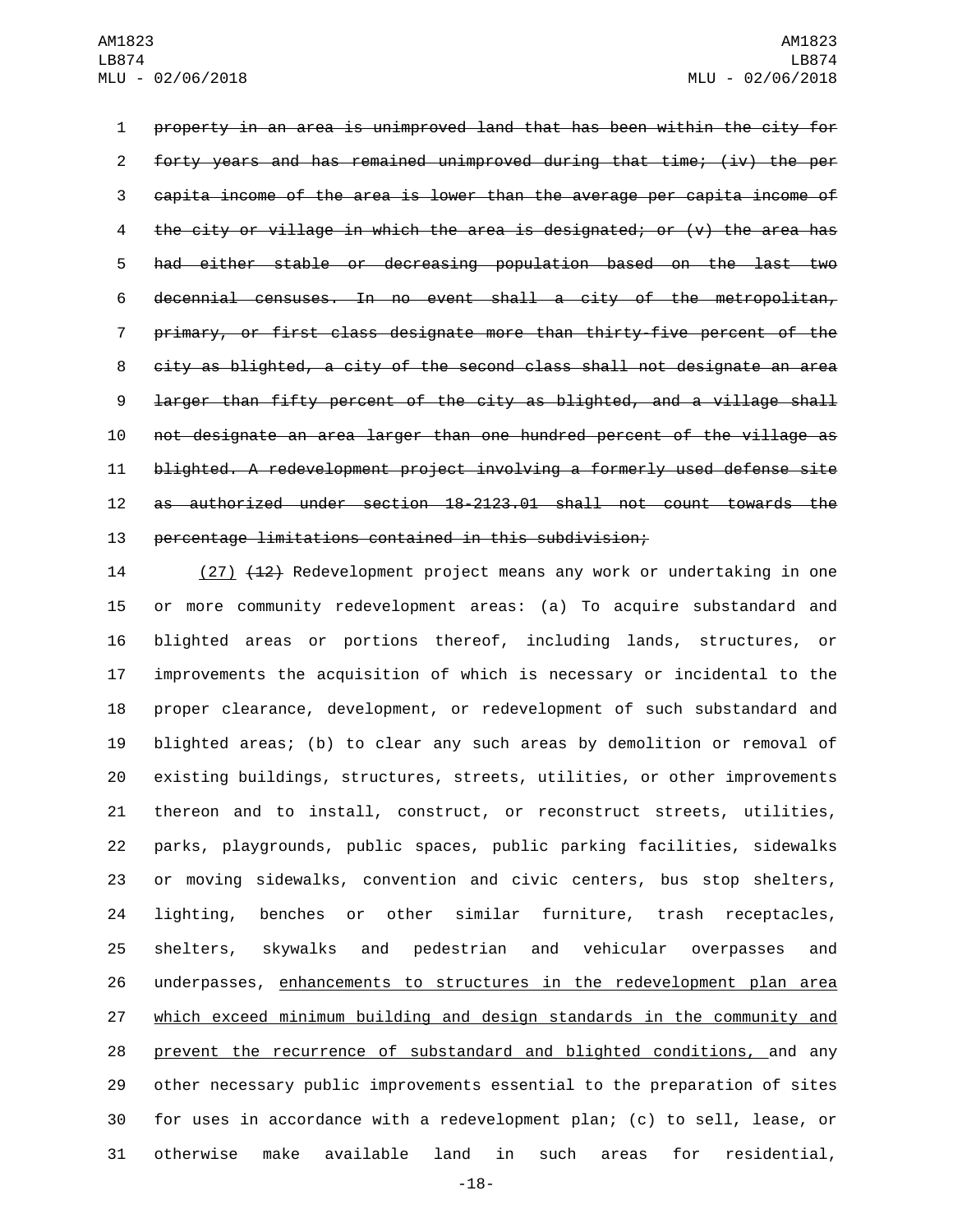recreational, commercial, industrial, or other uses, including parking or other facilities functionally related or subordinate to such uses, or for public use or to retain such land for public use, in accordance with a redevelopment plan; and may also include the preparation of the redevelopment plan, the planning, survey, and other work incident to a redevelopment project and the preparation of all plans and arrangements for carrying out a redevelopment project; (d) to dispose of all real and personal property or any interest in such property, or assets, cash, or other funds held or used in connection with residential, recreational, commercial, industrial, or other uses, including parking or other facilities functionally related or subordinate to such uses, or any public use specified in a redevelopment plan or project, except that such disposition shall be at its fair value for uses in accordance with the redevelopment plan; (e) to acquire real property in a community redevelopment area which, under the redevelopment plan, is to be repaired or rehabilitated for dwelling use or related facilities, repair or rehabilitate the structures, and resell the property; and (f) to carry out plans for a program of voluntary or compulsory repair, 19 rehabilitation, or demolition of buildings or other improvements in 20 accordance with the redevelopment plan;

 (28) Redevelopment project valuation means the valuation for assessment of the taxable real property in a redevelopment project last certified for the year prior to the effective date of the provision 24 authorized in section 18-2147; and

 (29) Substandard area means an area in which there is a predominance of buildings or improvements, whether nonresidential or residential in character, which, by reason of dilapidation, deterioration, age or 28 obsolescence, inadequate provision for ventilation, light, air, sanitation, or open spaces, high density of population and overcrowding, or the existence of conditions which endanger life or property by fire and other causes, or any combination of such factors, is conducive to ill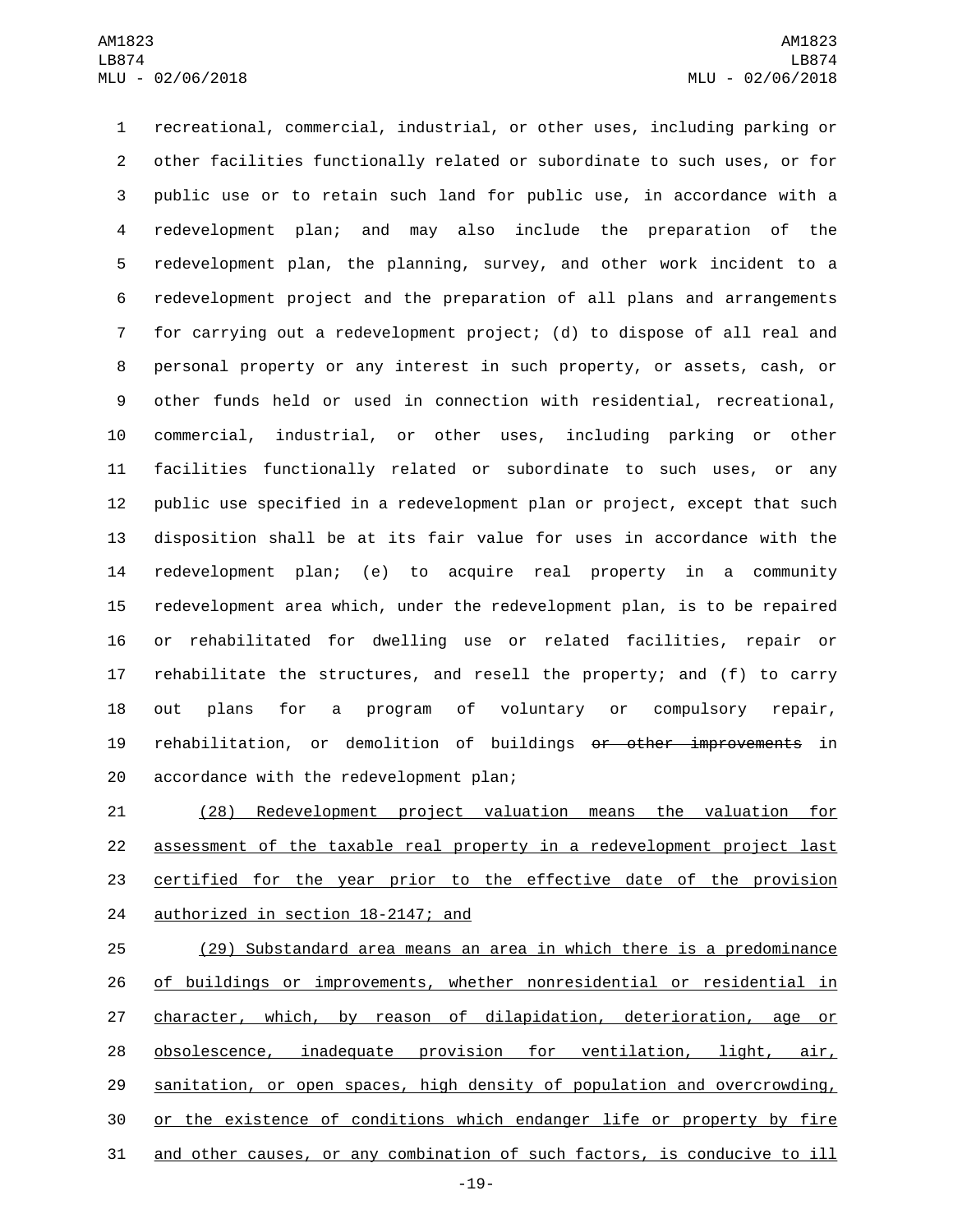| 1              | health, transmission of disease, infant mortality, juvenile delinquency,  |
|----------------|---------------------------------------------------------------------------|
| $\overline{c}$ | and crime, (which cannot be remedied through construction of prisons),    |
| 3              | and is detrimental to the public health, safety, morals, or welfare.      |
| 4              | (13) Redevelopment plan means a plan, as it exists from time to time      |
| 5              | for one or more community redevelopment areas, or for a redevelopment     |
| 6              | project, which (a) conforms to the general plan for the municipality as a |
| $\overline{7}$ | whole and (b) is sufficiently complete to indicate such land acquisition, |
| 8              | demolition and removal of structures, redevelopment, improvements, and    |
| 9              | rehabilitation as may be proposed to be carried out in the community      |
| 10             | redevelopment area, zoning and planning changes, if any, land uses,       |
| 11             | maximum densities, and building requirements;                             |
| 12             | (14) Redeveloper means any person, partnership, or public or private      |
| 13             | corporation or agency which enters or proposes to enter into a            |
| 14             | redevelopment contract;                                                   |
| 15             | (15) Redevelopment contract means a contract entered into between an      |
| 16             | authority and a redeveloper for the redevelopment of an area in           |
| 17             | conformity with a redevelopment plan;                                     |
| 18             | (16) Real property means all lands, including improvements and            |
| 19             | fixtures thereon, and property of any nature appurtenant thereto, or used |
| 20             | in connection therewith, and every estate, interest and right, legal or   |
| 21             | equitable, therein, including terms for years and liens by way of         |
| 22             | judgment, mortgage, or otherwise, and the indebtedness secured by such    |
| 23             | <del>liens;</del>                                                         |
| 24             | (17) Bonds means any bonds, including refunding bonds, notes,             |
| 25             | interim certificates, debentures, or other obligations issued pursuant to |
| 26             | the Community Development Law except for bonds issued pursuant to section |
| 27             | $18 - 2142.04 +$                                                          |
| 28             | (18) Obligee means any bondholder, agent, or trustee for any              |
| 29             | bondholder, or lessor demising to any authority, established pursuant to  |
| 30             | section 18-2102.01, property used in connection with a redevelopment      |
| 31             | project, or any assignee or assignees of such lessor's interest or any    |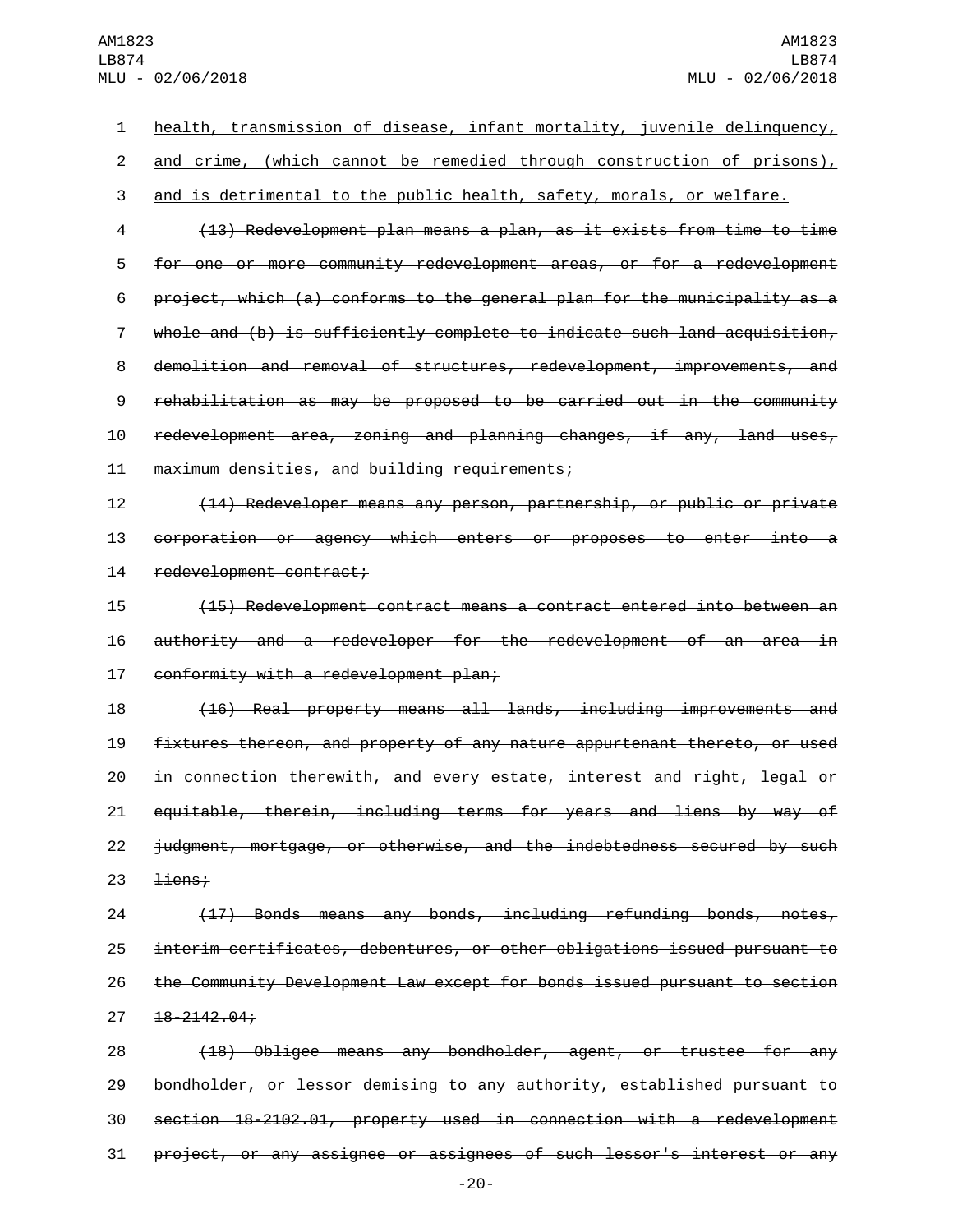1 part thereof, and the federal government when it is a party to any 2 contract with such authority;

 (19) Person means any individual, firm, partnership, limited liability company, corporation, company, association, joint-stock association, or body politic and includes any trustee, receiver, 6 assignee, or other similar representative thereof;

7 (20) Community redevelopment area means a substandard and blighted 8 area which the community redevelopment authority designates as 9 appropriate for a renewal project;

 (21) Redevelopment project valuation means the valuation for assessment of the taxable real property in a redevelopment project last certified for the year prior to the effective date of the provision 13 authorized in section 18-2147;

 (22) Enhanced employment area means an area not exceeding six hundred acres (a) within a community redevelopment area which is designated by an authority as eligible for the imposition of an occupation tax or (b) not within a community redevelopment area as may be 18 designated under section 18-2142.04;

19 (23) Employee means a person employed at a business as a result of a 20 redevelopment project;

 (24) Employer-provided health benefit means any item paid for by the employer in total or in part that aids in the cost of health care services, including, but not limited to, health insurance, health savings accounts, and employer reimbursement of health care costs;

25 (25) Equivalent employees means the number of employees computed by 26  $(a)$  dividing the total hours to be paid in a year by (b) the product of 27 forty times the number of weeks in a year;

28 (26) Business means any private business located in an enhanced 29 employment area;

30 (27) New investment means the value of improvements to real estate 31 made in an enhanced employment area by a developer or a business;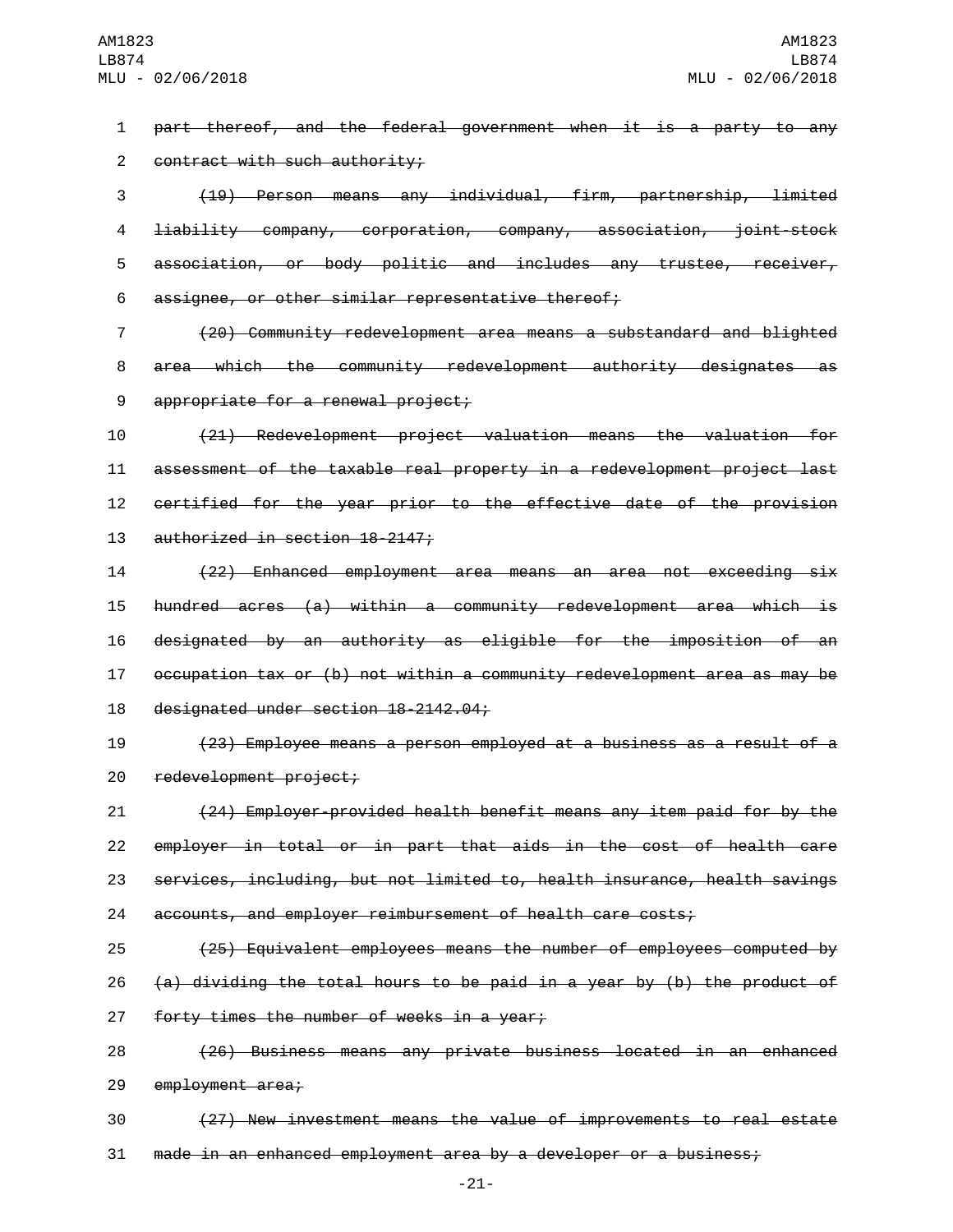(28) Number of new employees means the number of equivalent employees that are employed at a business as a result of the redevelopment project during a year that are in excess of the number of equivalent employees during the year immediately prior to the year that a 5 redevelopment plan is adopted; and

(29) Occupation tax means a tax imposed under section 18-2142.02.

 Sec. 8. Section 18-2104, Reissue Revised Statutes of Nebraska, is 8 amended to read:

 18-2104 The governing body of a city, to the greatest extent it deems to be feasible in carrying out the provisions of the Community 11 Development Law sections 18-2101 to 18-2144, shall afford maximum opportunity, consistent with the sound needs of the city as a whole, to the rehabilitation or redevelopment of the community redevelopment area by private enterprises. The governing body of a city shall give 15 consideration to this objective in exercising its powers under the Community Development Law sections 18-2101 to 18-2144, including the formulation of a workable program, the approval of community redevelopment plans consistent with the general plan for the development of the city, the exercise of its zoning powers, the enforcement of other laws, codes, and regulations, relating to the use of land and the use and occupancy of buildings and improvements, the disposition of any property acquired, and the providing of necessary public improvements.

 Sec. 9. Section 18-2107, Reissue Revised Statutes of Nebraska, is 24 amended to read:

 18-2107 An authority shall constitute a public body corporate and politic, exercising public and essential governmental functions and having all the powers necessary or convenient to carry out and effectuate 28 the purposes and provisions of the Community Development Law and sections 29 18-2147 to 18-2151, including the power:

 (1) To sue and to be sued; to have a seal and to alter the same at pleasure; to have perpetual succession; to make and execute contracts and

-22-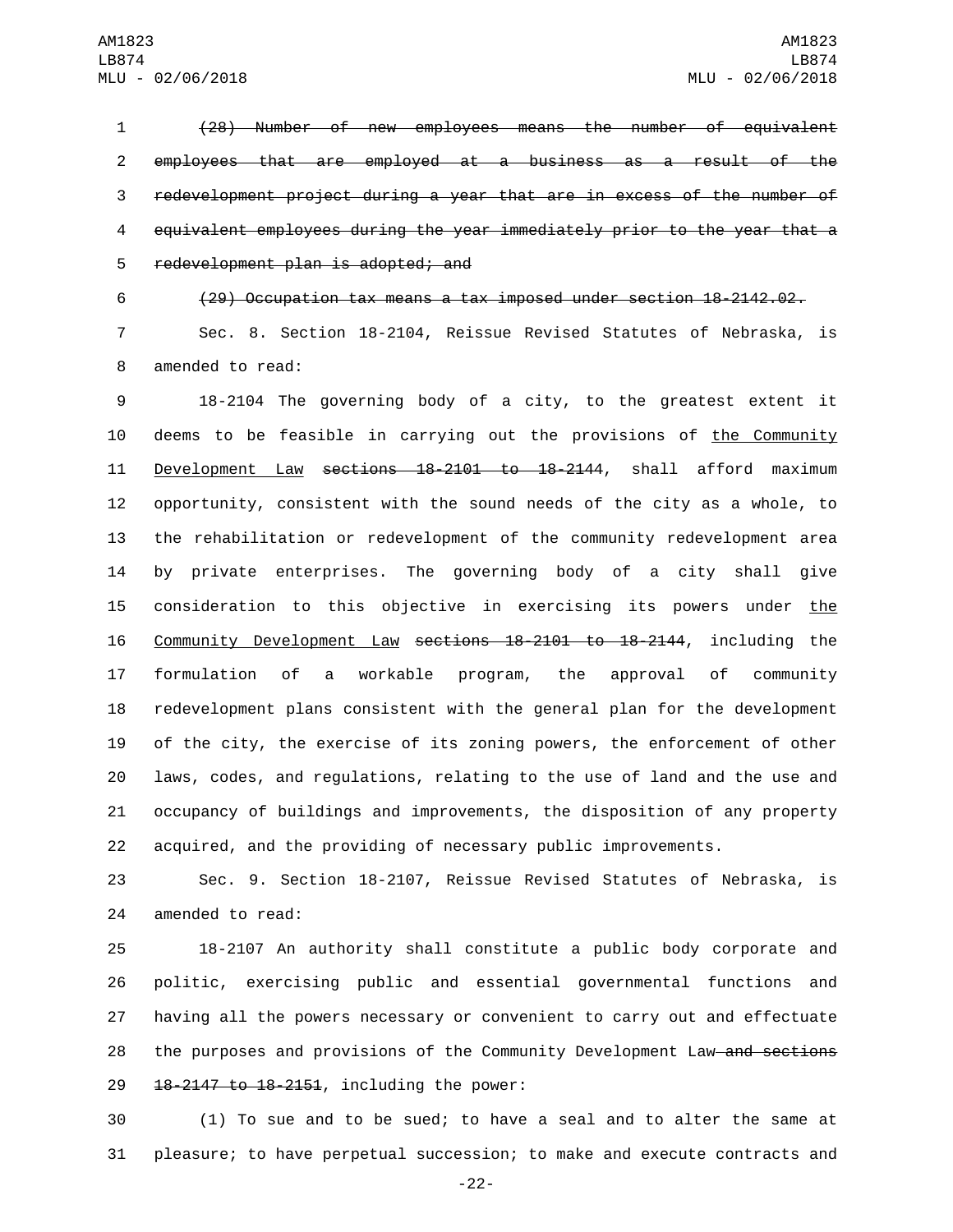other instruments necessary or convenient to the exercise of the powers of the authority; and to make and from time to time amend and repeal bylaws, rules, and regulations not inconsistent with the Community 4 Development Law;

 (2) To prepare or cause to be prepared and recommend redevelopment plans to the governing body of the city and to undertake and carry out redevelopment projects within its area of operation;

 (3) To arrange or contract for the furnishing or repair, by any person or agency, public or private, of services, privileges, works, streets, roads, public utilities, or other facilities for or in connection with a redevelopment project; and, notwithstanding anything to the contrary contained in the Community Development Law or any other provision of law, to agree to any conditions that it may deem reasonable and appropriate attached to federal financial assistance and imposed pursuant to federal law relating to the determination of prevailing salaries or wages or compliance with labor standards, in the undertaking or carrying out of a redevelopment project, and to include in any contract let in connection with such a project provisions to fulfill such federally imposed conditions as it may deem reasonable and appropriate;

 (4) Within its area of operation, to purchase, lease, obtain options upon, or acquire by gift, grant, bequest, devise, eminent domain, or otherwise any real or personal property or any interest therein, together with any improvements thereon, necessary or incidental to a redevelopment project; to hold, improve, clear, or prepare for redevelopment any such property; to sell, lease for a term not exceeding ninety-nine years, exchange, transfer, assign, subdivide, retain for its own use, mortgage, pledge, hypothecate, or otherwise encumber or dispose of any real or personal property or any interest therein; to enter into contracts with redevelopers of property containing covenants, restrictions, and conditions regarding the use of such property for residential, commercial, industrial, or recreational purposes or for public purposes

-23-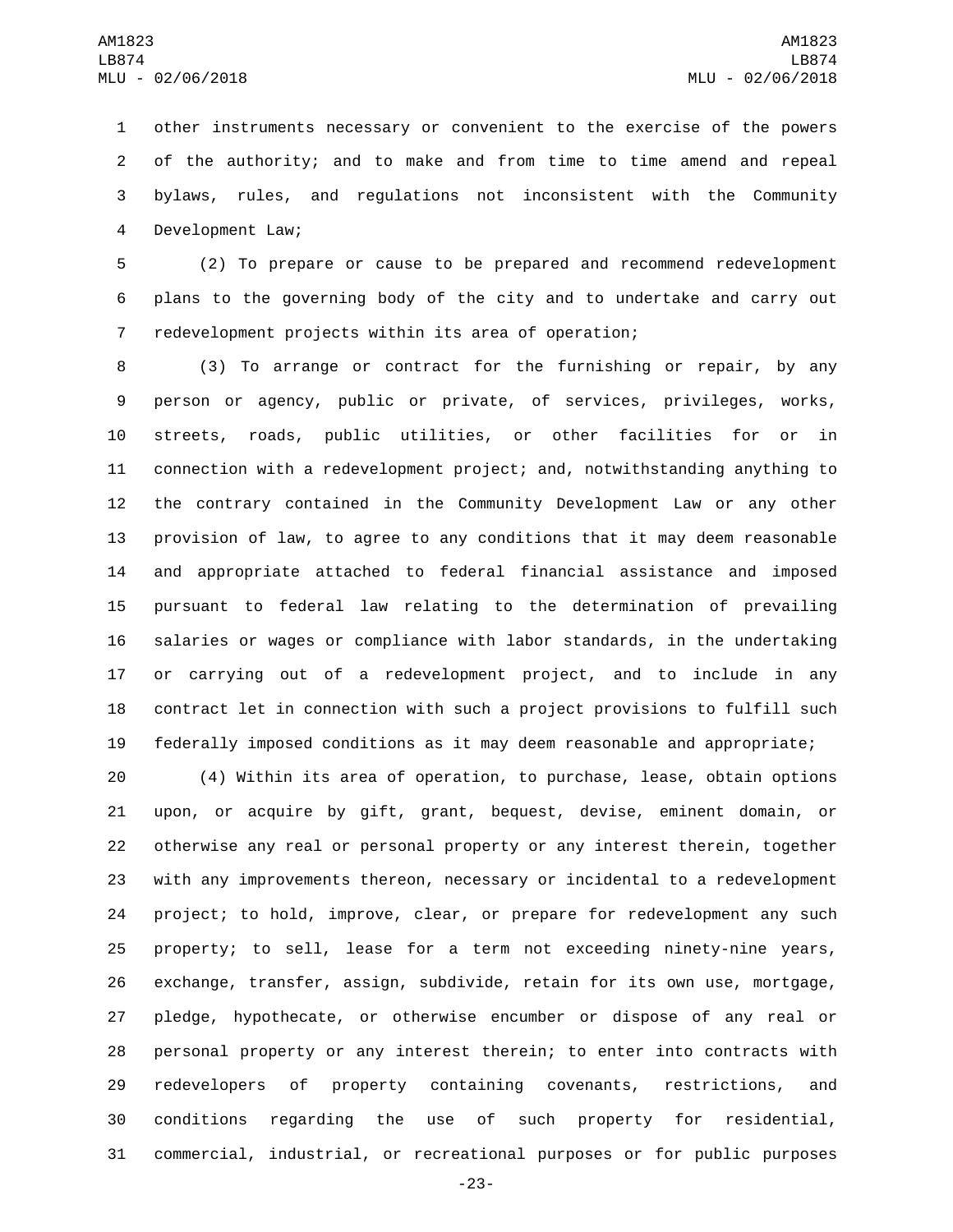in accordance with the redevelopment plan and such other covenants, restrictions, and conditions as the authority may deem necessary to prevent a recurrence of substandard and blighted areas or to effectuate the purposes of the Community Development Law; to make any of the covenants, restrictions, or conditions of the foregoing contracts covenants running with the land and to provide appropriate remedies for any breach of any such covenants or conditions, including the right in the authority to terminate such contracts and any interest in the property created pursuant thereto; to borrow money, issue bonds, and provide security for loans or bonds; to establish a revolving loan fund; to insure or provide for the insurance of any real or personal property or the operation of the authority against any risks or hazards, including the power to pay premiums on any such insurance; to enter into any contracts necessary to effectuate the purposes of the Community Development Law; and to provide grants, loans, or other means of financing to public or private parties in order to accomplish the 17 rehabilitation or redevelopment in accordance with a redevelopment plan $<sub>L</sub>$ </sub> 18 except that the proceeds from indebtedness incurred for the purpose of financing a redevelopment project that includes the division of taxes as provided in section 18-2147 shall not be used to establish a revolving **loan fund.** No statutory provision with respect to the acquisition, clearance, or disposition of property by other public bodies shall restrict an authority exercising powers hereunder, in such functions, unless the Legislature shall specifically so state;

 (5) To invest any funds held in reserves or sinking funds or any funds not required for immediate disbursement in property or securities in which savings banks or other banks may legally invest funds subject to their control; and to redeem its bonds at the redemption price established therein or to purchase its bonds at less than redemption price, and such bonds redeemed or purchased shall be canceled;

(6) To borrow money and to apply for and accept advances, loans,

-24-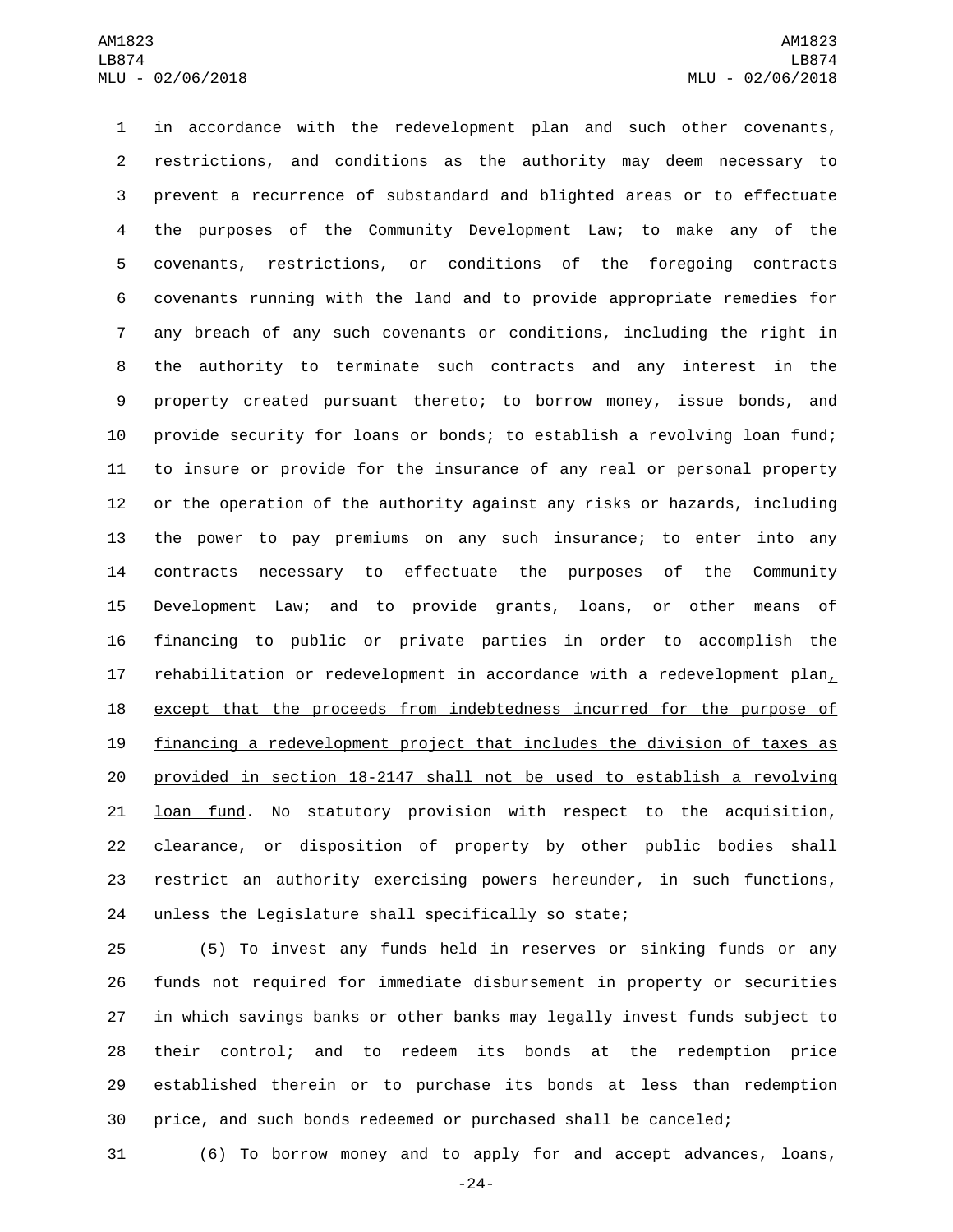grants, contributions, and any other form of financial assistance from the federal government, from the state, county, municipality, or other public body, or from any sources, public or private, including charitable funds, foundations, corporations, trusts, or bequests, for purposes of the Community Development Law, to give such security as may be required, and to enter into and carry out contracts in connection therewith; and notwithstanding any other provision of law, to include in any contract for financial assistance with the federal government for a redevelopment project such conditions imposed pursuant to federal law as the authority may deem reasonable and appropriate and which are not inconsistent with 11 the purposes of the Community Development Law;

 (7) Acting through one or more members of an authority or other persons designated by the authority, to conduct examinations and investigations and to hear testimony and take proof under oath at public or private hearings on any matter material for its information; to administer oaths and to issue commissions for the examination of witnesses who are outside of the state or unable to attend before the authority or excused from attendance; and to make available to appropriate agencies or public officials, including those charged with the duty of abating or requiring the correction of nuisances or like conditions, demolishing unsafe or insanitary structures, or eliminating conditions of blight within its area of operation, its findings and recommendations with regard to any building or property where conditions exist which are dangerous to the public health, safety, morals, or 25 welfare;

 (8) Within its area of operation, to make or have made all surveys, appraisals, studies, and plans, but not including the preparation of a general plan for the community, necessary to the carrying out of the purposes of the Community Development Law and to contract or cooperate with any and all persons or agencies, public or private, in the making and carrying out of such surveys, appraisals, studies, and plans;

-25-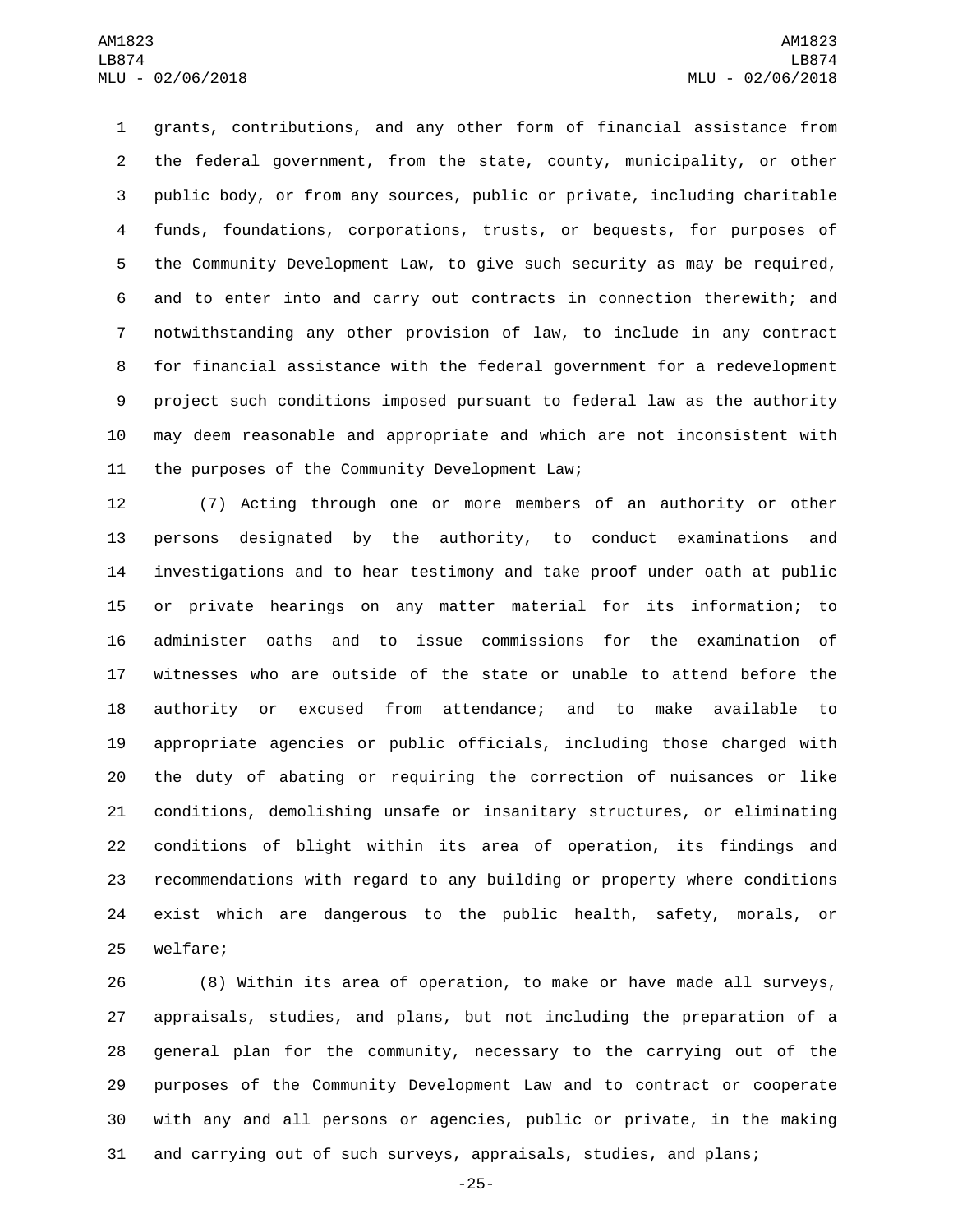(9) To prepare plans and provide reasonable assistance for the relocation of families, business concerns, and others displaced from a redevelopment project area to permit the carrying out of the redevelopment project to the extent essential for acquiring possession of and clearing such area or parts thereof; and to make relocation payments to or with respect to such persons for moving expenses and losses of property for which reimbursement or compensation is not otherwise made, including the making of such payments financed by the federal government;

 (10) To make such expenditures as may be necessary to carry out the purposes of the Community Development Law; and to make expenditures from funds obtained from the federal government without regard to any other laws pertaining to the making and approval of appropriations and 13 expenditures;

 (11) To certify on or before September 20 of each year to the governing body of the city the amount of tax to be levied for the succeeding fiscal year for community redevelopment purposes, not to exceed two and six-tenths cents on each one hundred dollars upon the taxable value of the taxable property in such city, which levy is subject to allocation under section 77-3443 on and after July 1, 1998. The governing body shall levy and collect the taxes so certified at the same time and in the same manner as other city taxes are levied and collected, and the proceeds of such taxes, when due and as collected, shall be set aside and deposited in the special account or accounts in which other revenue of the authority is deposited. Such proceeds shall be employed to assist in the defraying of any expenses of redevelopment plans and projects, including the payment of principal and interest on any bonds issued to pay the costs of any such plans and projects;

 (12) To exercise all or any part or combination of powers granted in 29 this section;

 (13) To plan, undertake, and carry out neighborhood development programs consisting of redevelopment project undertakings and activities

-26-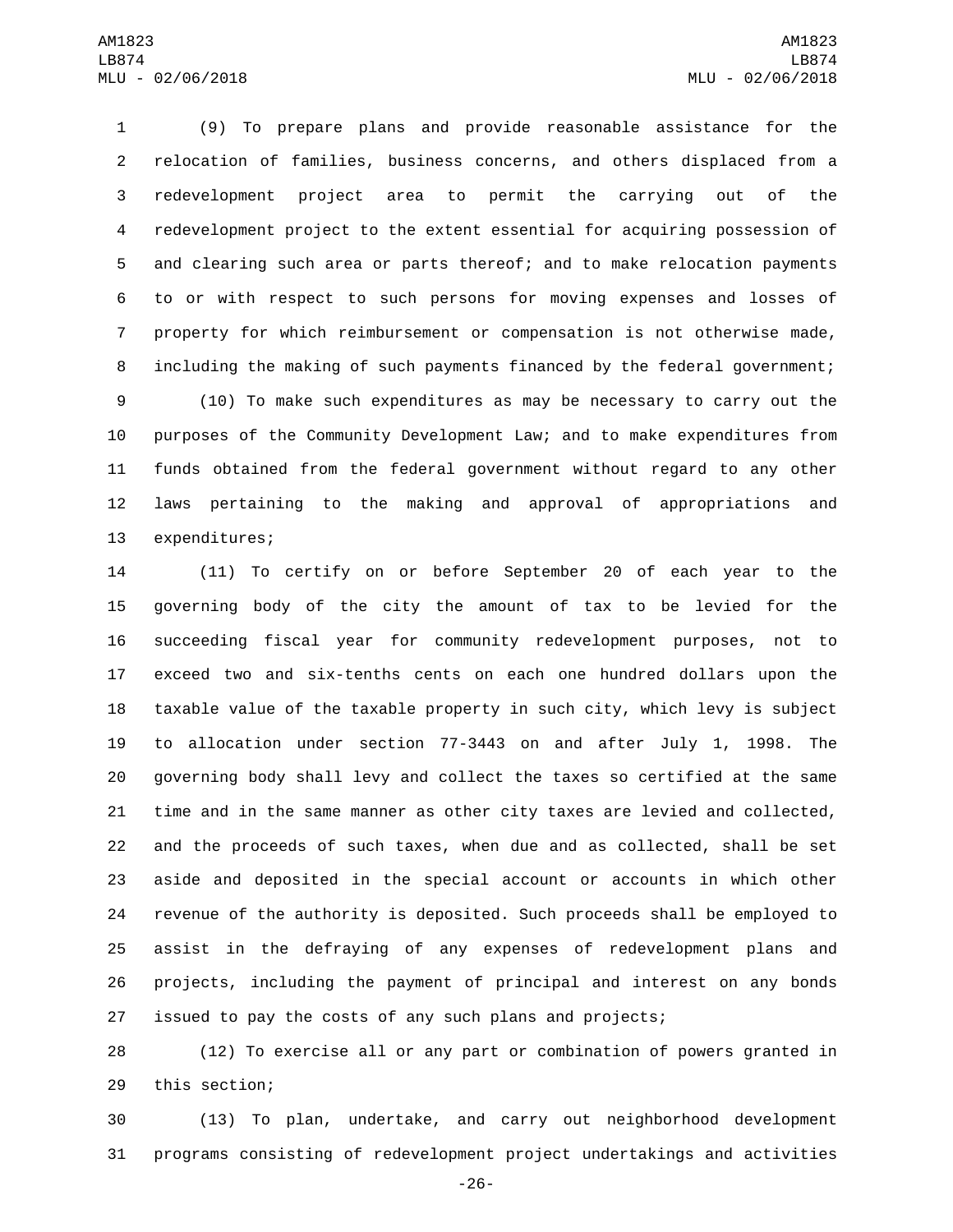in one or more community redevelopment areas which are planned and carried out on the basis of annual increments in accordance with the Community Development Law and sections 18-2145 and 18-2146 for planning 4 and carrying out redevelopment projects;

5 (14) To agree with the governing body of the city for the imposition 6 of an occupation tax for an enhanced employment area; and

7 (15) To demolish any structure determined by the governing body of 8 the city to be unsafe or unfit for human occupancy in accordance with 9 section 18-1722.01.

10 Sec. 10. Section 18-2109, Reissue Revised Statutes of Nebraska, is 11 amended to read:

 18-2109 (1) An authority shall not prepare a redevelopment plan for a redevelopment project area unless the governing body of the city in which such area is located has, by resolution adopted after the public hearings required under this section a public hearing with notice provided as specified in section 18-2115, declared such area to be a substandard and blighted area in need of redevelopment.

18 (2) Prior to making such declaration, the The governing body of the 19 city shall conduct a study or an analysis on whether the area is 20 substandard and blighted and shall submit the question of whether such an 21 area is substandard and blighted to the planning commission or board of 22 the city for its review and recommendation—prior to making its 23 declaration. The planning commission or board shall hold a public hearing 24 on the question after giving notice of the hearing as provided in section 25 13 of this act. Such notice shall include a map of sufficient size to 26 show the area to be declared substandard and blighted or information on 27 where to find such map and shall provide information on where to find 28 copies of the substandard and blighted study or analysis conducted 29 pursuant to this subsection. The planning commission or board shall 30 submit its written recommendations to the governing body of the city 31 within thirty days after the public hearing receipt of the request. Upon

-27-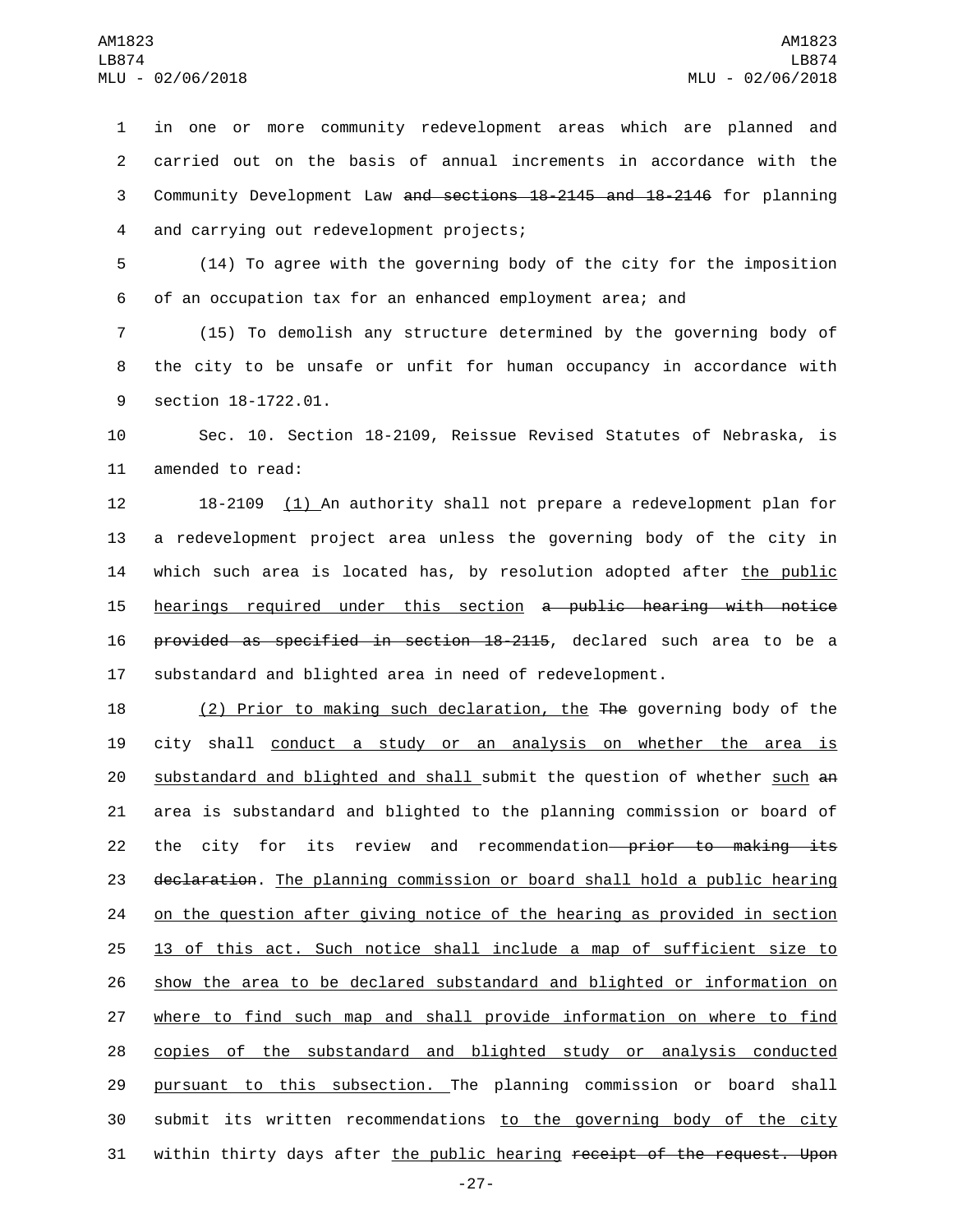receipt of the recommendations or after thirty days if no recommendation

is received, the governing body may make its declaration.

 (3) Upon receipt of the recommendations of the planning commission or board, or if no recommendations are received within thirty days after the public hearing required under subsection (2) of this section, the governing body shall hold a public hearing on the question of whether the area is substandard and blighted after giving notice of the hearing as provided in section 13 of this act. Such notice shall include a map of sufficient size to show the area to be declared substandard and blighted or information on where to find such map and shall provide information on where to find copies of the substandard and blighted study or analysis conducted pursuant to subsection (2) of this section. At the public hearing, all interested parties shall be afforded a reasonable 14 opportunity to express their views respecting the proposed declaration. 15 After such hearing, the governing body of the city may make its 16 declaration.

 (4) Copies of each substandard and blighted study or analysis conducted pursuant to subsection (2) of this section shall be posted on the city's public web site or made available for public inspection at a location designated by the city.

 Sec. 11. Section 18-2113, Reissue Revised Statutes of Nebraska, is 22 amended to read:

 18-2113 (1) Prior to recommending a redevelopment plan to the governing body for approval, an authority shall consider whether the proposed land uses and building requirements in the redevelopment project area are designed with the general purpose of accomplishing, in conformance with the general plan, a coordinated, adjusted, and harmonious development of the city and its environs which will, in accordance with present and future needs, promote health, safety, morals, order, convenience, prosperity, and the general welfare, as well as efficiency and economy in the process of development, including, among

-28-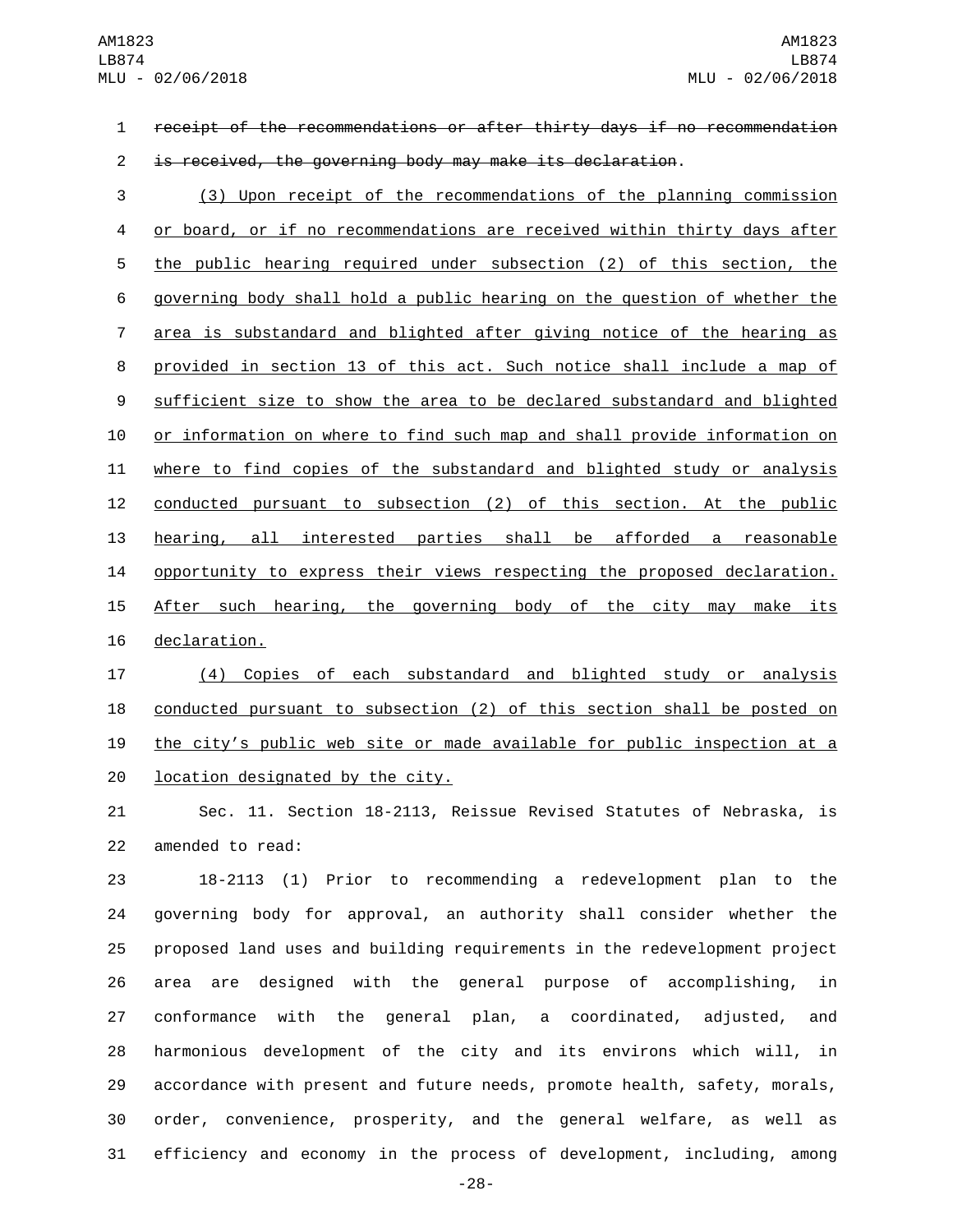other things, adequate provision for traffic, vehicular parking, the promotion of safety from fire, panic, and other dangers, adequate provision for light and air, the promotion of the healthful and convenient distribution of population, the provision of adequate transportation, water, sewerage, and other public utilities, schools, parks, recreational and community facilities, and other public requirements, the promotion of sound design and arrangement, the wise and efficient expenditure of public funds, and the prevention of the recurrence of insanitary or unsafe dwelling accommodations or conditions 10 of blight.

 (2) The authority shall conduct a cost-benefit analysis for each 12 redevelopment project whose redevelopment plan includes the division of taxes as provided in use of funds authorized by section 18-2147. In conducting the cost-benefit analysis, the authority shall use a cost- benefit model developed for use by local projects. Any cost-benefit model used by the authority shall consider and analyze the following factors:

17 (a) Tax shifts resulting from the division of taxes as provided in approval of the use of funds pursuant to section 18-2147;

 (b) Public infrastructure and community public service needs impacts and local tax impacts arising from the approval of the redevelopment 21 project;

 (c) Impacts on employers and employees of firms locating or expanding within the boundaries of the area of the redevelopment project; (d) Impacts on other employers and employees within the city or village and the immediate area that are located outside of the boundaries 26 of the area of the redevelopment project; and

 (e) Impacts on the student populations of school districts within 28 the city or village; and

29 (f)  $\left(\frac{e}{r}\right)$  Any other impacts determined by the authority to be relevant to the consideration of costs and benefits arising from the redevelopment 31 project.

-29-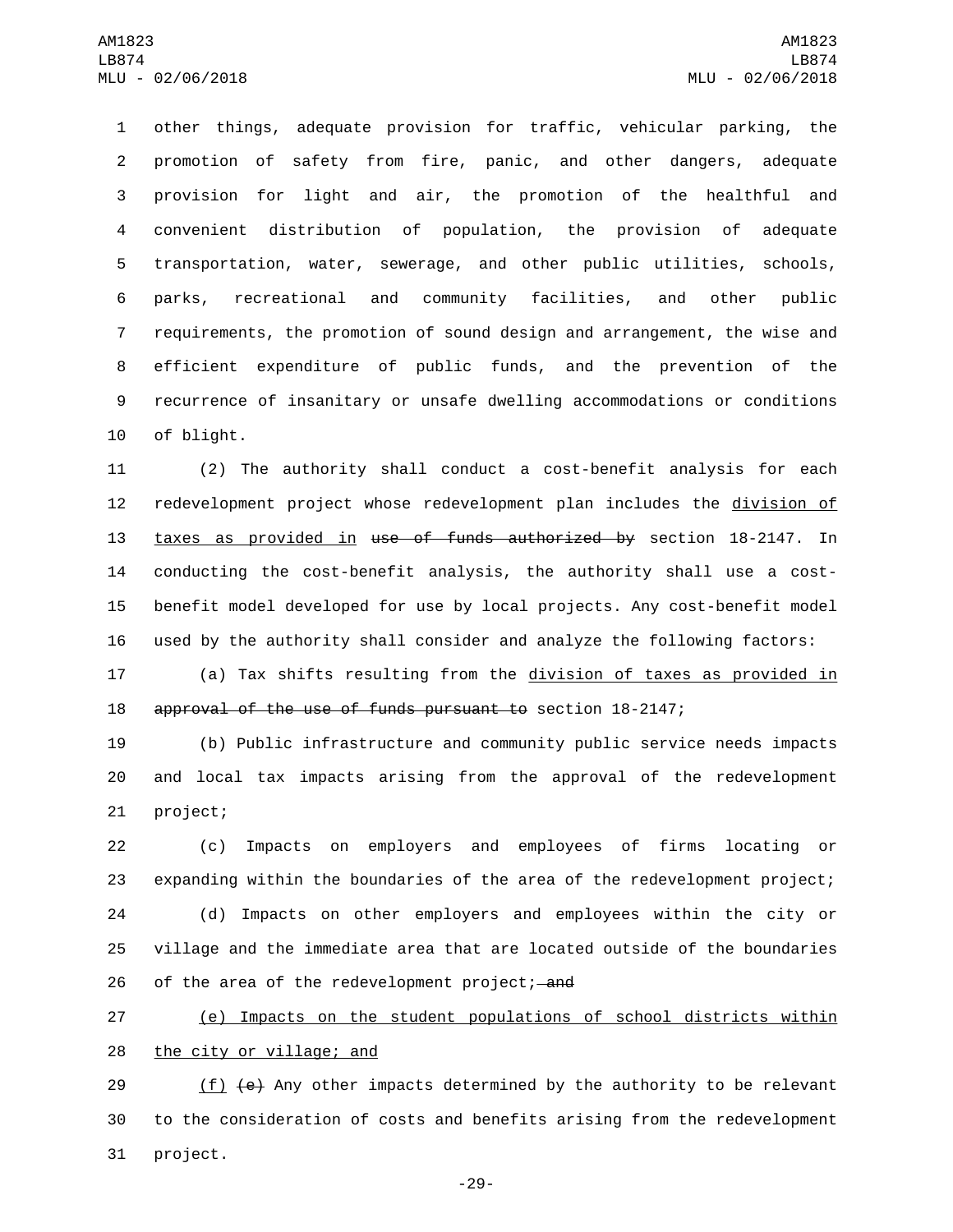(3) Copies of each cost-benefit analysis conducted pursuant to subsection (2) of this section shall be posted on the city's public web site or made available for public inspection at a location designated by 4 the city.

5 Sec. 12. Section 18-2115, Revised Statutes Cumulative Supplement, 2016, is amended to read:6

 18-2115 (1) The planning commission or board of the city shall hold a public hearing on any redevelopment plan or substantial modification thereof after giving notice of the hearing as provided in section 13 of this act. Such notice shall specifically identify the area to be redeveloped under the plan, shall include a map of sufficient size to 12 show the area to be redeveloped or information on where to find such map, and shall provide information on where to find copies of any cost-benefit 14 analysis conducted pursuant to section 18-2113.

 (2) After the hearing required under subsection (1) of this section, 16 the  $(1)$  The governing body of the city shall hold a public hearing on any 17 redevelopment plan or substantial modification thereof recommended by the 18 authority, after giving reasonable public notice of the hearing as 19 provided in section 13 of this act. Such notice thereof by publication at least once a week for two consecutive weeks in a legal newspaper of general circulation in the community, the time of the hearing to be at least ten days from the last publication. The notice shall describe the 23 time, date, place, and purpose of the hearing and shall specifically 24 identify the area to be redeveloped under the  $plan_{L} \rightarrow All$  interested parties shall be afforded at such public hearing a reasonable opportunity to express their views respecting the proposed redevelopment plan.(2) Except as provided in subsection (3) of this section, the governing body of the city or such other division of the city or person as the governing body shall designate shall, at least ten days prior to the public hearing required by subsection (1) of this section, provide notice of the hearing to each registered neighborhood association whose area of representation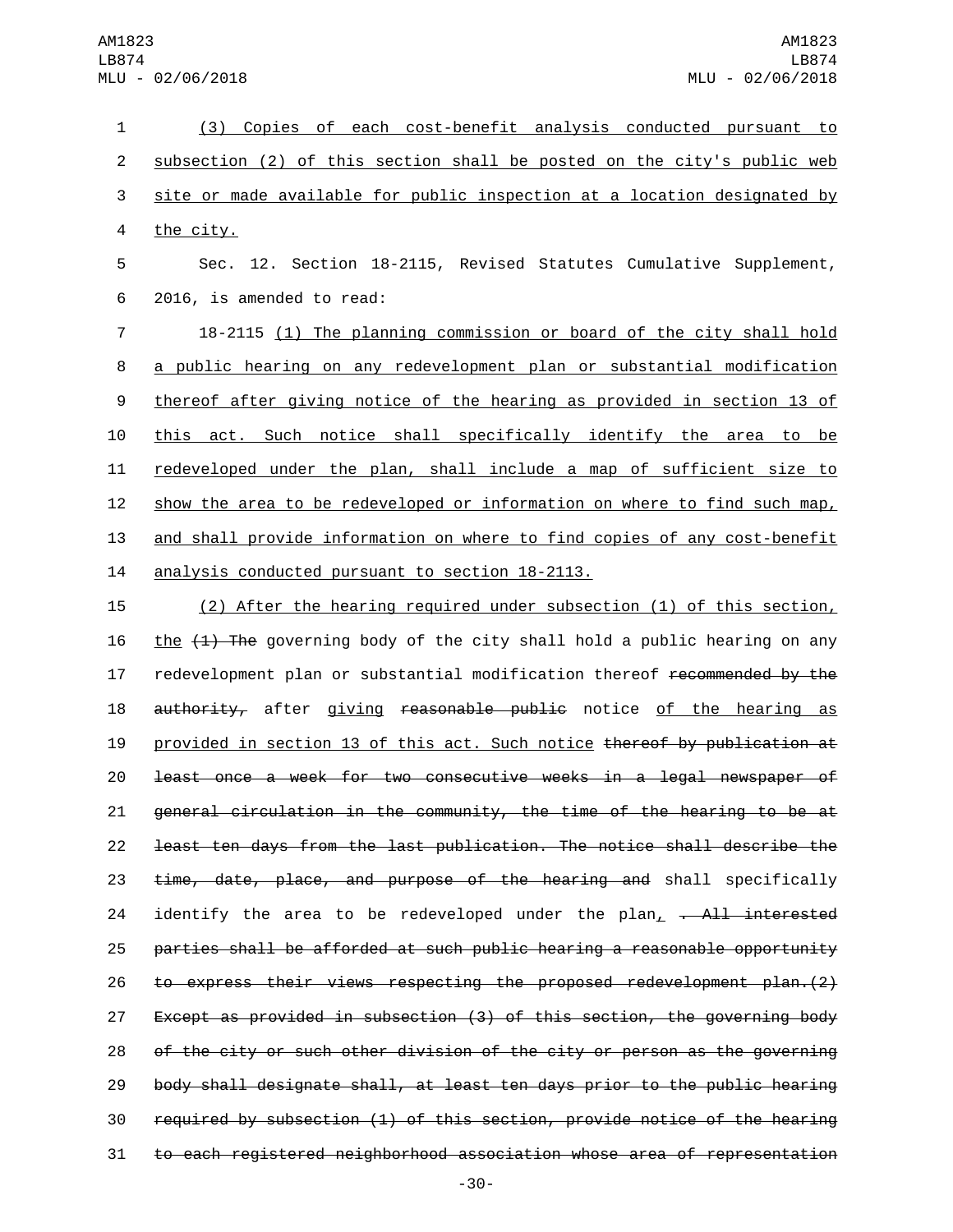is located in whole or in part within a one-mile radius of the area to be redeveloped in the manner requested by the association and mail notice of the hearing by first-class United States mail, postage prepaid, or by certified mail to the president or chairperson of the governing body of each county, school district, community college, educational service unit, and natural resources district in which the real property subject to such plan or major modification is located and whose property tax receipts would be directly affected. The notice shall set out the time, date, place, and purpose of the hearing and shall include a map of sufficient size to show the area to be redeveloped or information on where to find such map, and shall provide information on where to find copies of any cost-benefit analysis conducted pursuant to section 18-2113. At the public hearing, all interested parties shall be afforded 14 a reasonable opportunity to express their views respecting the proposed 15 redevelopment plan.

 (3) If the planning board or planning commission of the city will conduct a public hearing on the redevelopment plan or substantial modification thereof, the governing body of the city or such other division of the city or person as the governing body shall designate shall, at least ten days prior to the public hearing, provide notice of the hearing to each registered neighborhood association whose area of representation is located in whole or in part within a one-mile radius of the area to be redeveloped in the manner requested by the association and mail notice of the hearing by first-class United States mail, postage prepaid, or by certified mail to the president or chairperson of the governing body of each county, school district, community college, educational service unit, and natural resources district in which the real property subject to such plan or major modification is located and whose property tax receipts would be directly affected. The notice shall set out the time, date, place, and purpose of the hearing and shall include a map of sufficient size to show the area to be redeveloped. If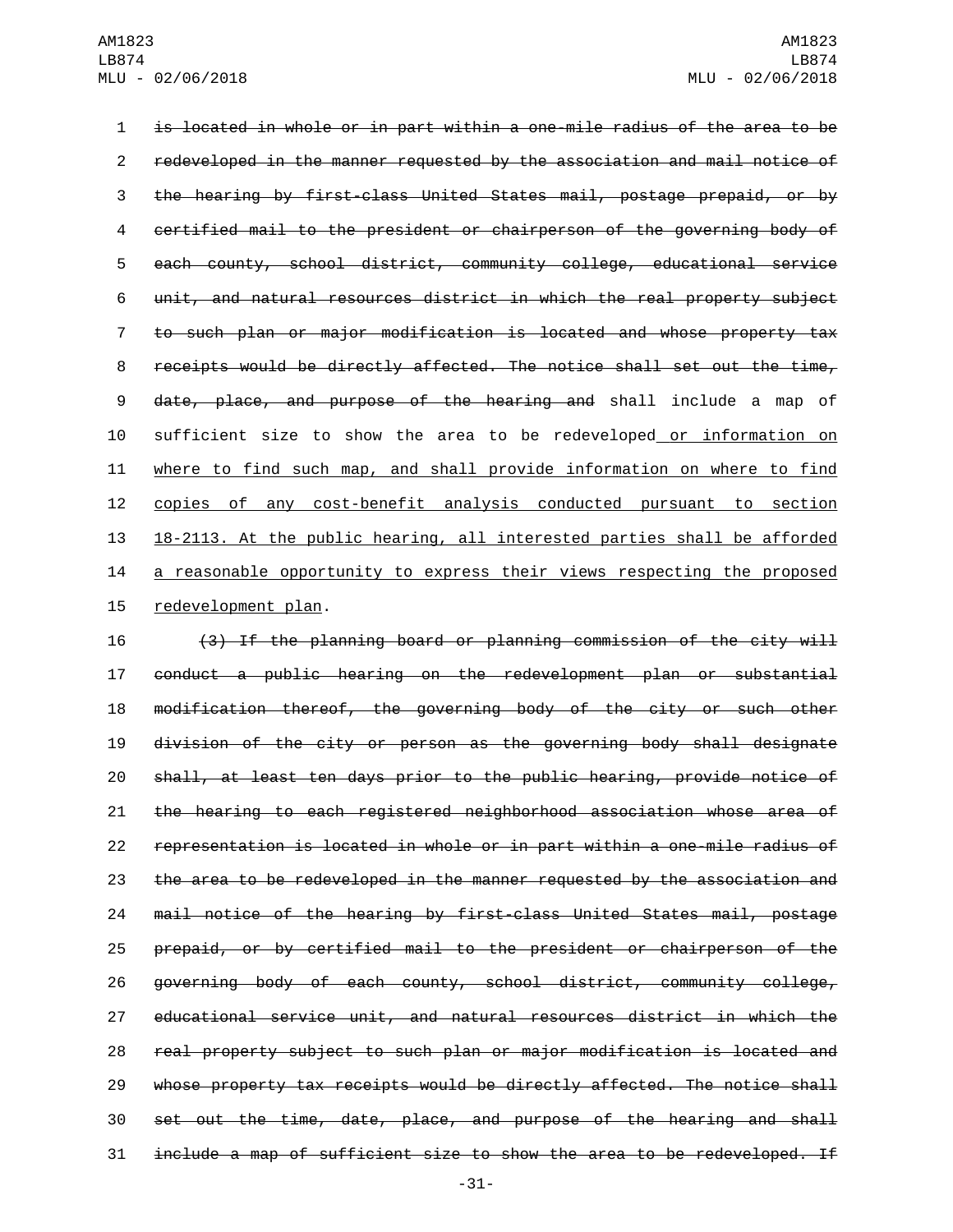the registered neighborhood association has been given notice of the public hearing to be held by the planning board or planning commission in conformity with the provisions of this subsection, the governing body or its designee shall not be required to comply with the notice requirements 5 of subsection (2) of this section.

 (4) Each neighborhood association desiring to receive notice of any hearing as provided in this section shall register with the city's planning department or, if there is no planning department, with the city clerk. The registration shall include a description of the area of representation of the association, the name of and contact information for the individual designated by the association to receive the notice on its behalf, and the requested manner of service, whether by email or regular, certified, or registered mail. Registration of the neighborhood association for the purposes of this section shall be accomplished in accordance with such other rules and regulations as may be adopted and 16 promulgated by the city.

 Sec. 13. (1) Public notice of any hearing required under section 18-2109 or 18-2115 shall be given by publication at least once a week for two consecutive weeks in a legal newspaper in or of general circulation in the community. The time of the hearing shall be at least ten days from 21 the last publication.

 (2)(a) Notice of any hearing required under section 18-2109 or 18-2115 shall be given to neighborhood associations that have registered 24 under subsection (5) of this section as follows:

 (i) For a hearing under section 18-2109, notice shall be given to each registered neighborhood association whose area of representation is located in whole or in part within a one-mile radius of the area to be 28 declared substandard and blighted; and

 (ii) For a hearing under section 18-2115, notice shall be given to each registered neighborhood association whose area of representation is located in whole or in part within a one-mile radius of the area to be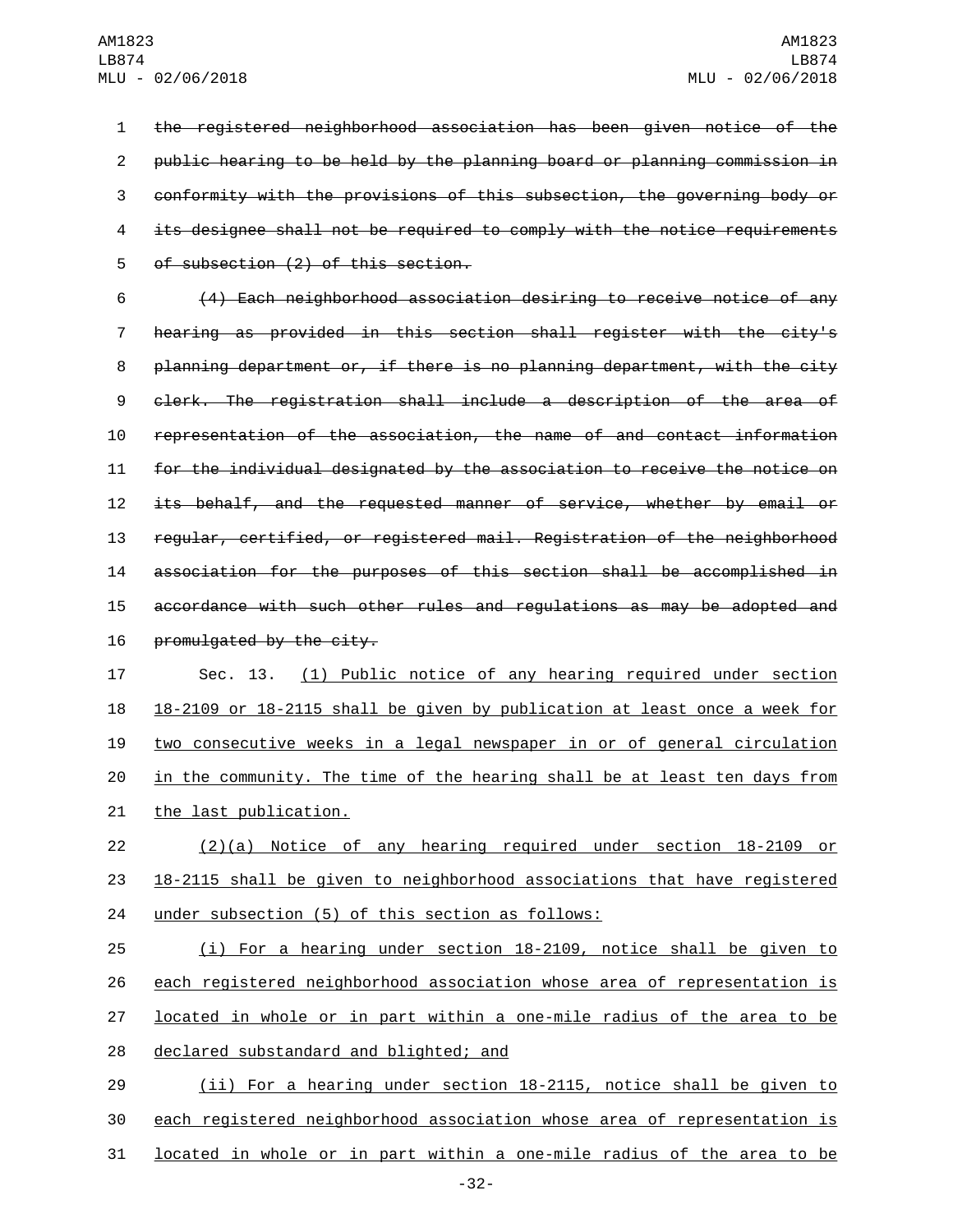1 redeveloped.

 (b) Notice under this subsection shall be given at least ten days prior to the hearing in the manner requested by the neighborhood association. The notice shall be deemed given on the date it is sent. (3)(a) Notice of any hearing required under section 18-2109 or 18-2115 shall be given to political subdivisions as follows: (i) For a hearing under section 18-2109, notice shall be given to the president or chairperson of the governing body of each county, school district, community college area, educational service unit, and natural resources district in which the real property to be declared substandard 11 and blighted is located; and (ii) For a hearing under section 18-2115, notice shall be given to the president or chairperson of the governing body of each county, school 14 district, community college area, educational service unit, and natural 15 resources district in which the real property subject to the redevelopment plan or substantial modification thereof is located. (b) Notice under this subsection shall be given at least ten days prior to the hearing by certified mail, return receipt requested. The notice shall be deemed given on the date it is mailed by certified mail. (4) All notices given under this section shall describe the time, 21 date, place, and purpose of the hearing. (5) Each neighborhood association desiring to receive notice of any hearing required under section 18-2109 or 18-2115 shall register with the

24 city's planning department or, if there is no planning department, with the city clerk. The registration shall include a description of the area of representation of the association, the name of and contact information 27 for the individual designated by the association to receive the notice on its behalf, and the requested manner of service, whether by email, first- class mail, or certified mail. Registration of the neighborhood association for purposes of this section shall be accomplished in accordance with such other rules and regulations as may be adopted and

-33-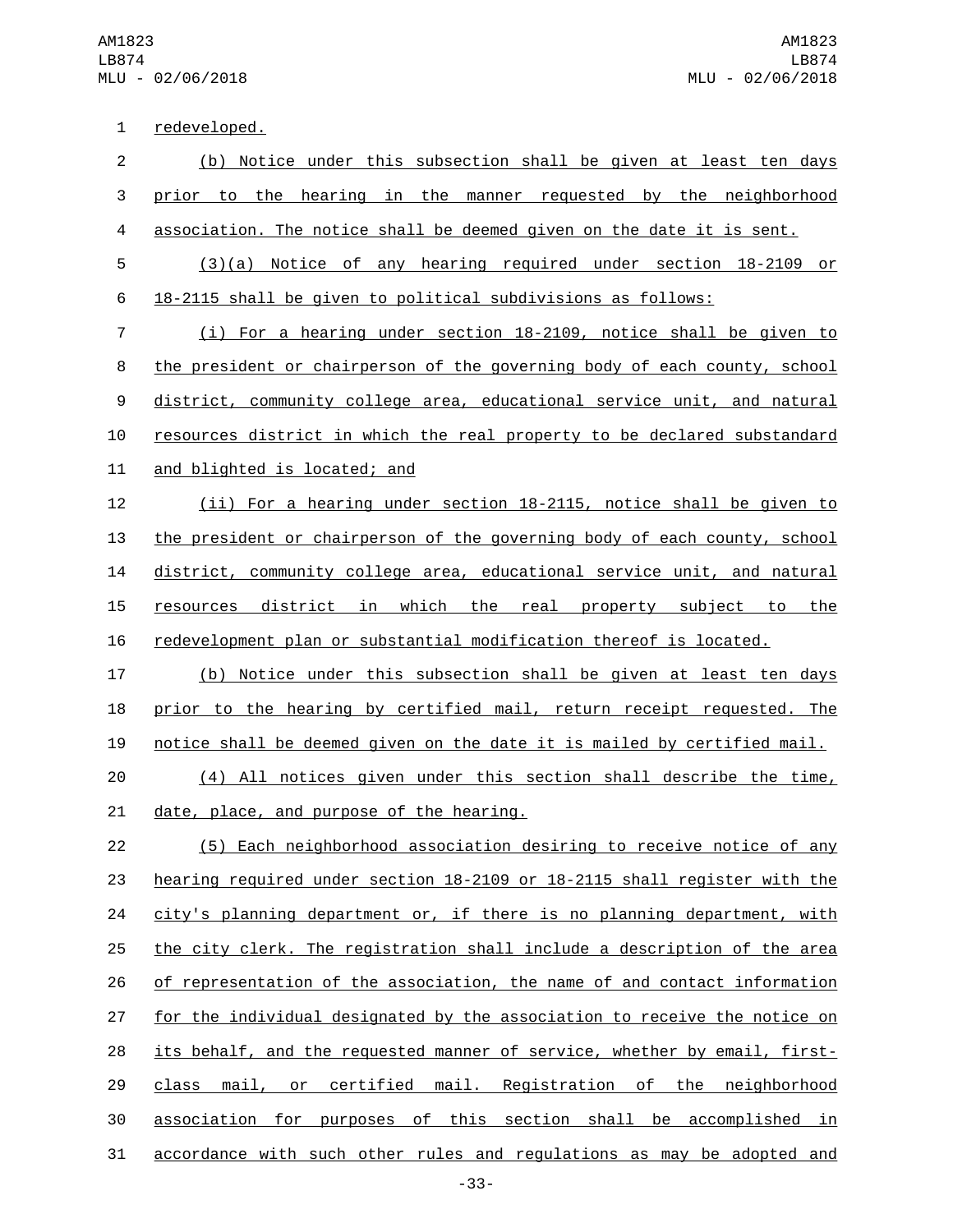AM1823 LB874 MLU - 02/06/2018

1 promulgated by the city.

 Sec. 14. Section 18-2116, Reissue Revised Statutes of Nebraska, is 3 amended to read:

 18-2116 (1) Following the public hearings required under section 5 18-2115 such hearing, the governing body may approve a redevelopment plan if (a) it finds and documents in writing that the plan is feasible and in conformity with the general plan for the development of the city as a whole and the plan is in conformity with the legislative declarations and determinations set forth in the Community Development Law and (b) it finds and documents in writing that, if the plan uses funds authorized in section 18-2147, (i) the redevelopment project in the plan would not be economically feasible without the use of tax-increment financing, (ii) the redevelopment project would not occur in the community redevelopment area without the use of tax-increment financing, and (iii) the costs and benefits of the redevelopment project, including costs and benefits to other affected political subdivisions, the economy of the community, and the demand for public and private services have been analyzed by the governing body and have been found to be in the long-term best interest of the community impacted by the redevelopment project.

 (2) In connection with the approval of any redevelopment plan which includes the designation of an enhanced employment area, the governing body may approve the redevelopment plan if it determines that any new investment within such enhanced employment area will result in at least (a) two new employees and new investment of one hundred twenty-five thousand dollars in counties with fewer than fifteen thousand inhabitants, (b) five new employees and new investment of two hundred fifty thousand dollars in counties with at least fifteen thousand inhabitants but fewer than twenty-five thousand inhabitants, (c) ten new employees and new investment of five hundred thousand dollars in counties with at least twenty-five thousand inhabitants but fewer than fifty thousand inhabitants, (d) fifteen new employees and new investment of one

-34-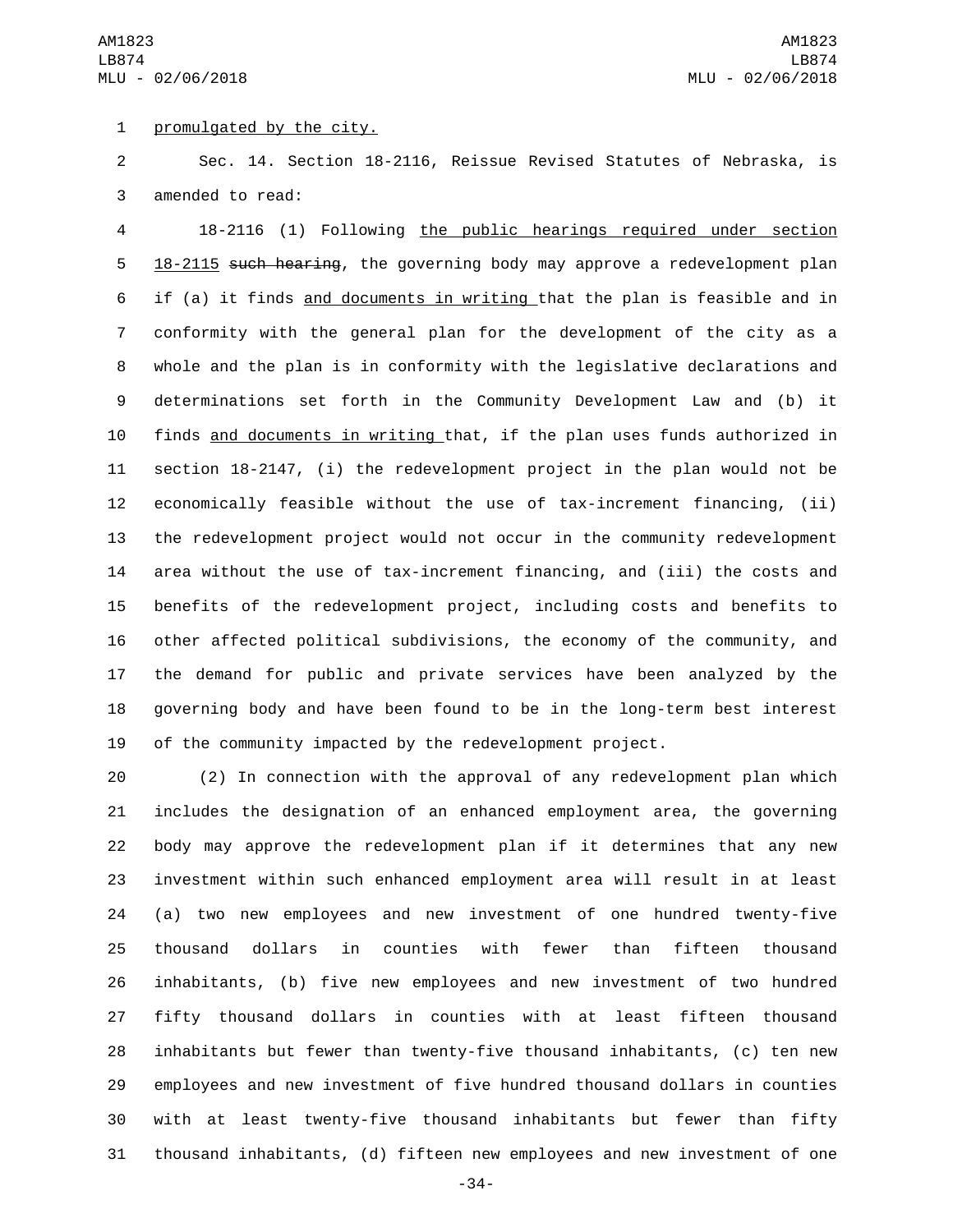million dollars in counties with at least fifty thousand inhabitants but fewer than one hundred thousand inhabitants, (e) twenty new employees and new investment of one million five hundred thousand dollars in counties with at least one hundred thousand inhabitants but fewer than two hundred thousand inhabitants, (f) twenty-five new employees and new investment of two million dollars in counties with at least two hundred thousand inhabitants but fewer than four hundred thousand inhabitants, or (g) thirty new employees and new investment of three million dollars in counties with at least four hundred thousand inhabitants. Any business that has one hundred thirty-five thousand square feet or more and annual gross sales of ten million dollars or more shall provide an employer- provided health benefit of at least three thousand dollars annually to all new employees who are working thirty hours per week or more on average and have been employed at least six months. In making such determination, the governing body may rely upon written undertakings provided by any redeveloper in connection with application for approval 17 of the redevelopment plan.

18 Sec. 15. Section 18-2117.01, Reissue Revised Statutes of Nebraska, 19 is amended to read:

 18-2117.01 (1) On or before December 1 each year, each city which has approved one or more redevelopment plans which are financed in whole 22 or in part through the division of taxes use of tax-increment financing as provided in section 18-2147 shall provide a report to the Property Tax Administrator on each such redevelopment plan which includes the 25 following information:

26 (a) A copy of the redevelopment plan and any amendments thereto $-i$ f 27 they have not been previously filed, including the date upon which the 28 redevelopment plan was approved, the effective date for dividing the ad 29 valorem tax as provided to the county assessor pursuant to subsection  $(4)$  $30 \left( \frac{4}{3} \right)$  of section 18-2147, and the location and boundaries of the property 31 in the redevelopment project; and

-35-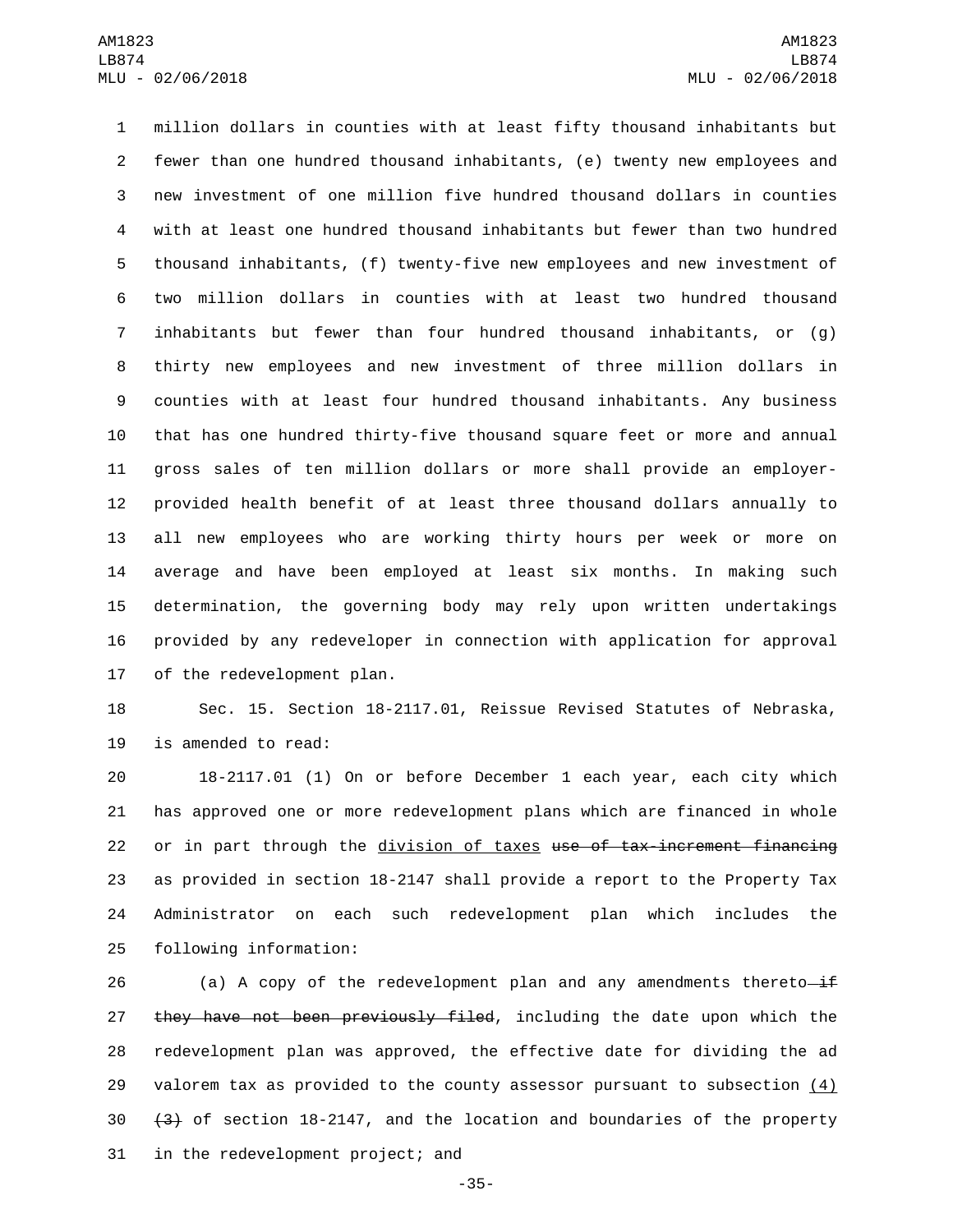(b) A short narrative description of the type of development undertaken by the city or village with the financing and the type of business or commercial activity locating within the redevelopment project 4 area as a result of the redevelopment project.

 (2) The report required under subsection (1) of this section must be filed each year, regardless of whether the information in the report has changed, except that a city is not required to refile a copy of the redevelopment plan or an amendment thereto if such copy or amendment has 9 previously been filed.

10 (3) (2) The Property Tax Administrator shall compile a report for each active redevelopment project, based upon information provided by the cities pursuant to subsection (1) of this section and information reported by the county assessor or county clerk on the certificate of taxes levied pursuant to section 77-1613.01. Each report shall be electronically transmitted to the Clerk of the Legislature not later than March 1 each year. The report may include any recommendations of the Property Tax Administrator as to what other information should be included in the report from the cities so as to facilitate analysis of the uses, purposes, and effectiveness of tax-increment financing and the process for its implementation or to streamline the reporting process provided for in this section to eliminate unnecessary paperwork.

 Sec. 16. On or before May 1 of each year, each authority, or such other division or department of the city as designated by the governing body, shall compile information regarding the approval and progress of redevelopment projects that are financed in whole or in part through the division of taxes as provided in section 18-2147 and report such 27 information to the governing body of the city and to the governing body of each county, school district, community college area, educational service unit, and natural resources district whose property taxes are affected by such division of taxes. The report shall include, but not be 31 limited to, the following information: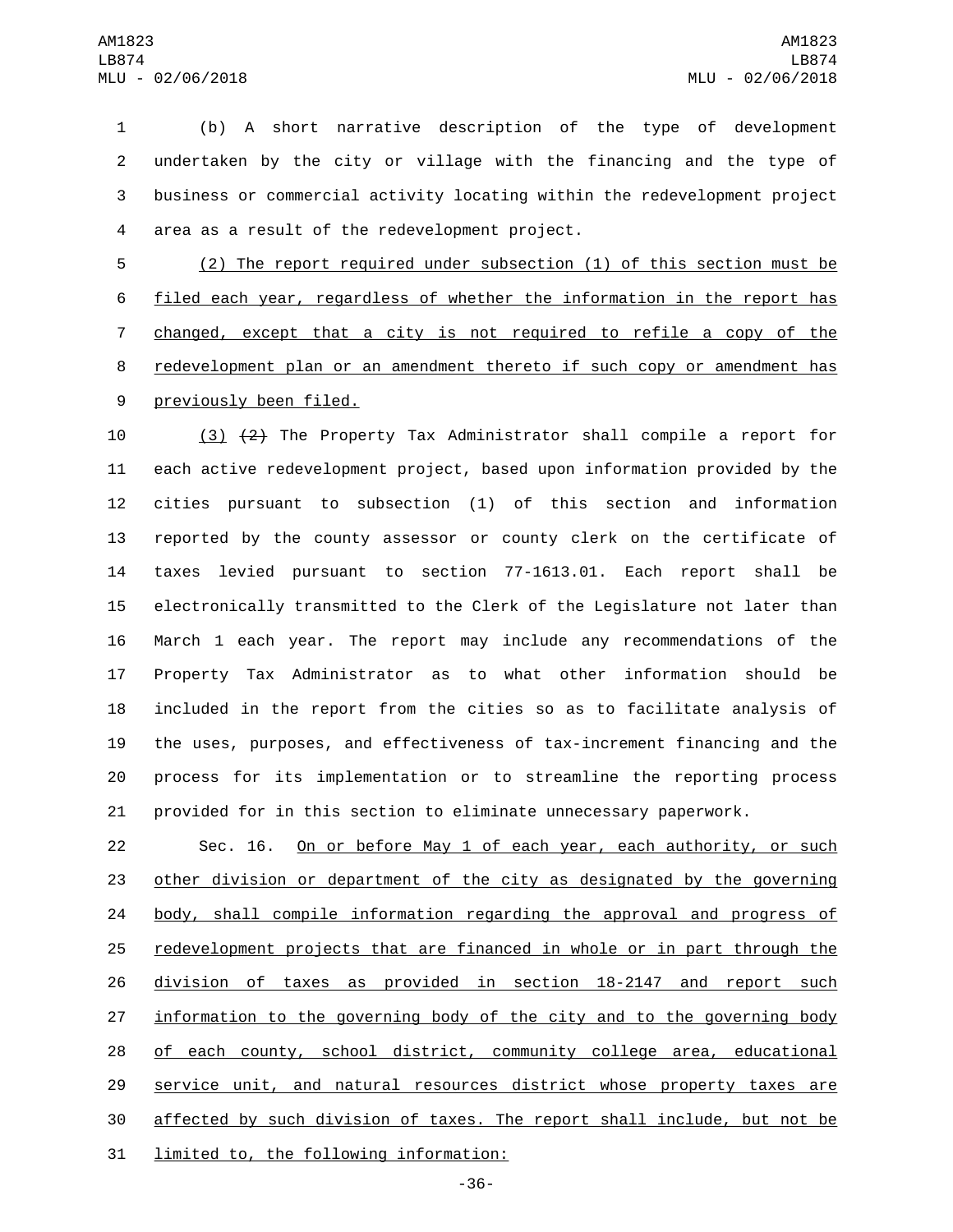| 1              | (1) The total number of redevelopment projects within the city that       |
|----------------|---------------------------------------------------------------------------|
| $\overline{c}$ | have been financed in whole or in part through the division of taxes as   |
| 3              | provided in section 18-2147;                                              |
| 4              | (2) The total estimated project costs for all such redevelopment          |
| 5              | projects;                                                                 |
| 6              | (3) A comparison between the initial projected valuation of property      |
| $\overline{7}$ | included in each such redevelopment project as described in the           |
| 8              | redevelopment contract and the assessed value of the property included in |
| 9              | each such redevelopment project as of January 1 of the year of the        |
| 10             | report;                                                                   |
| 11             | (4) The number of such redevelopment projects for which financing         |
| 12             | has been paid in full during the previous calendar year and for which     |
| 13             | taxes are no longer being divided pursuant to section 18-2147;            |
| 14             | The number of such redevelopment projects approved by the<br>(5)          |
| 15             | governing body in the previous calendar year;                             |
| 16             | (6) Information specific to each such redevelopment project approved      |
| 17             | by the governing body in the previous calendar year, including the        |
| 18             | project area, project type, amount of financing approved, and total       |
| 19             | estimated project costs; and                                              |
| 20             | (7) The percentage of the city that has been designated as blighted.      |
| 21             | Sec. 17. A redevelopment project that includes the division of            |
| 22             | taxes as provided in section 18-2147 shall not provide for the            |
| 23             | reimbursement of costs incurred prior to approval of the redevelopment    |
| 24             | project, except for costs relating to:                                    |
| 25             | (1) The preparation of materials and applications related to the          |
| 26             | redevelopment project;                                                    |
| 27             | (2) The preparation of a cost-benefit analysis conducted pursuant to      |
| 28             | <u>section 18-2113;</u>                                                   |
| 29             | (3) The preparation of a redevelopment contract;                          |
| 30             | (4) The preparation of bond and other financing instruments;              |
| 31             | Land acquisition and related due diligence activities,<br>(5)             |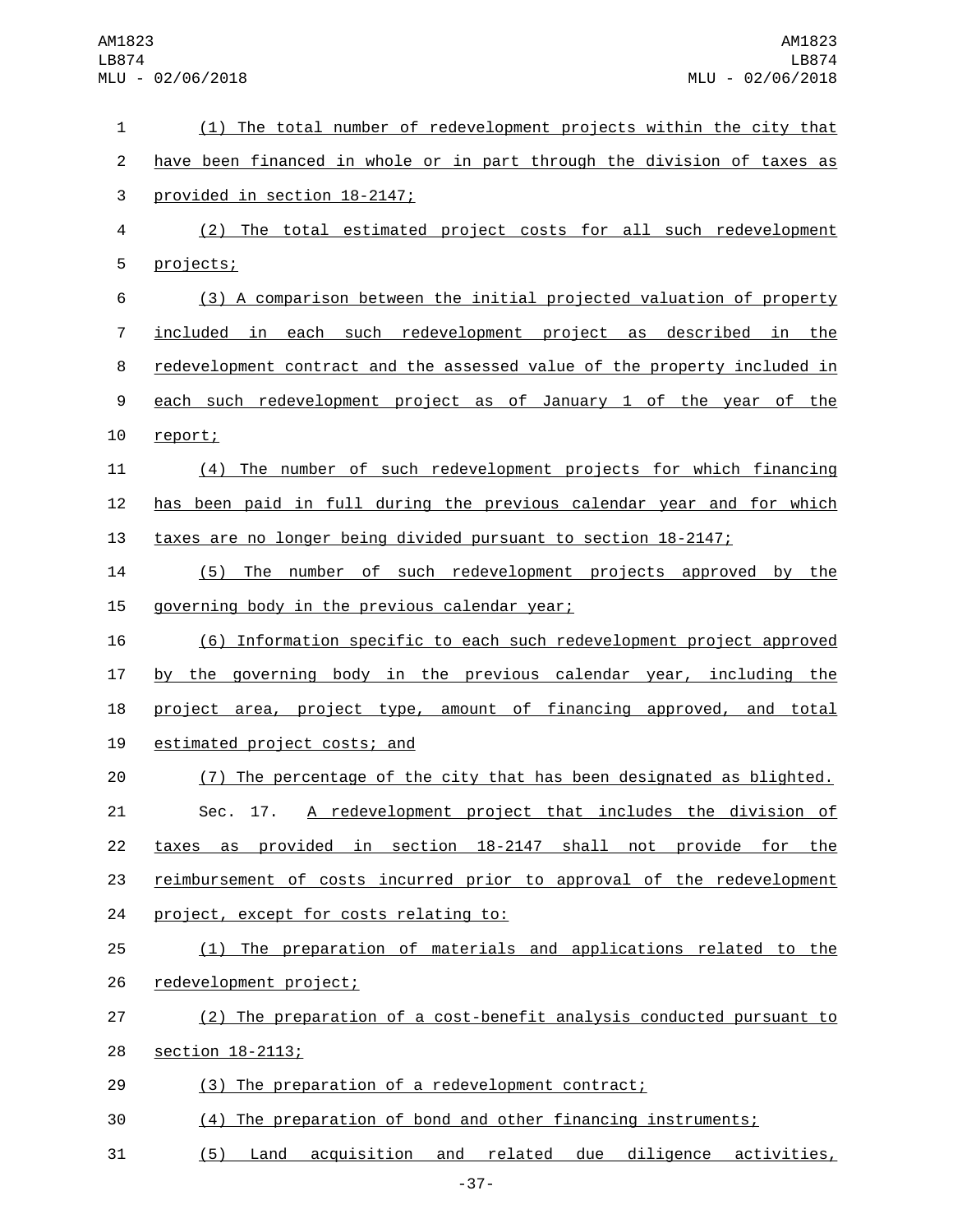## 1 including, but not limited to, surveys and environmental studies; and

(6) Site demolition and preparation.2

 Sec. 18. (1) On and after October 1, 2018, each city that has approved one or more redevelopment plans or redevelopment projects that are financed in whole or in part through the division of taxes as provided in section 18-2147 shall retain copies of (a) all such redevelopment plans and (b) all supporting documents associated with the redevelopment plans or redevelopment projects and with any related substandard and blighted declaration under section 18-2109 that are 10 received or generated by the city.

11 (2) The city shall retain the redevelopment plans and supporting 12 documents described in subsection (1) of this section for the period of 13 time required under any applicable records retention schedule adopted 14 under the Records Management Act or for three years following the end of 15 the last fiscal year in which ad valorem taxes are divided, whichever 16 period is longer.

17 (3) For purposes of this section, supporting document includes any 18 substandard and blighted study or analysis conducted pursuant to section 19 18-2109, any cost-benefit analysis conducted pursuant to section 18-2113, 20 and any invoice, receipt, claim, or contract received or generated by the 21 city that provides support for receipts or payments associated with the 22 redevelopment plan or redevelopment project.

23 Sec. 19. Section 18-2119, Revised Statutes Cumulative Supplement, 24 2016, is amended to read:

 18-2119 (1) An authority shall, by public notice by publication once each week for two consecutive weeks in a legal newspaper having a general circulation in the city, prior to the consideration of any redevelopment contract proposal relating to real estate owned or to be owned by the authority, invite proposals from, and make available all pertinent information to, private redevelopers or any persons interested in undertaking the redevelopment of an area, or any part thereof, which the

-38-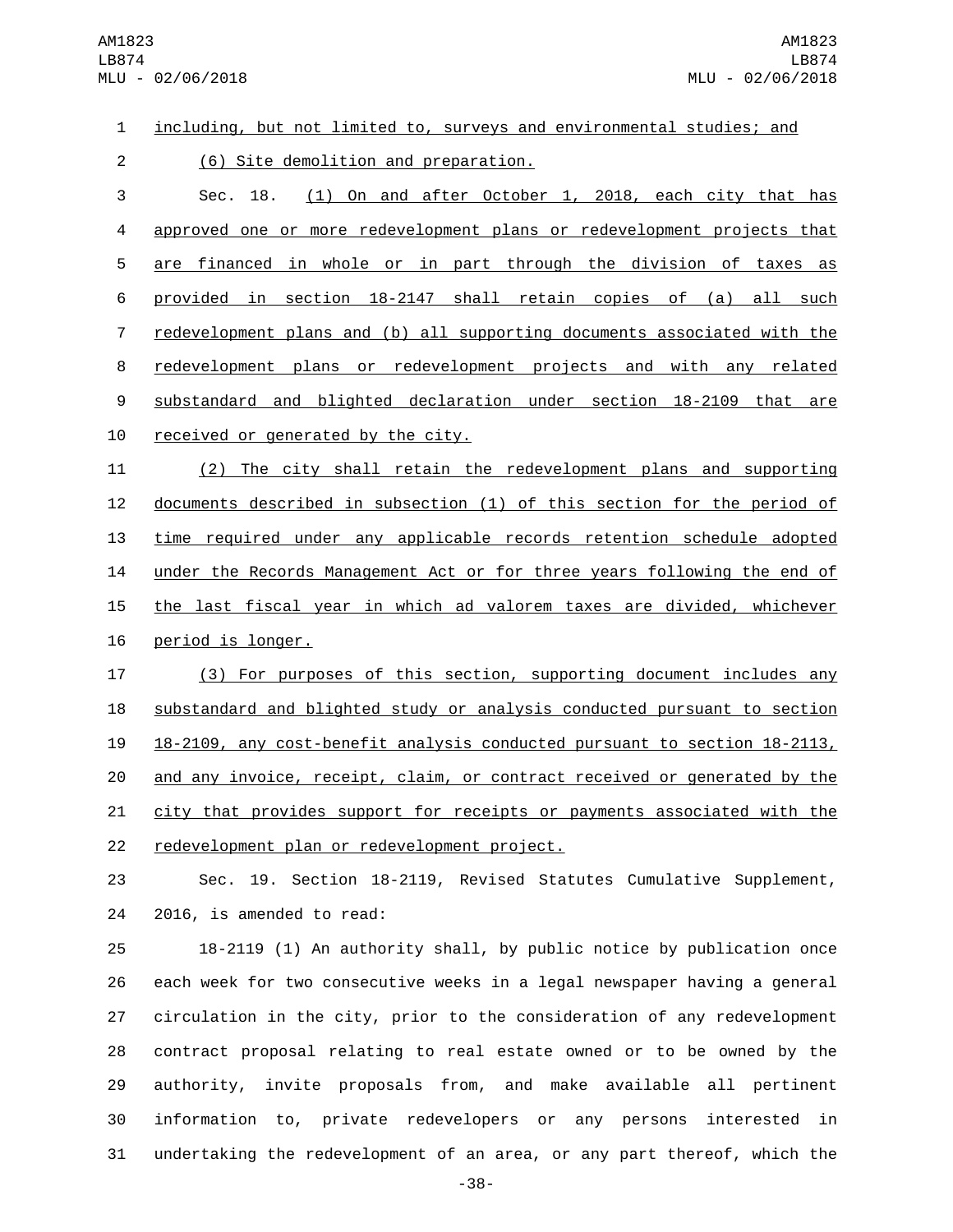governing body has declared to be in need of redevelopment. Such notice shall identify the area, and shall state that such further information as is available may be obtained at the office of the authority. The authority shall consider all redevelopment proposals and the financial and legal ability of the prospective redevelopers to carry out their proposals and may negotiate with any redevelopers for proposals for the purchase or lease of any real property in the redevelopment project area. The authority may accept such redevelopment contract proposal as it deems to be in the public interest and in furtherance of the purposes of the Community Development Law if the authority has, not less than thirty days prior thereto, notified the governing body in writing of its intention to accept such redevelopment contract proposal. Thereafter, the authority may execute such redevelopment contract in accordance with the provisions of section 18-2118 and deliver deeds, leases, and other instruments and take all steps necessary to effectuate such redevelopment contract. In its discretion, the authority may, without regard to the foregoing provisions of this section, dispose of real property in a redevelopment project area to private redevelopers for redevelopment under such reasonable competitive bidding procedures as it shall prescribe, subject 20 to the provisions of section 18-2118.

 (2) In the case of any real estate owned by a redeveloper, the authority may enter into a redevelopment contract providing for such undertakings as the authority shall determine appropriate. Any such redevelopment contract relating to real estate within an enhanced employment area shall include a statement of the redeveloper's consent with respect to the designation of the area as an enhanced employment area, shall be recorded with respect to the real estate owned by the redeveloper, and shall be binding upon all future owners of such real 29 estate.

 (3)(a) Prior to entering into a redevelopment contract pursuant to this section for a redevelopment plan that includes the division of taxes

-39-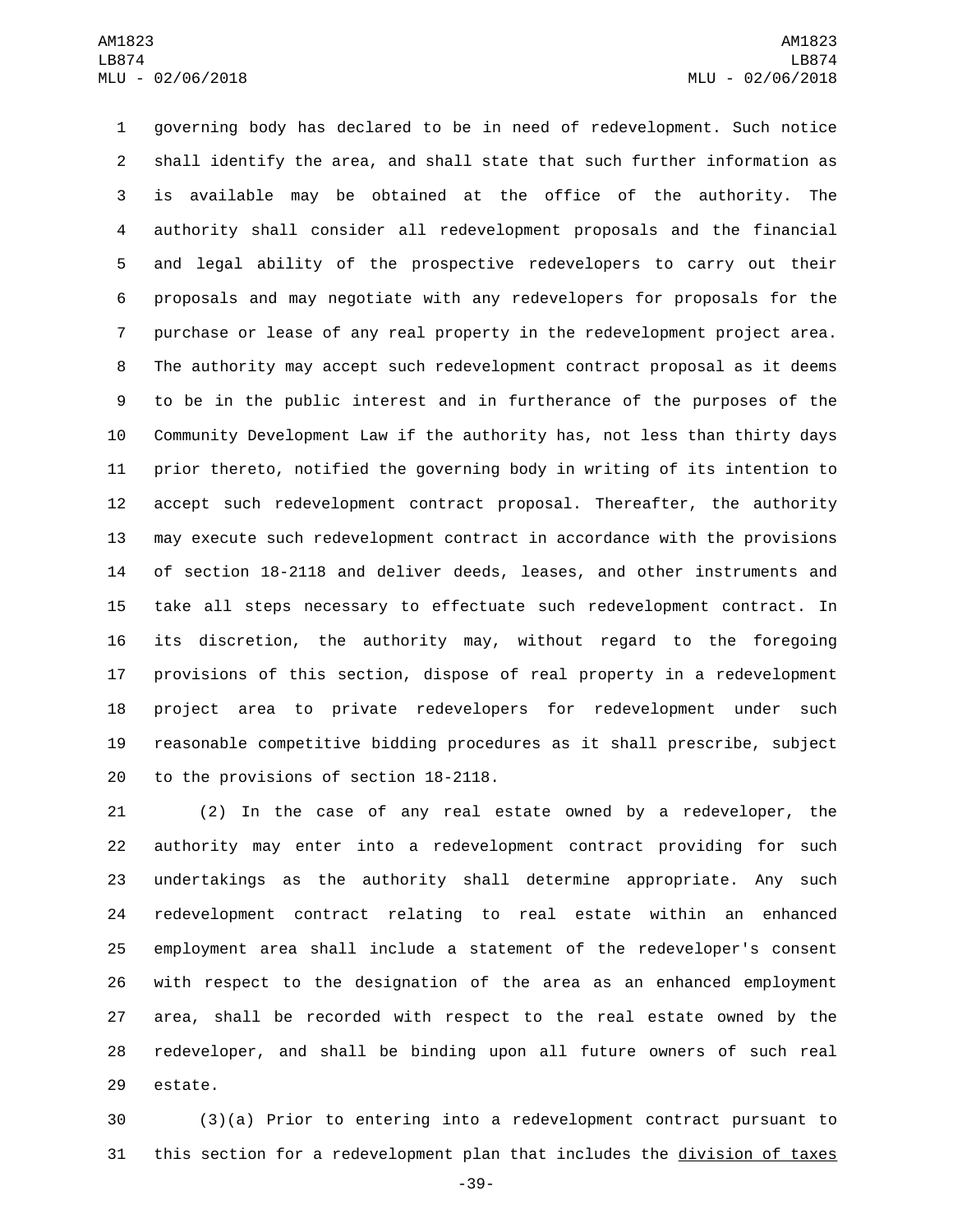use of tax-increment financing as provided in section 18-2147, the authority shall require the redeveloper to certify the following to the 3 authority:

 (i) Whether the redeveloper has filed or intends to file an application with the Department of Revenue to receive tax incentives under the Nebraska Advantage Act for a project located or to be located 7 within the redevelopment project area;

 (ii) Whether such application includes or will include, as one of the tax incentives, a refund of the city's local option sales tax 10 revenue; and

 (iii) Whether such application has been approved under the Nebraska 12 Advantage Act.

 (b) The authority may consider the information provided under subdivision (3)(a) of this section in determining whether to enter into 15 the redevelopment contract.

16 (4) A redevelopment contract for a redevelopment plan or redevelopment project that includes the division of taxes as provided in section 18-2147 shall include a provision requiring that the redeveloper retain copies of all supporting documents that are associated with the redevelopment plan or redevelopment project and that are received or 21 generated by the redeveloper for three years following the end of the last fiscal year in which ad valorem taxes are divided and provide such copies to the city as needed to comply with the city's retention requirements under section 18 of this act. For purposes of this subsection, supporting document includes any cost-benefit analysis conducted pursuant to section 18-2113 and any invoice, receipt, claim, or 27 contract received or generated by the redeveloper that provides support for receipts or payments associated with the division of taxes.

 (5) A redevelopment contract for a redevelopment plan that includes the division of taxes as provided in section 18-2147 may include a provision requiring that all ad valorem taxes levied upon real property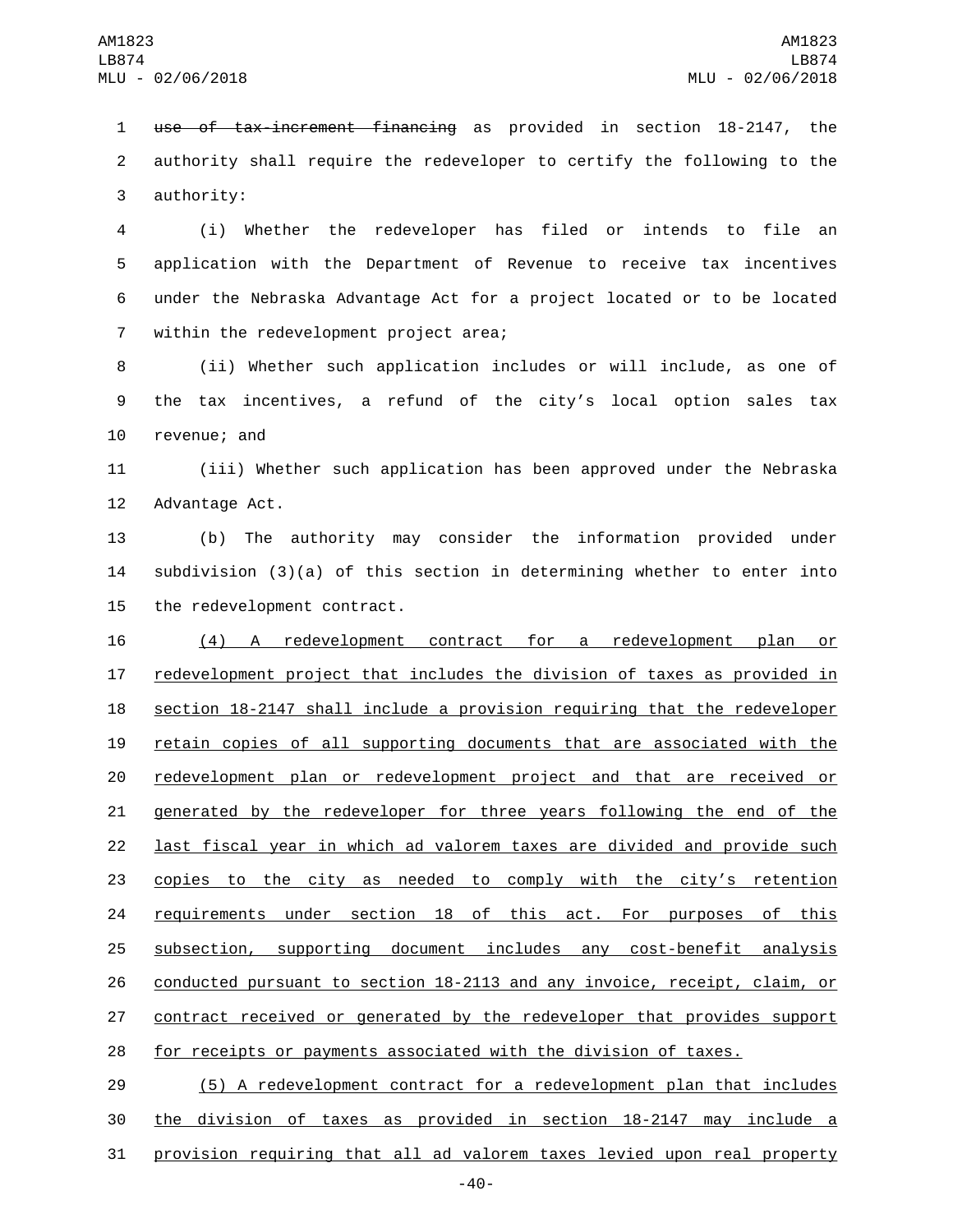in a redevelopment project be paid before the taxes become delinquent in order for such redevelopment project to receive funds from such division 3 of taxes.

 Sec. 20. Section 18-2122, Reissue Revised Statutes of Nebraska, is 5 amended to read:

 18-2122 An authority shall have the right to acquire by the exercise of the power of eminent domain any real property which it may deem necessary for a redevelopment project or for its purposes under the Community Development Law provisions of sections 18-2101 to 18-2144 after the adoption by it of a resolution declaring that the acquisition of the real property described therein is necessary for such purposes. The procedure to condemn property shall be exercised in the manner set forth 13 in sections 76-704 to 76-724.

 When an authority has found and determined by resolution that certain real property described therein is necessary for a redevelopment project or for its purposes under the Community Development Law provisions of sections 18-2101 to 18-2144, the resolution shall be conclusive evidence that the acquisition of such real property is 19 necessary for the purposes described therein.

 Sec. 21. Section 18-2125, Reissue Revised Statutes of Nebraska, is 21 amended to read:

 18-2125 Neither the members of an authority nor any person executing the bonds shall be liable personally on the bonds by reason of the issuance thereof. The bonds and other obligations of the authority, and such bonds and obligations shall so state on their face, shall not be a debt of the city and the city shall not be liable on such bonds, except to the extent authorized by sections 18-2147 to 18-2150, nor in any event shall such bonds or obligations be payable out of any funds or properties 29 other than those of said authority acquired for the purposes of the Community Development Law sections 18-2101 to 18-2144, except to the extent authorized by sections 18-2147 to 18-2150. Except to the extent

-41-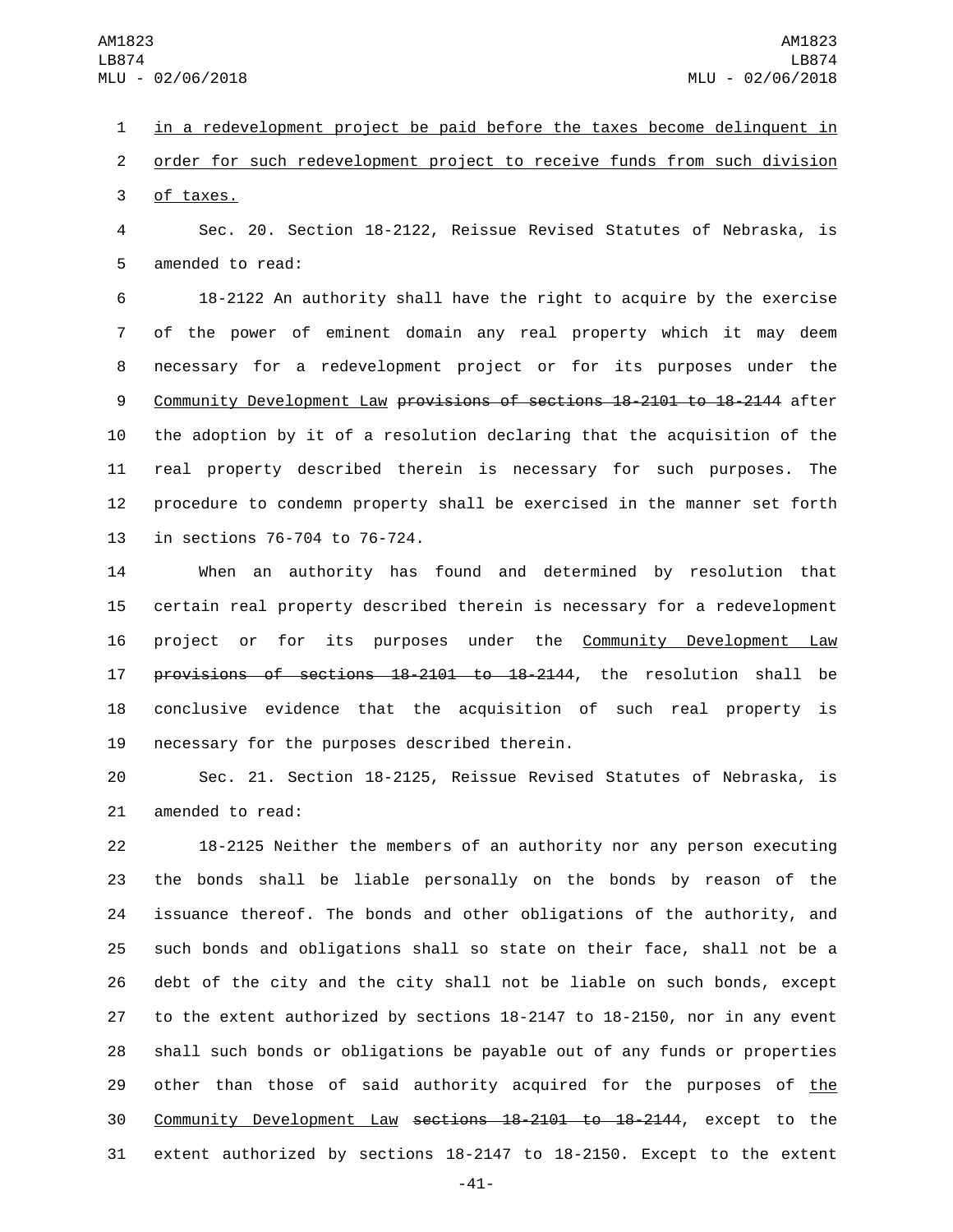otherwise authorized, the bonds shall not constitute an indebtedness within the meaning of any constitutional or statutory debt limitation or restriction. Bonds of an authority are declared to be issued for an essential public and governmental purpose and to be public instrumentalities and, together with interest thereon and income therefrom, shall be exempt from all taxes. All bonds shall be general obligations of the authority issuing same and shall be payable out of any revenue, income, receipts, proceeds, or other money of the authority, except as may be otherwise provided in the instruments themselves.

 An authority shall have power from time to time to issue bond anticipation notes, referred to as notes herein, and from time to time to issue renewal notes, such notes in any case to mature not later than thirty months from the date of incurring the indebtedness represented thereby in an amount not exceeding in the aggregate at any time outstanding the amount of bonds then or theretofore authorized. Payment of such notes shall be made from any money or revenue which the authority may have available for such purpose or from the proceeds of the sale of bonds of the authority, or such notes may be exchanged for a like amount of such bonds. The authority may pledge such money or revenue of the authority, subject to prior pledges thereof, if any, for the payment of such notes, and may in addition secure the notes in the same manner as herein provided for bonds. All notes shall be issued and sold in the same manner as bonds, and any authority shall have power to make contracts for the future sale from time to time of notes on terms and conditions stated in such contracts, and the authority shall have power to pay such consideration as it shall deem proper for any commitments to purchase notes and bonds in the future. Such notes shall also be collaterally secured by pledges and deposits with a bank or trust company, in trust for the payment of such notes, of bonds in an aggregate amount at least equal to the amount of such notes and, in any event, in an amount deemed by the issuing authority sufficient to provide for the payment of the

-42-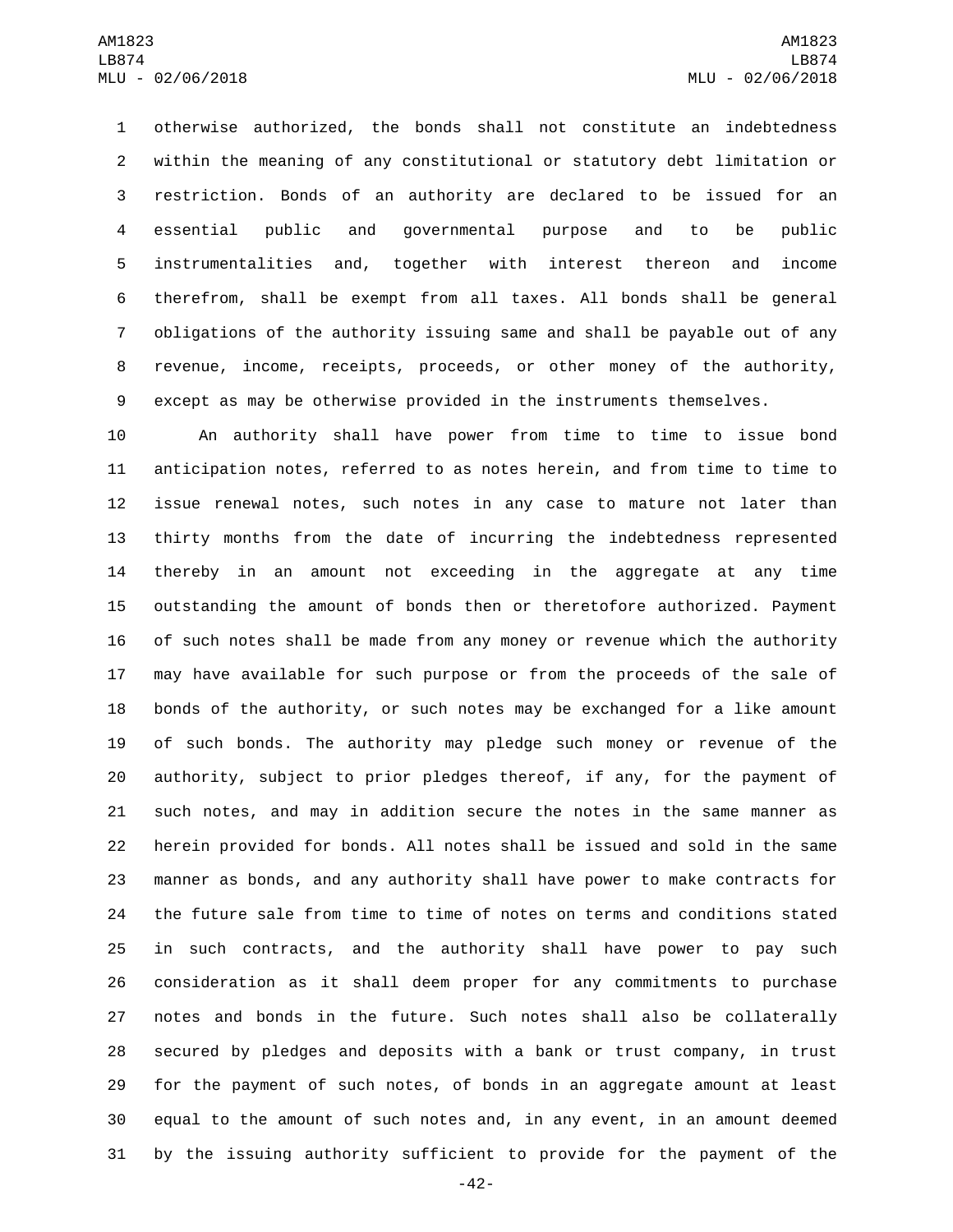notes in full at the maturity thereof. The authority may provide in the collateral agreement that the notes may be exchanged for bonds held as collateral security for the notes, or that the trustee may sell the bonds if the notes are not otherwise paid at maturity, and apply the proceeds of such sale to the payment of the notes. Such notes shall bear interest at a rate set by the authority, and shall be sold at such price as shall cause an interest cost thereon not to exceed such rate.

 It is the intention hereof that any pledge of revenue, income, receipts, proceeds, or other money made by an authority for the payment of bonds or notes shall be valid and binding from the time such pledge is made; that the revenue, income, receipts, proceeds, and other money so pledged and thereafter received by the authority shall immediately be subject to the lien of such pledge without the physical delivery thereof or further act, and that the lien of any such pledge shall be valid and binding as against all parties having claims of any kind in tort, contract, or otherwise against the authority irrespective of whether such parties have notice thereof. Neither the resolution nor any other instrument by which a pledge is created need be recorded.

 Sec. 22. Section 18-2127, Reissue Revised Statutes of Nebraska, is 20 amended to read:

 18-2127 The bonds may be sold by the authority in such manner and for such price as the authority may determine, at par or above par, at private sale or at public sale after notice published prior to such sale in a legal newspaper having general circulation in the municipality, or in such other medium of publication as the authority may deem appropriate, or may be exchanged by the authority for other bonds issued 27 by it under the Community Development Law sections 18-2101 to 18-2144 and 28 18-2147 to 18-2151. Bonds which are issued under this section may be sold by the authority to the federal government at private sale at par or above par, and, in the event that less than all of the authorized principal amount of such bonds is sold by the authority to the federal

-43-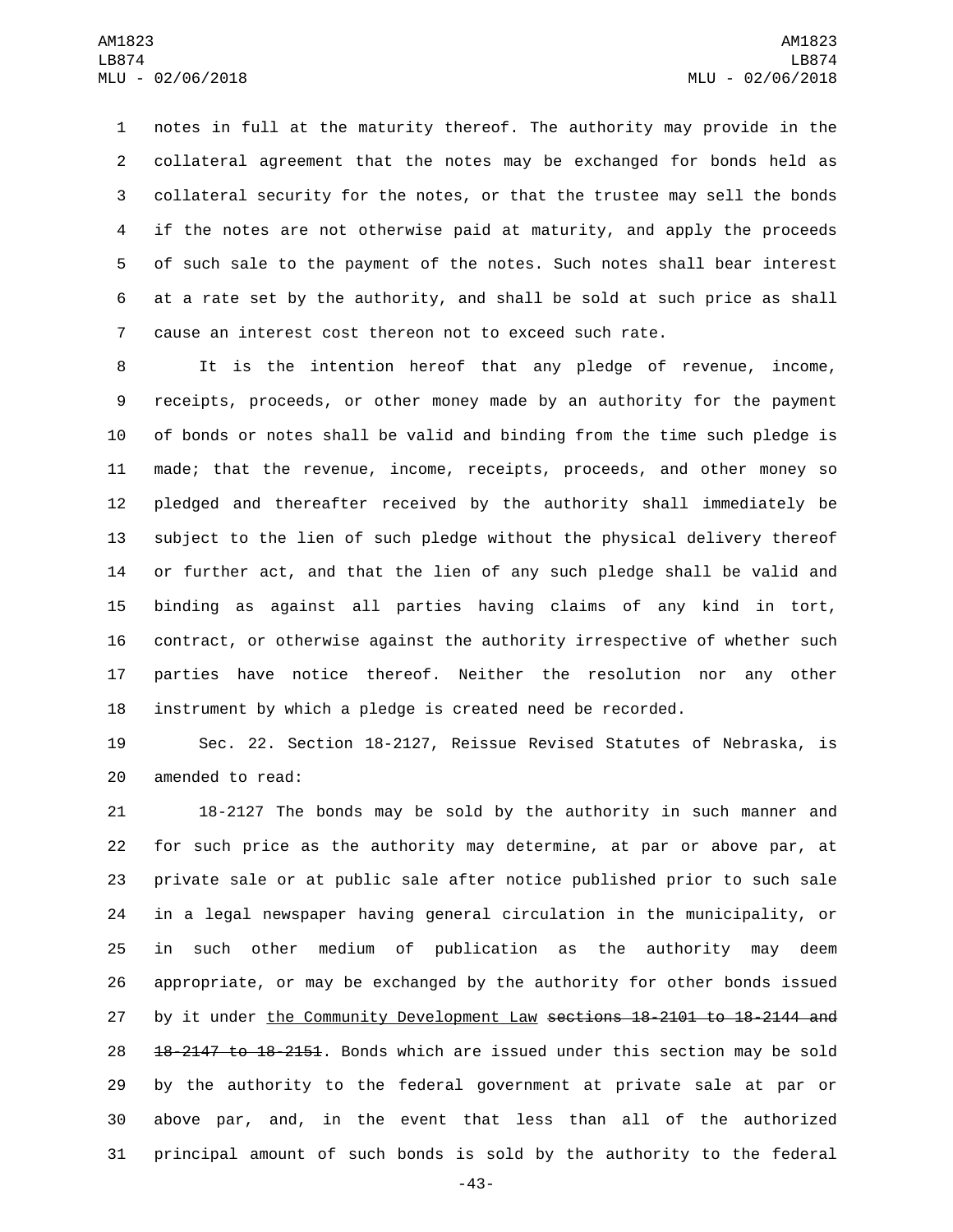government, the balance or any portion of the balance may be sold by the authority at private sale at par or above par.2

 Sec. 23. Section 18-2129, Reissue Revised Statutes of Nebraska, is 4 amended to read:

 18-2129 In any suit, action, or proceedings involving the validity or enforceability of any bond of an authority or the security therefor, any such bond reciting in substance that it has been issued by the authority to aid in financing a redevelopment project, as herein defined, shall be conclusively deemed to have been issued for such purpose and such project shall be conclusively deemed to have been planned, located, 11 and carried out in accordance with the purposes and provisions of the Community Development Law sections 18-2101 to 18-2144.

 Sec. 24. Section 18-2133, Reissue Revised Statutes of Nebraska, is 14 amended to read:

 18-2133 An obligee of an authority shall have the right in addition to all other rights which may be conferred upon such obligee, subject only to any contractual restrictions binding upon such obligee:

 (1) By mandamus, suit, action, or proceeding at law or in equity to compel said authority and the members, officers, agents, or employees thereof to perform each and every term, provision, and covenant contained in any contract of said authority with or for the benefit of such obligee, and to require the carrying out of any or all such covenants and agreements to the authority and the fulfillment of all duties imposed 24 upon the authority by the Community Development Law provisions of 25 sections 18-2101 to 18-2144; and

 (2) By suit, action, or proceeding in equity to enjoin any acts or things which may be unlawful, or the violation of any of the rights of 28 such obligee of the authority.

 Sec. 25. Section 18-2134, Reissue Revised Statutes of Nebraska, is 30 amended to read:

18-2134 All public officers, municipal corporations, political

-44-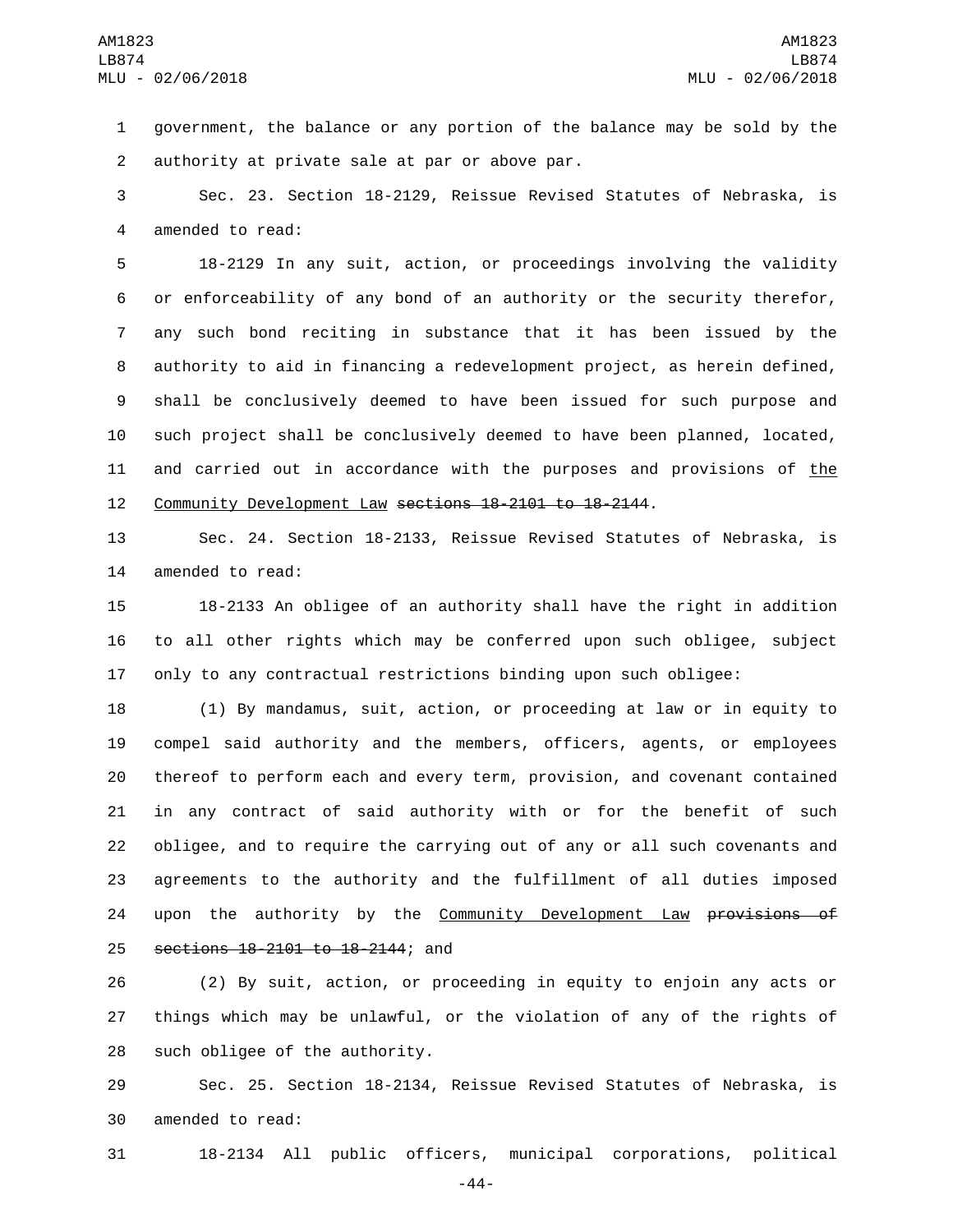subdivisions, and public bodies; all banks, trust companies, bankers, savings banks and institutions, building and loan associations, savings and loan associations, investment companies, and other persons carrying on a banking business; all insurance companies, insurance associations, and other persons carrying on an insurance business; and all executors, administrators, curators, trustees, and other fiduciaries may legally invest any sinking funds, money, or other funds belonging to them or within their control in any bonds or other obligations issued by an 9 authority pursuant to the Community Development Law sections 18-2101 to 18-2144 or by any public housing or redevelopment authority or commission, or agency or any other public body in the United States for redevelopment purposes, when such bonds and other obligations are secured by an agreement between the issuing agency and the federal government in which the issuing agency agrees to borrow from the federal government and the federal government agrees to lend to the issuing agency, prior to the maturity of such bonds or other obligations, money in an amount which, together with any other money irrevocably committed to the payment of interest on such bonds or other obligations, will suffice to pay the principal of such bonds or other obligations with interest to maturity thereon, which money under the terms of the agreement is required to be used for the purpose of paying the principal of and the interest on such bonds or other obligations at their maturity, and such bonds and other obligations shall be authorized security for all public deposits. It is the purpose of this section to authorize any persons, political subdivisions, and officers, public or private, to use any funds owned or controlled by them for the purchase of any such bonds or other obligations. However, nothing contained in this section with regard to legal investments shall be construed as relieving any person of any duty of exercising reasonable care in the selection of securities.

 Sec. 26. Section 18-2137, Reissue Revised Statutes of Nebraska, is 31 amended to read:

-45-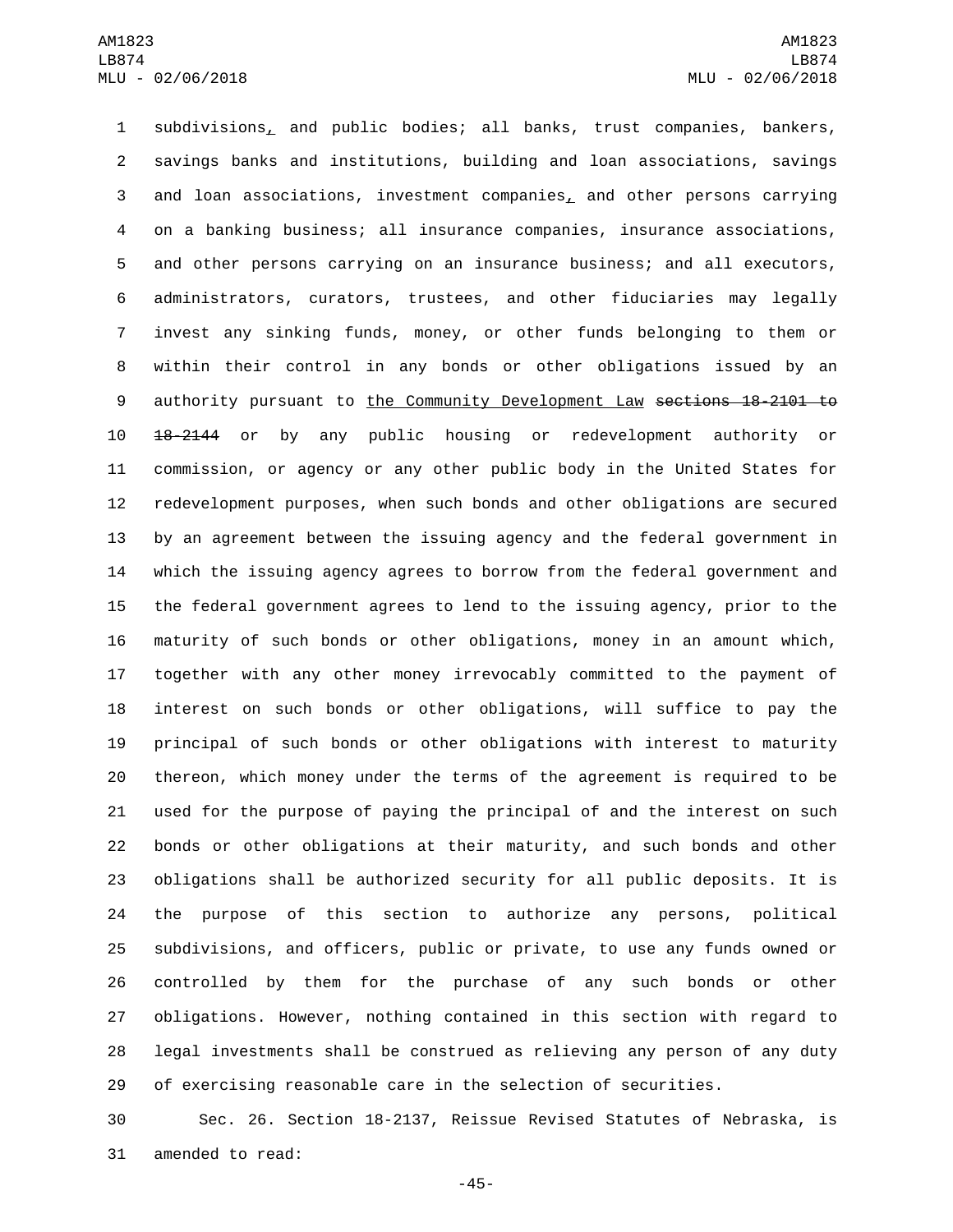18-2137 The property of an authority is declared to be public property used for essential public and governmental purposes and shall be exempt from all taxes. Whenever such authority shall purchase or acquire real property pursuant to the Community Development Law sections 18-2101 5 to 18-2144, the authority shall annually, so long as it shall continue to own such property, pay out of its revenue to the State of Nebraska, county, city, township, school district, or other taxing subdivision in which such real property is located, in lieu of taxes, a sum equal to the amount which such state, county, city, township, school district or other taxing subdivision received from taxation from such real property during the year immediately preceding the purchase or acquisition of such real property by the authority. The county board of equalization may, in any year subsequent to the purchase or acquisition of such property by the authority, determine the amount that said authority shall pay out of its revenue to the State of Nebraska and its several governmental subdivisions in lieu of taxes, which sum shall be as justice and equity may require, notwithstanding the amount which the state and its governmental subdivisions may have received from taxation during the year immediately preceding the purchase or acquisition of such property. 20 With ; Provided, that with respect to any property in a redevelopment project, the tax exemption provided herein shall terminate when the authority sells, leases, or otherwise disposes of such property to a redeveloper for redevelopment. The members of the authority shall not incur any personal liability by reason of the making of such payments.

 Sec. 27. Section 18-2138, Reissue Revised Statutes of Nebraska, is 26 amended to read:

 18-2138 In addition to any other provisions governing any public body set forth in the Community Development Law sections 18-2101 to 18-2144 and 18-2147 to 18-2151, for the purpose of aiding and cooperating in the planning, undertaking, or carrying out of a redevelopment project located within the area in which it is authorized to act, any public body

-46-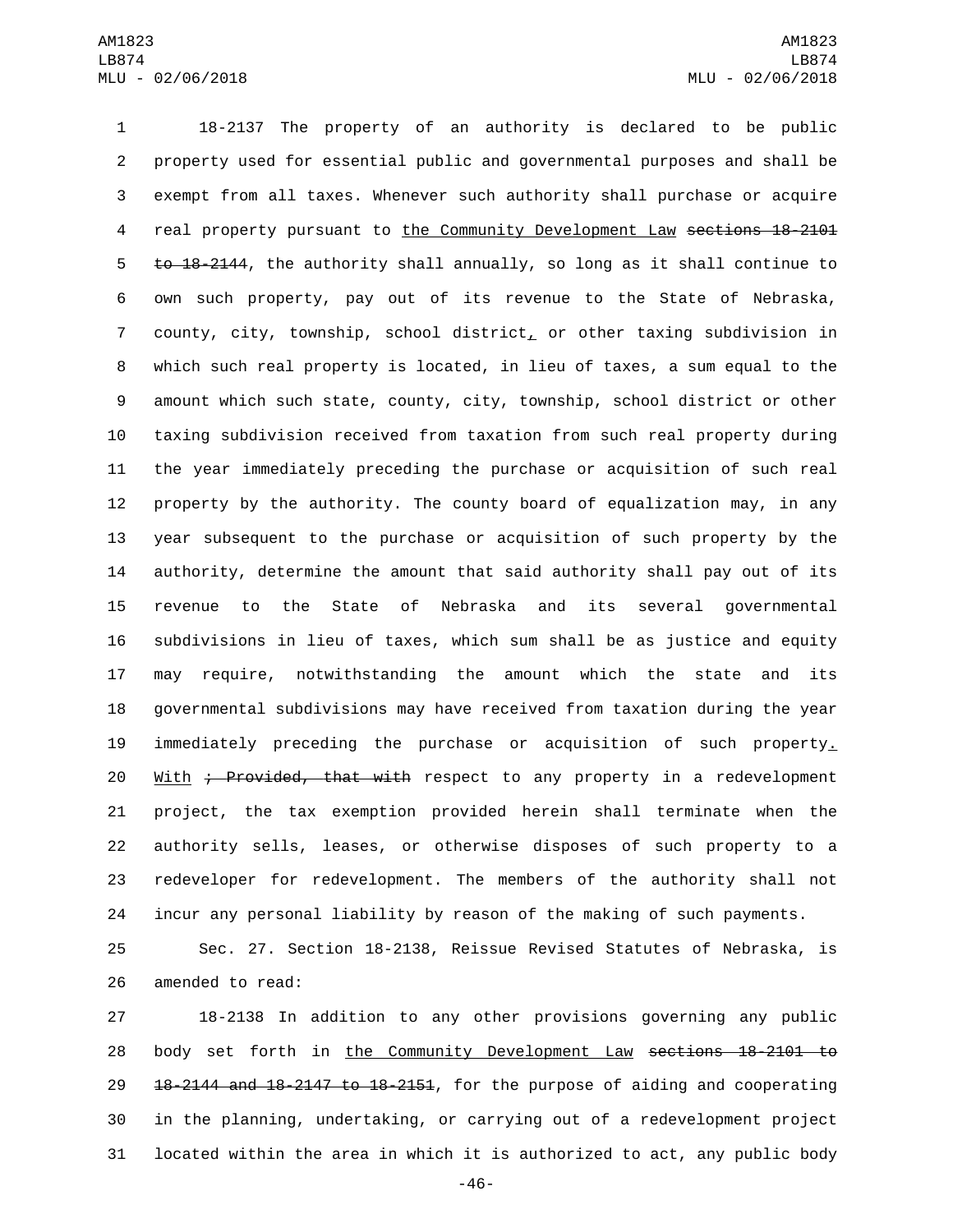may, upon such terms, with or without consideration, as it may determine: (1) Dedicate, sell, convey, or lease any of its interest in any property, or grant easements, licenses, or any other rights or privileges therein to an authority; (2) cause parks, playgrounds, recreational, community, educational, water, sewer or drainage facilities, or any other works which it is otherwise empowered to undertake, to be furnished in connection with a redevelopment project; (3) furnish, dedicate, close, vacate, pave, install, grade, regrade, plan, or replan streets, roads, sidewalks, ways, or other places, which it is otherwise empowered to undertake; (4) plan or replan, zone or rezone any part of the public body, or make exceptions from building regulations and ordinances if such functions are of the character which the public body is otherwise empowered to perform; (5) cause administrative and other services to be furnished to the authority of the character which the public body is otherwise empowered to undertake or furnish for the same or other purposes; (6) incur the entire expense of any public improvements made by such public body in exercising the powers granted in this section; (7) do any and all things necessary or convenient to aid and cooperate in the planning or carrying out of a redevelopment plan; (8) lend, grant, or contribute funds to an authority; (9) employ any funds belonging to or within the control of such public body, including funds derived from the sale or furnishing of property, service, or facilities to an authority, in the purchase of the bonds or other obligations of an authority and, as the holder of such bonds or other obligations, exercise the rights connected therewith; and (10) enter into agreements, which may extend over any period, notwithstanding any provision or rule of law to the contrary, with an authority respecting action to be taken by such public body pursuant to any of the powers granted by the Community Development Law provisions of sections 18-2101 to 18-2144. If at any time title to, or possession of, any redevelopment project is held by any public body or governmental agency, other than the authority, authorized by law to

-47-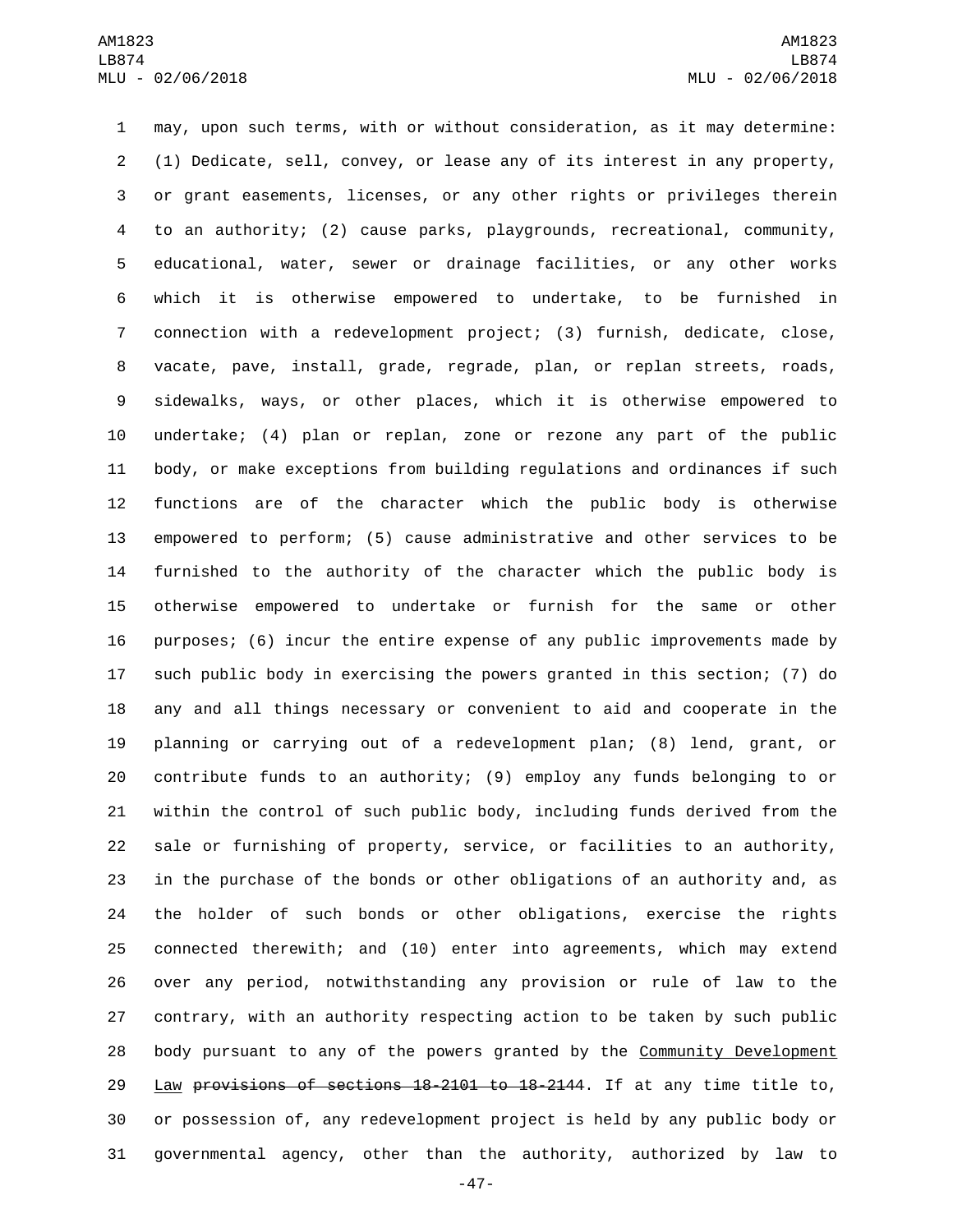engage in the undertaking, carrying out or administration of redevelopment projects, including any agency or instrumentality of the United States of America, the provisions of such agreements shall inure to the benefit of and may be enforced by such public body or governmental 5 agency.

 Sec. 28. Section 18-2140, Reissue Revised Statutes of Nebraska, is 7 amended to read:

 18-2140 An authority may, at such time as it may deem necessary, file with the governing body an estimate of the amounts necessary to be appropriated by the governing body to defray the expense of the authority. The governing body of such city is hereby authorized, in its discretion, to appropriate from its general fund and to place at the disposal of the authority an amount sufficient to assist in defraying such expense. Any city located within the area of operation of an authority may grant funds to an authority for the purpose of aiding such authority in carrying out any of its powers and functions under the Community Development Law provisions of sections 18-2101 to 18-2144. To obtain funds for this purpose, the city may levy taxes and may issue and sell its bonds. Any bonds to be issued by the city pursuant to the provisions of this section shall be issued in the manner and within the 21 limitations, except as otherwise provided by the Community Development 22 Law sections 18-2101 to 18-2144, prescribed by the laws of this state for the issuance and authorization of bonds by a city for any public purpose. Sec. 29. Section 18-2141, Reissue Revised Statutes of Nebraska, is 25 amended to read:

 18-2141 Any instrument executed by an authority and purporting to 27 convey any right, title, or interest in any property under the Community Development Law sections 18-2101 to 18-2144 shall be conclusive evidence 29 of compliance with the Community Development Law provisions of sections 18-2101 to 18-2144 insofar as title or other interest of any bona fide purchasers, lessees, or other transferees of such property is concerned.

-48-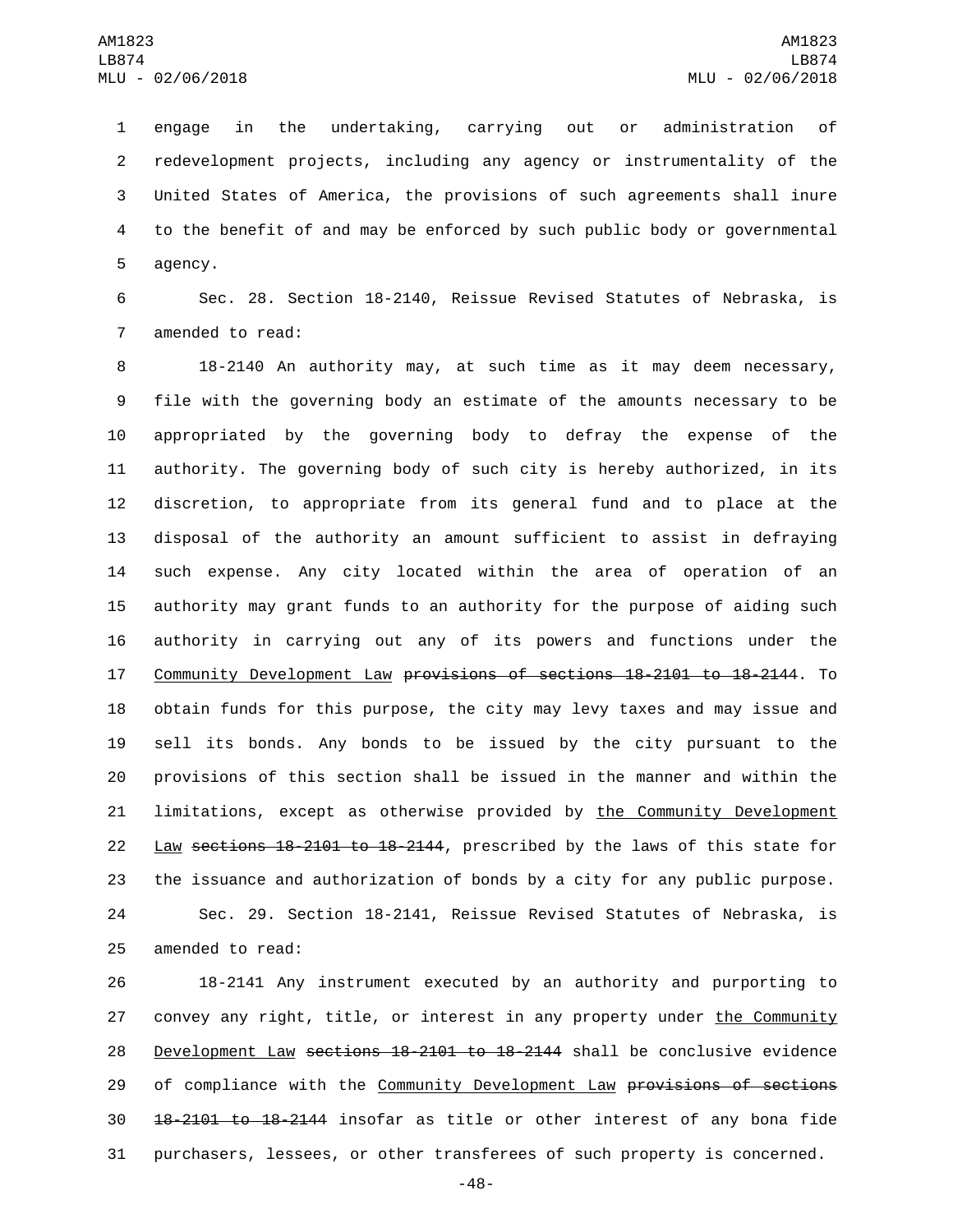Sec. 30. Section 18-2142.01, Reissue Revised Statutes of Nebraska, 2 is amended to read:

 18-2142.01 (1) In any suit, action, or proceeding involving the validity or enforceability of any bond of a city, village, or authority or the security therefor brought after the lapse of thirty days after the issuance of such bonds has been authorized, any such bond reciting in substance that it has been authorized by the city, village, or authority to aid in financing a redevelopment project shall be conclusively deemed to have been authorized for such purpose and such redevelopment project shall be conclusively deemed to have been planned, located, and carried out in accordance with the purposes and provisions of the Community 12 Development Law and sections 18-2145 to 18-2154.

 (2) In any suit, action, or proceeding involving the validity or enforceability of any agreement of a city, village, or authority brought after the lapse of thirty days after the agreement has been formally entered into, any such agreement reciting in substance that it has been entered into by the city, village, or authority to provide financing for an approved redevelopment project shall be conclusively deemed to have been entered into for such purpose and such project shall be conclusively deemed to have been planned, located, and carried out in accordance with 21 the purposes and provisions of the Community Development Law and sections 22 18-2145 to 18-2154.

 Sec. 31. Section 18-2143, Reissue Revised Statutes of Nebraska, is 24 amended to read:

 18-2143 The powers conferred by the Community Development Law sections 18-2101 to 18-2144 shall be in addition and supplemental to the powers conferred by any other law and shall be independent of and in addition to any other provision of the laws of the State of Nebraska with 29 reference to the matters covered in the Community Development Law hereby and shall be considered as a complete and independent act and not as amendatory of or limited by any other provision of the laws of the State

-49-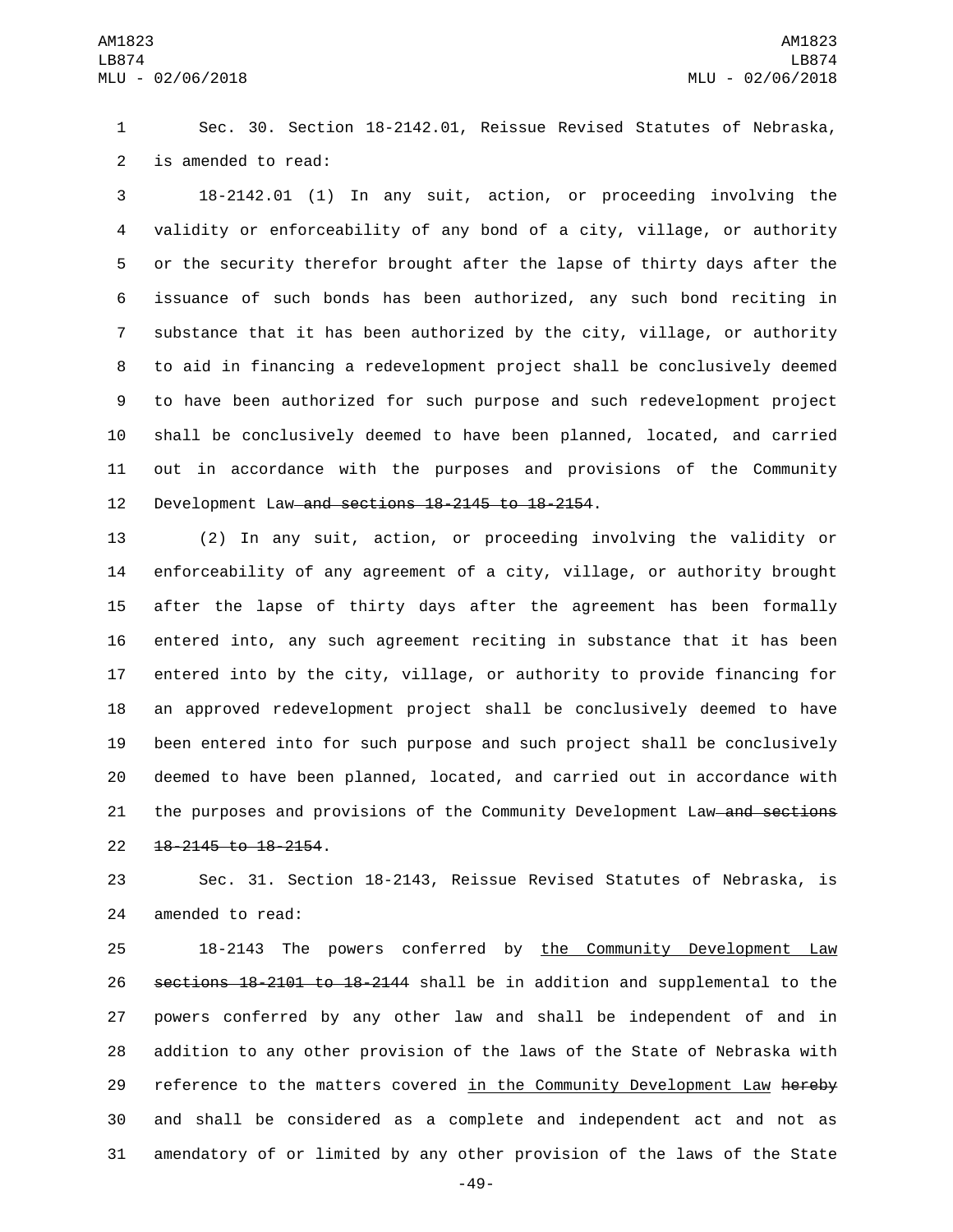of Nebraska. Notwithstanding any other evidence of legislative intent, it is hereby declared to be the controlling legislative intent that if any provision of the Community Development Law sections 18-2101 to 18-2144, or the application thereof to any person or circumstances is held unconstitutional or invalid, it shall not affect the other provisions of the Community Development Law sections 18-2101 to 18-2144 or the application of such provision to other persons or circumstances. The Community Development Law provisions of sections 18-2101 to 18-2144 and 9 all grants of power, authority, rights, or discretion herein made to a city and to an authority created under the Community Development Law **provisions hereof** shall be liberally construed, and all incidental powers 12 necessary to carry into effect the Community Development Law provisions 13 of such sections are hereby expressly granted to and conferred upon a 14 city or an authority created pursuant thereto hereto.

15 Sec. 32. Section 18-2144, Reissue Revised Statutes of Nebraska, is 16 amended to read:

 18-2144 The Community Development Law Sections 18-2101 to 18-2144 shall be full authority for the creation of a community redevelopment authority by a city or village, and for the exercise of the powers therein granted to a city or village and to such authority, and shall also be full authority for the creation of a community development agency by a city or village, and for the exercise of the powers therein granted to a city or village for such purpose, and no action, proceeding, or election shall be required prior to the creation of a community 25 redevelopment authority or community development agency hereunder or to 26 authorize the exercise of any of the powers granted in the Community 27 Development Law such sections, except as specifically provided in the 28 Community Development Law such sections, any provision of law or of any city charter or village law to the contrary notwithstanding.

30 No proceedings for the issuance of bonds of an authority or of a 31 city or village for its community development agency shall be required

-50-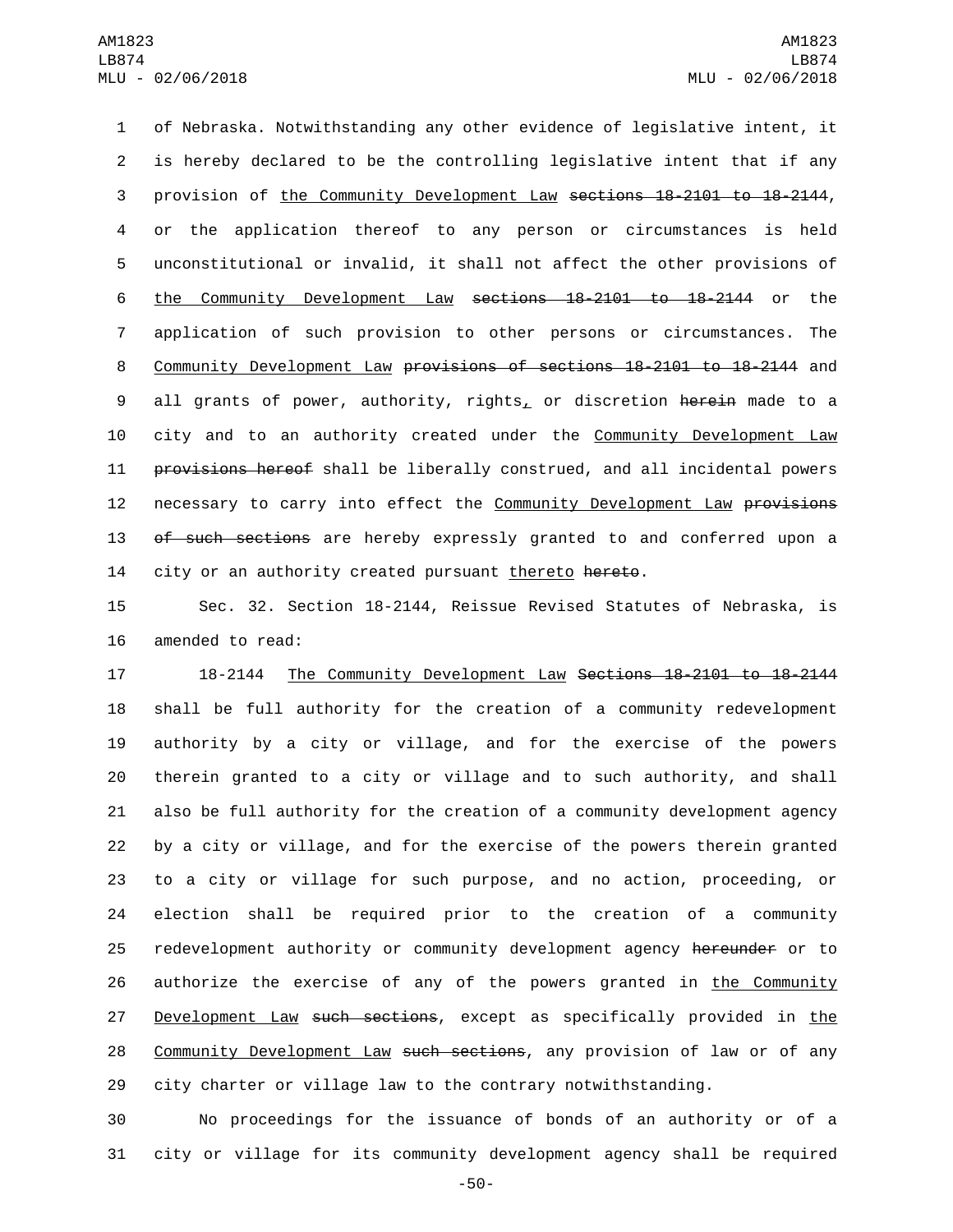1 other than those required by the Community Development Law provisions of 2 sections 18-2101 to 18-2144; and the provisions of all other laws and 3 city charters, if any, relative to the terms and conditions for the 4 issuance, payment, redemption, registration, sale or delivery of bonds of 5 public bodies, corporations, or political subdivisions of this state 6 shall not be applicable to bonds issued by an authority pursuant to the 7 Community Development Law sections 18-2101 to 18-2144.

8 Insofar as the provisions of the Community Development Law sections 9 18-2101 to 18-2144 are inconsistent with the provisions of any other law 10 or of any city charter, if any, the provisions of the Community 11 Development Law sections 18-2101 to 18-2144 shall be controlling.

12 Sec. 33. Section 18-2145, Reissue Revised Statutes of Nebraska, is 13 amended to read:

14 18-2145 The provisions of the Community Development Law that are 15 sections 18-2101 to 18-2144 not in conflict with the provisions relating 16 to limited community redevelopment authorities and that are sections 17 18-2102.01, 18-2103, 18-2107, 18-2145, and 18-2146 and necessary or 18 convenient to carry out the powers expressly conferred upon limited 19 community redevelopment authorities or the intent and purpose of sections 20 18-2102.01, 18-2103, 18-2107, 18-2145, and 18-2146 shall apply to the 21 limited community redevelopment authorities authority hereby authorized.

22 Sec. 34. Section 18-2147, Revised Statutes Cumulative Supplement, 23 2016, is amended to read:

 18-2147 (1) Any redevelopment plan as originally approved or as later modified pursuant to section 18-2117 may contain a provision that any ad valorem tax levied upon real property, or any portion thereof, in a redevelopment project for the benefit of any public body shall be divided, for a period not to exceed fifteen years after the effective date as identified in the project redevelopment contract or in the resolution of the authority authorizing the issuance of bonds pursuant to section  $18-2124$ , as follows:

-51-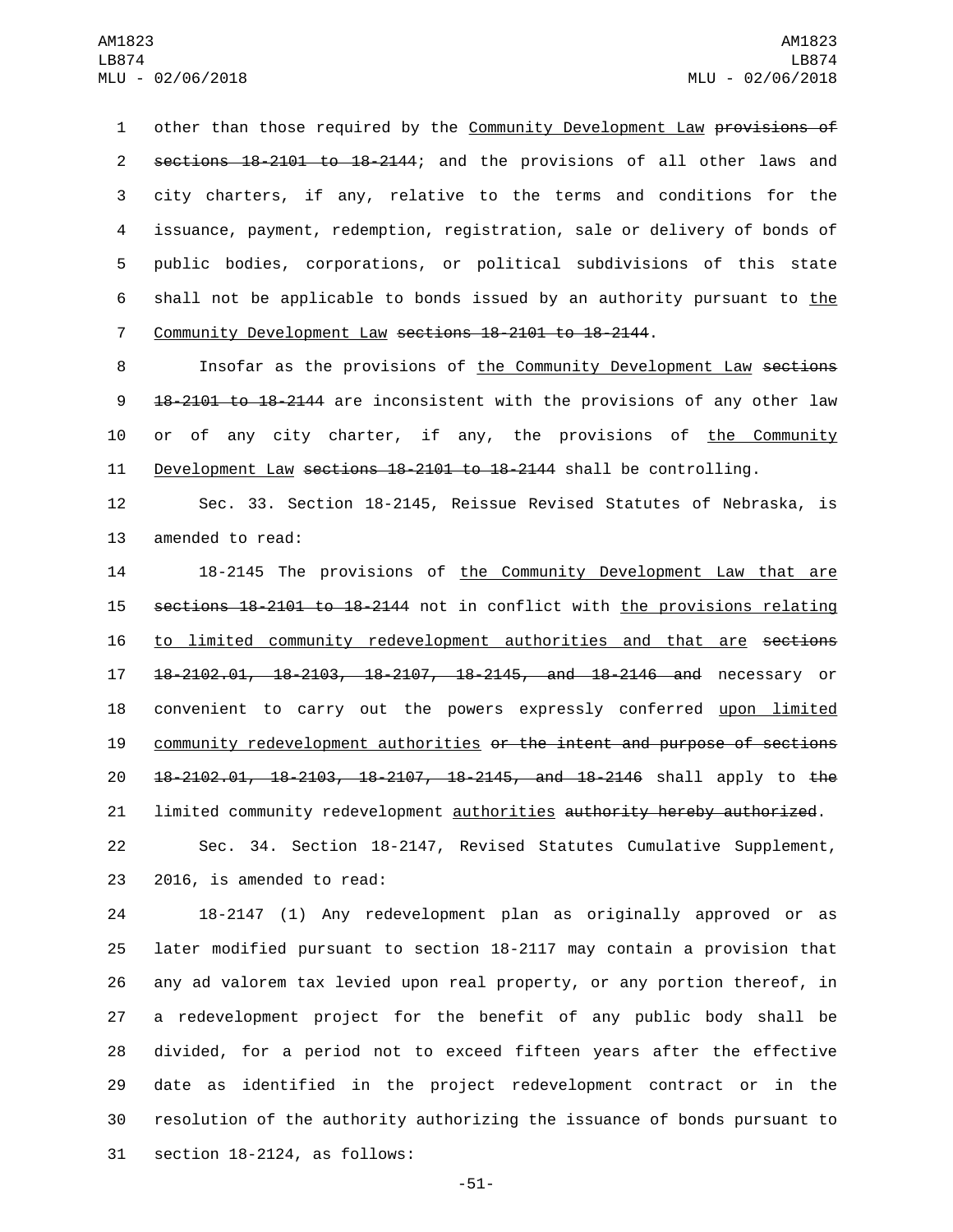(a) That portion of the ad valorem tax which is produced by the levy at the rate fixed each year by or for each such public body upon the redevelopment project valuation shall be paid into the funds of each such public body in the same proportion as are all other taxes collected by or for the body. When there is not a redevelopment project valuation on a parcel or parcels, the county assessor shall determine the redevelopment project valuation based upon the fair market valuation of the parcel or parcels as of January 1 of the year prior to the year that the ad valorem taxes are to be divided. The county assessor shall provide written notice of the redevelopment project valuation to the authority as defined in section 18-2103 and the owner. The authority or owner may protest the valuation to the county board of equalization within thirty days after the date of the valuation notice. All provisions of section 77-1502 except dates for filing of a protest, the period for hearing protests, and the date for mailing notice of the county board of equalization's decision are applicable to any protest filed pursuant to this section. The county board of equalization shall decide any protest filed pursuant to this section within thirty days after the filing of the protest. The county clerk shall mail a copy of the decision made by the county board of equalization on protests pursuant to this section to the authority or owner within seven days after the board's decision. Any decision of the county board of equalization may be appealed to the Tax Equalization and Review Commission, in accordance with section 77-5013, within thirty days 24 after the date of the decision;

 (b) That portion of the ad valorem tax on real property, as provided in the redevelopment contract or bond resolution, in the redevelopment project in excess of such amount, if any, shall be allocated to and, when collected, paid into a special fund of the authority to be used solely to pay the principal of, the interest on, and any premiums due in connection with the bonds of, loans, notes, or advances of money to, or indebtedness incurred by, whether funded, refunded, assumed, or otherwise, such

-52-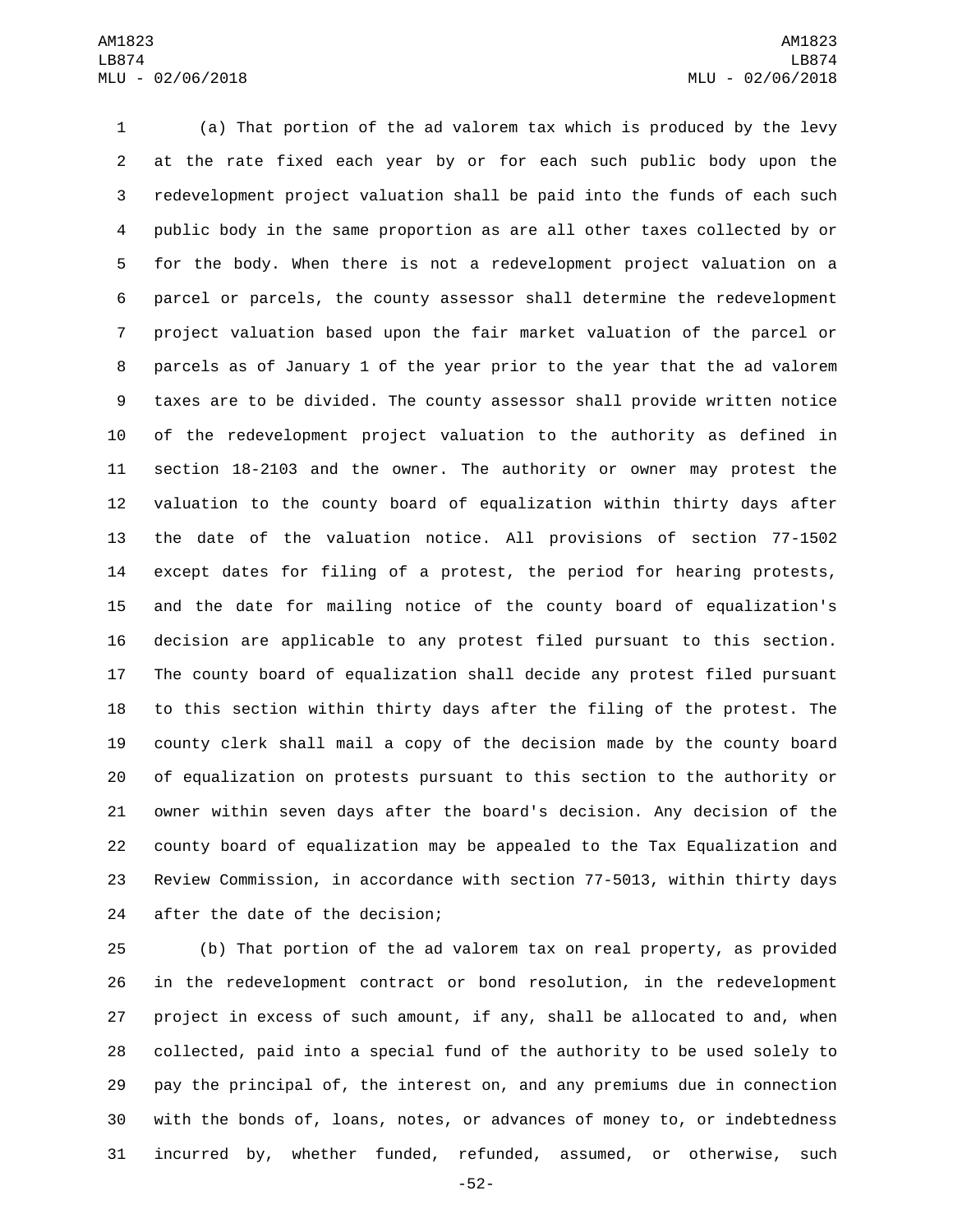authority for financing or refinancing, in whole or in part, the redevelopment project. When such bonds, loans, notes, advances of money, or indebtedness, including interest and premiums due, have been paid, the authority shall so notify the county assessor and county treasurer and all ad valorem taxes upon taxable real property in such a redevelopment project shall be paid into the funds of the respective public bodies; and (c) Any interest and penalties due for delinquent taxes shall be paid into the funds of each public body in the same proportion as are all 9 other taxes collected by or for the public body.

 (2) To the extent that a redevelopment plan authorizes the division 11 of ad valorem taxes levied upon only a portion of the real property 12 included in such redevelopment plan, any improvements funded by such division of taxes shall be related to the redevelopment plan that 14 authorized such division of taxes.

15 (3)  $(2)$  The effective date of a provision dividing ad valorem taxes as provided in subsection (1) of this section shall not occur until such time as the real property in the redevelopment project is within the corporate boundaries of the city. This subsection shall not apply to a redevelopment project involving a formerly used defense site as 20 authorized in section 18-2123.01.

 (4) (3) Beginning August 1, 2006, all notices of the provision for dividing ad valorem taxes shall be sent by the authority to the county assessor on forms prescribed by the Property Tax Administrator. The notice shall be sent to the county assessor on or before August 1 of the year of the effective date of the provision. Failure to satisfy the notice requirement of this section shall result in the taxes, for all taxable years affected by the failure to give notice of the effective date of the provision, remaining undivided and being paid into the funds for each public body receiving property taxes generated by the property in the redevelopment project. However, the redevelopment project valuation for the remaining division of ad valorem taxes in accordance

-53-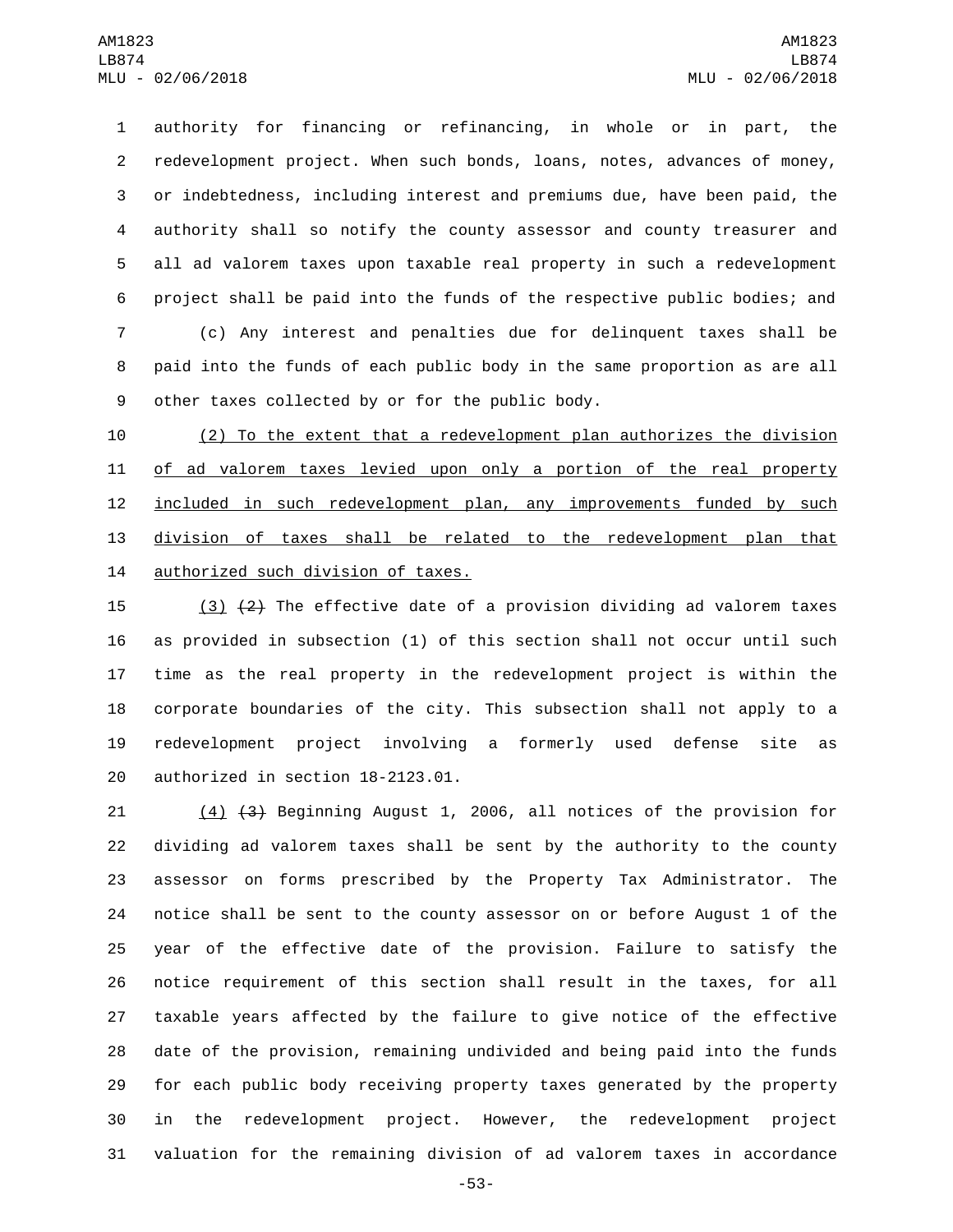with subdivisions (1)(a) and (b) of this section shall be the last certified valuation for the taxable year prior to the effective date of the provision to divide the taxes for the remaining portion of the fifteen-year period pursuant to subsection (1) of this section.

 Sec. 35. Section 18-2153, Reissue Revised Statutes of Nebraska, is 6 amended to read:

 18-2153 The powers conferred by sections 18-2147 to 18-2153 shall be 8 in addition and supplemental to the powers conferred by the Community 9 Development Law and by any other law and shall be independent of and in addition to any other provision of the laws of the State of Nebraska with 11 reference to the matters covered in such sections hereby. The provisions of such sections and all grants of power, authority, rights, or discretion to a city or village and to an authority created under the Community Development Law shall be liberally construed, and all incidental powers necessary to carry into effect such sections are hereby expressly granted to and conferred upon a city or village or an authority created pursuant to the Community Development Law.

 Sec. 36. Section 77-1704.01, Revised Statutes Cumulative Supplement, 19 2016, is amended to read:

 77-1704.01 (1) The county treasurer shall include with each tax notice to every taxpayer and with each receipt provided to a taxpayer the 22 following information:

 (a) The total amount of aid from state sources appropriated to the county and each city, village, and school district in the county;

 (b) The net amount of property taxes to be levied by the county and each city, village, school district, and learning community in the 27 county;

 (c) For real property, the amount of taxes reflected on the statement that are levied by the county, city, village, school district, learning community, and other subdivisions for the tax year and for the 31 immediately past year on the same parcel; and

-54-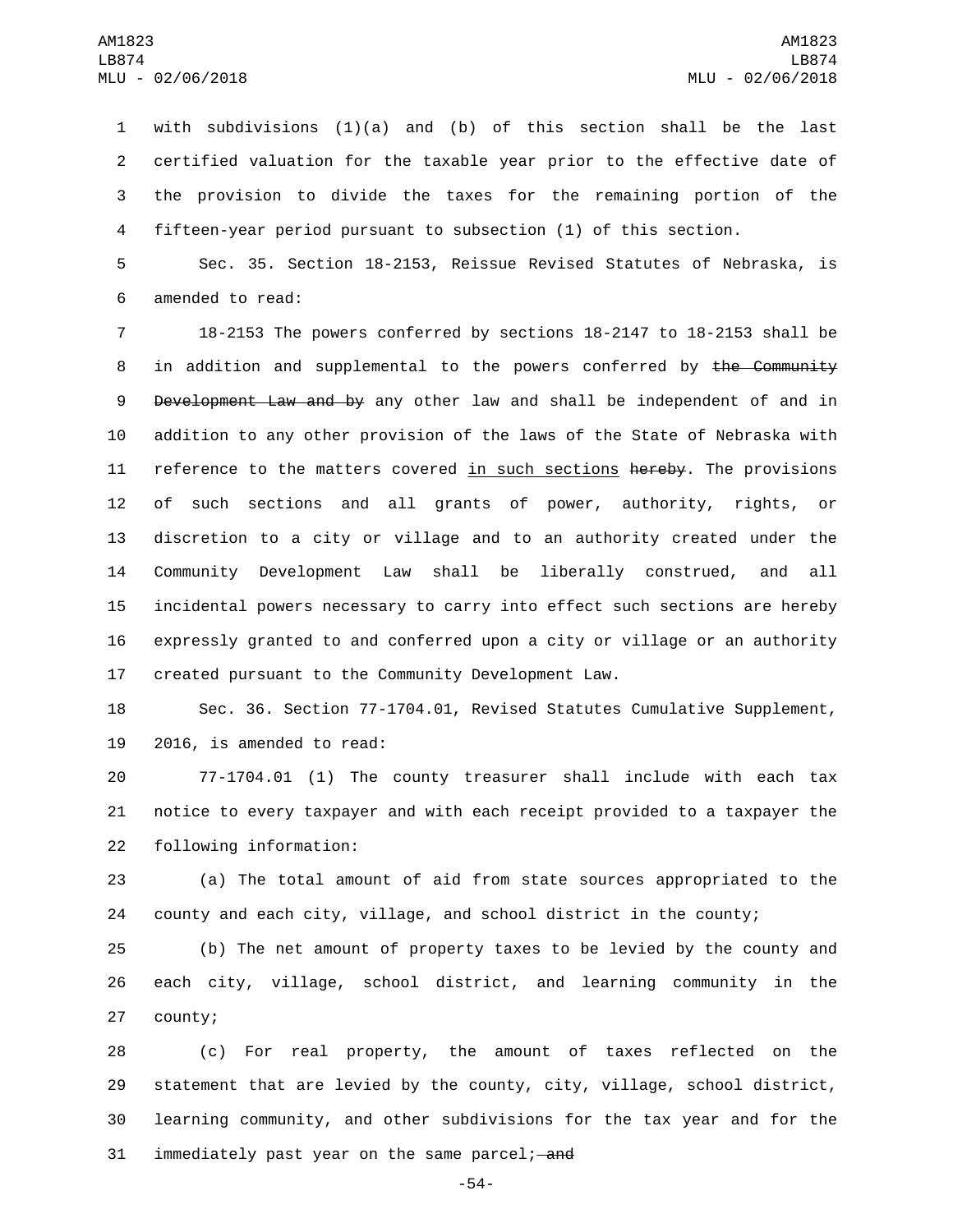(d) For real property that has its taxes divided under section 18-2147 as part of a redevelopment project under the Community Development Law, the amount of taxes reflected on the statement that are allocated to the county, city, village, school district, learning community, and other subdivisions, the amount of taxes reflected on the statement that are allocated to the redevelopment project, and a statement explaining that taxes on the real property have been divided as part of a redevelopment project under the Community Development Law for a 9 period not to exceed fifteen years; and

 (e) (d) For taxes levied for fiscal year 2017-18 on real property within a learning community, statements explaining that the school district levies for learning community member districts are increasing, in part, as a result of the expiration of the learning community common levies, the proceeds of which were distributed directly to school districts, and that the remaining learning community levies fund 16 activities of the learning community.

 (2) The necessary form for furnishing the information required by 18 subdivisions  $(1)(a)$ ,  $(b)$ , and  $(e)$   $(d)$  of this section shall be prescribed by the Department of Revenue. The necessary information required by subdivision (1)(a) of this section shall be furnished to the county treasurer by the Department of Revenue prior to October 1 of each year. The form prescribed by the Department of Revenue shall contain the 23 following statement:

 THE AMOUNT OF STATE FUNDS SHOWN ABOVE WOULD HAVE BEEN ADDITIONAL PROPERTY TAXES IF NOT ALLOCATED TO THE COUNTY, CITY, VILLAGE, AND SCHOOL 26 DISTRICT BY THE LEGISLATURE.

 Sec. 37. Original sections 15-1301, 18-2101.01, 18-2104, 18-2107, 18-2109, 18-2113, 18-2116, 18-2117.01, 18-2122, 18-2125, 18-2127, 18-2129, 18-2133, 18-2134, 18-2137, 18-2138, 18-2140, 18-2141, 18-2142.01, 18-2143, 18-2144, 18-2145, and 18-2153, Reissue Revised Statutes of Nebraska, sections 13-2610, 18-2101, 18-2103, 18-2115,

-55-